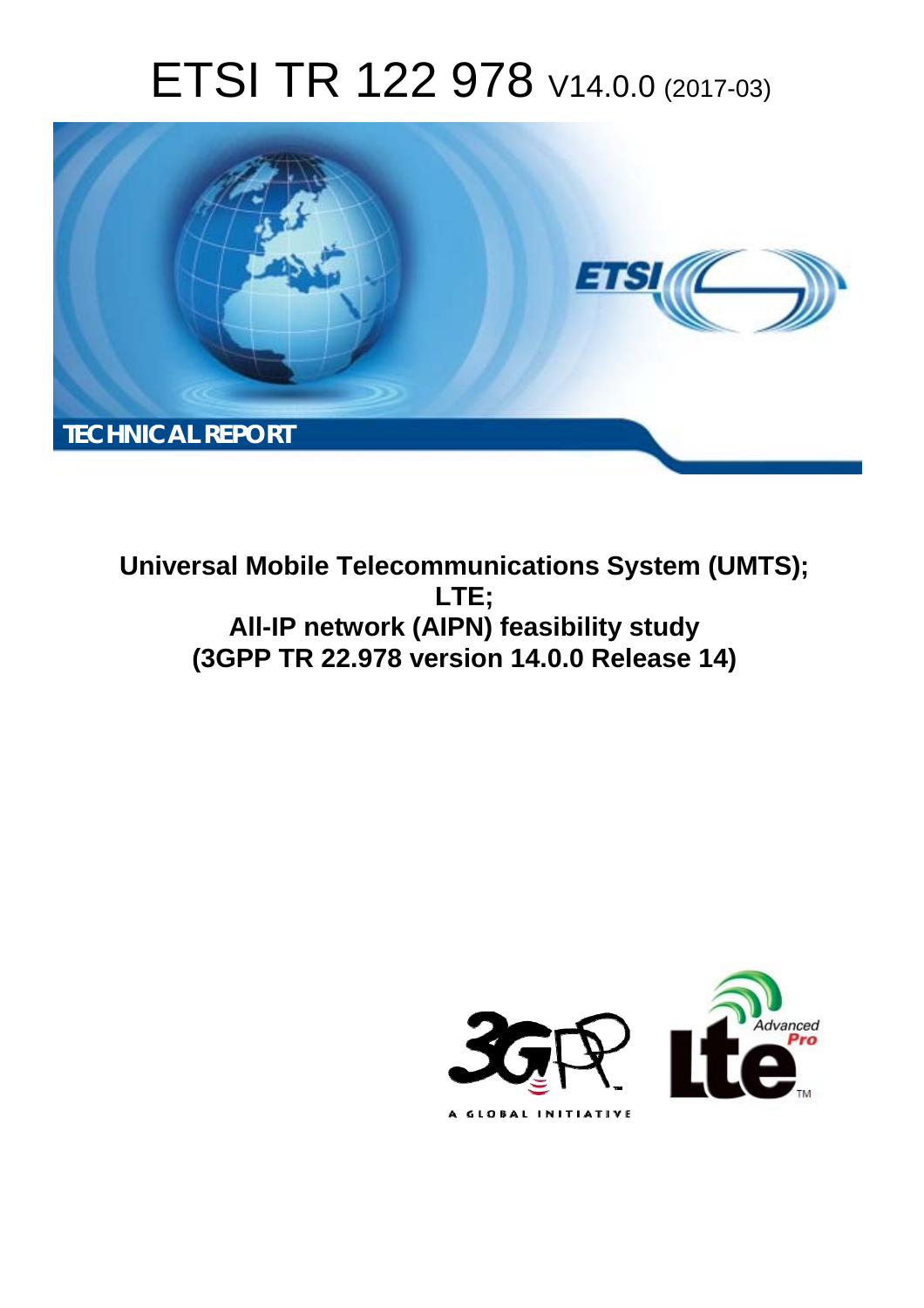Reference RTR/TSGS-0122978ve00

> Keywords LTE,UMTS

#### *ETSI*

#### 650 Route des Lucioles F-06921 Sophia Antipolis Cedex - FRANCE

Tel.: +33 4 92 94 42 00 Fax: +33 4 93 65 47 16

Siret N° 348 623 562 00017 - NAF 742 C Association à but non lucratif enregistrée à la Sous-Préfecture de Grasse (06) N° 7803/88

#### *Important notice*

The present document can be downloaded from: <http://www.etsi.org/standards-search>

The present document may be made available in electronic versions and/or in print. The content of any electronic and/or print versions of the present document shall not be modified without the prior written authorization of ETSI. In case of any existing or perceived difference in contents between such versions and/or in print, the only prevailing document is the print of the Portable Document Format (PDF) version kept on a specific network drive within ETSI Secretariat.

Users of the present document should be aware that the document may be subject to revision or change of status. Information on the current status of this and other ETSI documents is available at <https://portal.etsi.org/TB/ETSIDeliverableStatus.aspx>

If you find errors in the present document, please send your comment to one of the following services: <https://portal.etsi.org/People/CommiteeSupportStaff.aspx>

#### *Copyright Notification*

No part may be reproduced or utilized in any form or by any means, electronic or mechanical, including photocopying and microfilm except as authorized by written permission of ETSI.

The content of the PDF version shall not be modified without the written authorization of ETSI. The copyright and the foregoing restriction extend to reproduction in all media.

> © European Telecommunications Standards Institute 2017. All rights reserved.

**DECT**TM, **PLUGTESTS**TM, **UMTS**TM and the ETSI logo are Trade Marks of ETSI registered for the benefit of its Members. **3GPP**TM and **LTE**™ are Trade Marks of ETSI registered for the benefit of its Members and of the 3GPP Organizational Partners.

**GSM**® and the GSM logo are Trade Marks registered and owned by the GSM Association.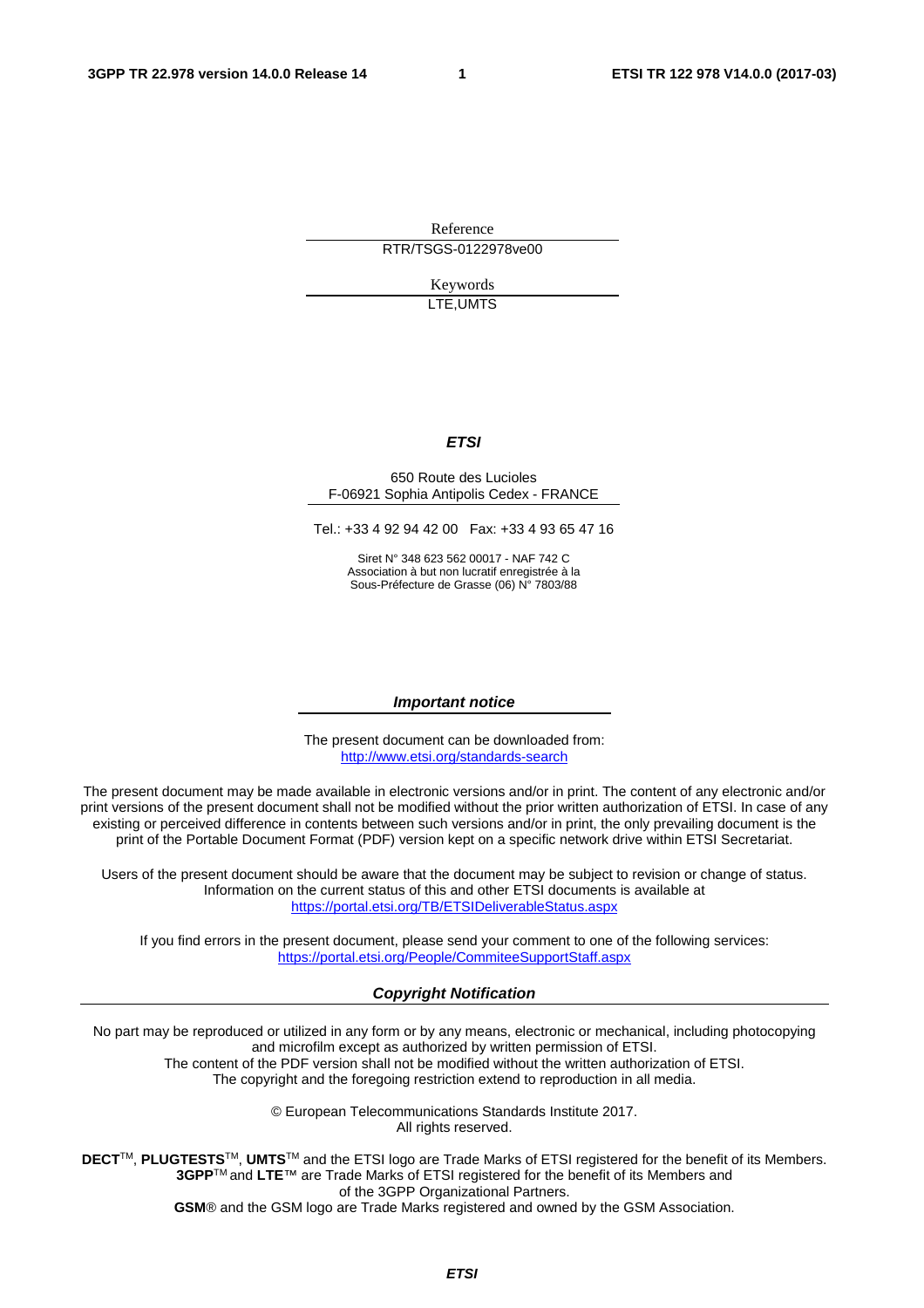# Intellectual Property Rights

IPRs essential or potentially essential to the present document may have been declared to ETSI. The information pertaining to these essential IPRs, if any, is publicly available for **ETSI members and non-members**, and can be found in ETSI SR 000 314: *"Intellectual Property Rights (IPRs); Essential, or potentially Essential, IPRs notified to ETSI in respect of ETSI standards"*, which is available from the ETSI Secretariat. Latest updates are available on the ETSI Web server ([https://ipr.etsi.org/\)](https://ipr.etsi.org/).

Pursuant to the ETSI IPR Policy, no investigation, including IPR searches, has been carried out by ETSI. No guarantee can be given as to the existence of other IPRs not referenced in ETSI SR 000 314 (or the updates on the ETSI Web server) which are, or may be, or may become, essential to the present document.

# Foreword

The present document may refer to technical specifications or reports using their 3GPP identities, UMTS identities or GSM identities. These should be interpreted as being references to the corresponding ETSI deliverables.

The cross reference between GSM, UMTS, 3GPP and ETSI identities can be found under [http://webapp.etsi.org/key/queryform.asp.](http://webapp.etsi.org/key/queryform.asp)

# Modal verbs terminology

In the present document "**should**", "**should not**", "**may**", "**need not**", "**will**", "**will not**", "**can**" and "**cannot**" are to be interpreted as described in clause 3.2 of the [ETSI Drafting Rules](https://portal.etsi.org/Services/editHelp!/Howtostart/ETSIDraftingRules.aspx) (Verbal forms for the expression of provisions).

"**must**" and "**must not**" are **NOT** allowed in ETSI deliverables except when used in direct citation.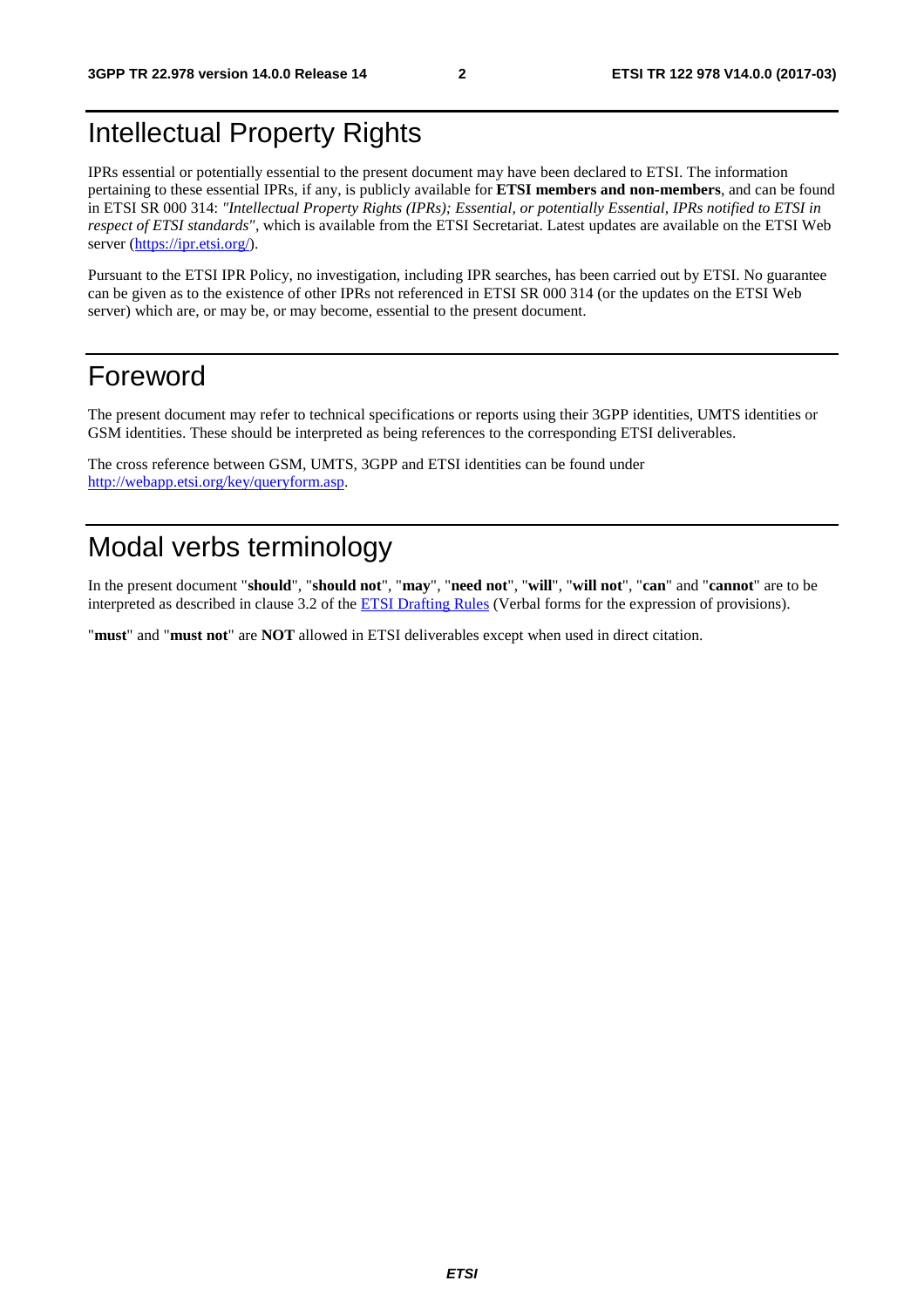$\mathbf{3}$ 

# Contents

| 1                |                                                                                                |  |
|------------------|------------------------------------------------------------------------------------------------|--|
| $\overline{2}$   |                                                                                                |  |
| 3                |                                                                                                |  |
| 3.1<br>3.2       |                                                                                                |  |
| 4                |                                                                                                |  |
| 4.1              |                                                                                                |  |
| 4.2              |                                                                                                |  |
| 4.2.1            |                                                                                                |  |
| 4.2.1.1          |                                                                                                |  |
| 4.2.1.2          |                                                                                                |  |
| 4.2.1.3          |                                                                                                |  |
| 4.2.1.4          |                                                                                                |  |
| 4.2.1.5          |                                                                                                |  |
| 4.2.2<br>4.2.2.1 |                                                                                                |  |
| 4.2.2.2          | Desire of AIPN operators to encompass various access systems that are not specified by 3GPP12  |  |
| 4.2.2.3          |                                                                                                |  |
| 4.2.2.4          | Need for increased system efficiency leading to substantial cost reduction in terms of both    |  |
|                  |                                                                                                |  |
| 4.2.2.5          | Trend of the industry to align along the structure: access / transport / control / services14  |  |
| 4.2.2.6          |                                                                                                |  |
| 4.2.3            |                                                                                                |  |
| 4.2.3.1          |                                                                                                |  |
| 4.2.3.2          |                                                                                                |  |
| 4.2.3.3          |                                                                                                |  |
| 4.2.3.4          | Dawning of new, radio based services (e.g. Personal Networks, RFIDs, multi-hop access          |  |
|                  |                                                                                                |  |
| 4.2.3.5          |                                                                                                |  |
| 4.2.3.6          |                                                                                                |  |
| 4.2.3.7          |                                                                                                |  |
| 4.2.3.8          |                                                                                                |  |
| 4.3              |                                                                                                |  |
| 4.3.1            |                                                                                                |  |
| 4.3.2            |                                                                                                |  |
| 4.3.3            |                                                                                                |  |
| 5<br>5.1         |                                                                                                |  |
| 5.1.1            |                                                                                                |  |
| 5.1.1.1          |                                                                                                |  |
| 5.1.1.2          |                                                                                                |  |
| 5.1.1.3          | Take advantage of convergence of telecommunications and IT industries towards IP technology 21 |  |
| 5.1.1.4          |                                                                                                |  |
| 5.1.1.5          |                                                                                                |  |
| 5.1.1.6          |                                                                                                |  |
| 5.1.1.7          |                                                                                                |  |
| 5.1.1.8          |                                                                                                |  |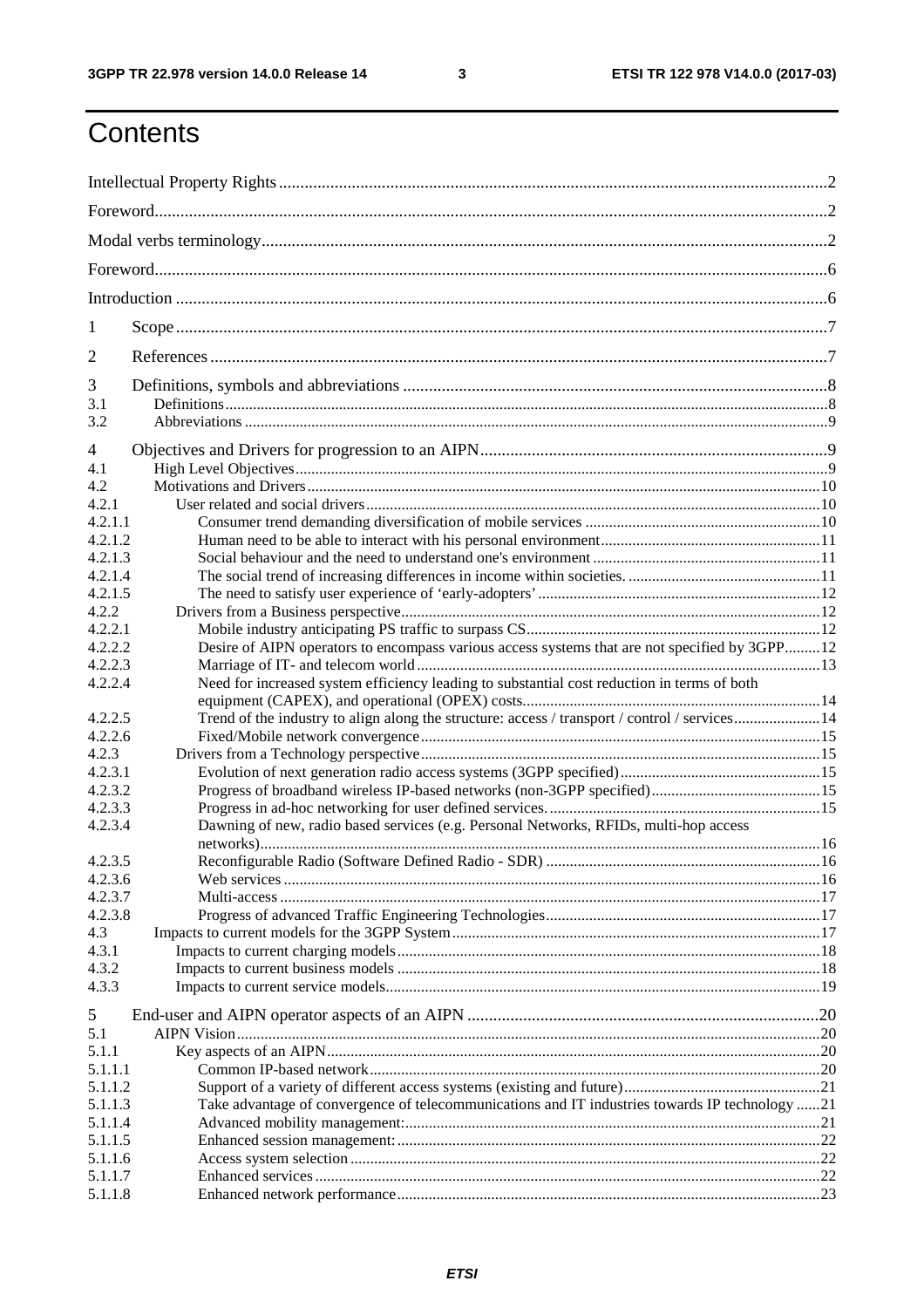| 5.2.1.3            |                                                                                                      |  |
|--------------------|------------------------------------------------------------------------------------------------------|--|
|                    |                                                                                                      |  |
| 5.2.1.4<br>5.2.1.5 |                                                                                                      |  |
| 5.2.1.6            |                                                                                                      |  |
| 5.2.2              |                                                                                                      |  |
| 5.2.2.1            |                                                                                                      |  |
| 5.2.2.2            |                                                                                                      |  |
| 5.3                |                                                                                                      |  |
| 5.4                |                                                                                                      |  |
| 5.4.1              |                                                                                                      |  |
| 5.4.1.1            |                                                                                                      |  |
| 5.4.1.2            |                                                                                                      |  |
| 5.4.2              |                                                                                                      |  |
| 6                  |                                                                                                      |  |
| 6.1                |                                                                                                      |  |
| 6.2                |                                                                                                      |  |
| 6.2.1              |                                                                                                      |  |
| 6.2.1.1            |                                                                                                      |  |
| 6.2.2              |                                                                                                      |  |
| 6.2.2.1            |                                                                                                      |  |
| 6.2.3<br>6.2.3.1   |                                                                                                      |  |
| 6.2.3.2            |                                                                                                      |  |
| 6.2.3.3            |                                                                                                      |  |
| 6.2.4              |                                                                                                      |  |
| 6.2.5              |                                                                                                      |  |
| 6.2.5.1            |                                                                                                      |  |
| 6.2.5.2            |                                                                                                      |  |
| 6.2.6              |                                                                                                      |  |
| 6.2.7              | Personal Network, Personal Area Network (PAN), Ad-hoc Network and Moving Network Support 36          |  |
| 7                  |                                                                                                      |  |
| 7.1                |                                                                                                      |  |
| 7.1.1              |                                                                                                      |  |
| 7.1.2              |                                                                                                      |  |
| 7.2                |                                                                                                      |  |
|                    |                                                                                                      |  |
| Annex A:           |                                                                                                      |  |
|                    |                                                                                                      |  |
| Annex B:           |                                                                                                      |  |
| B.1                |                                                                                                      |  |
| B.2                |                                                                                                      |  |
| B.3                | Facilitate integration of networks with different administrative domains (e.g. handle negotiation of |  |
|                    |                                                                                                      |  |
| Annex C:           |                                                                                                      |  |
| C.1                |                                                                                                      |  |
|                    |                                                                                                      |  |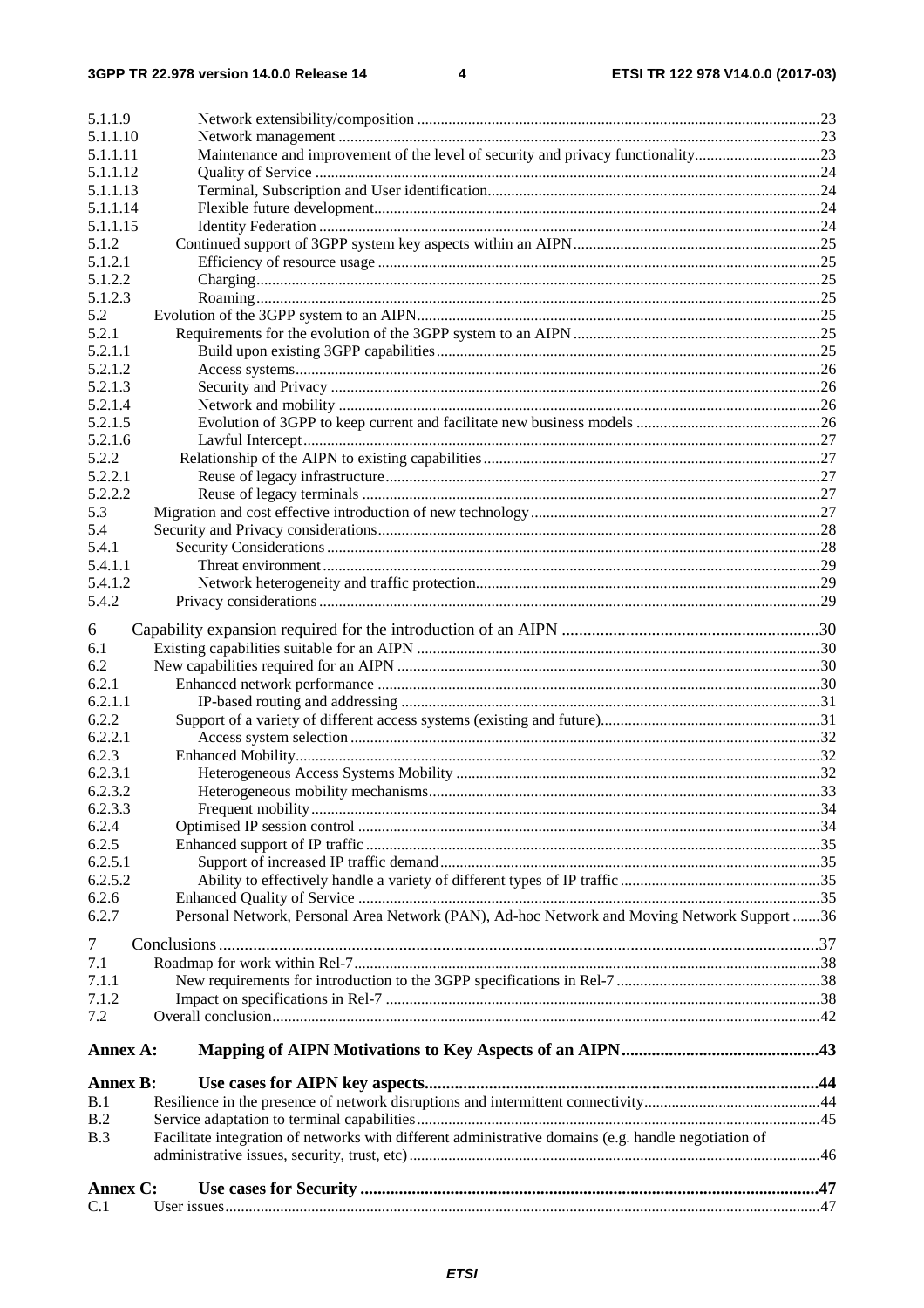| C.1.1           | Ensure privacy and authenticity so that the user can trust the information he is receiving. This should<br>cover private user to private user communications as well as private user to service provider |  |
|-----------------|----------------------------------------------------------------------------------------------------------------------------------------------------------------------------------------------------------|--|
|                 |                                                                                                                                                                                                          |  |
| C.1.2           | Multiple user identities: Users should be able to have multiple identities from different providers,                                                                                                     |  |
|                 | with the relationship between identities hidden to particular providers (thus supporting privacy)48                                                                                                      |  |
| C.2             |                                                                                                                                                                                                          |  |
| C.2.1           |                                                                                                                                                                                                          |  |
| <b>Annex D:</b> |                                                                                                                                                                                                          |  |
| D.1             |                                                                                                                                                                                                          |  |
| D.2             |                                                                                                                                                                                                          |  |
| D.3             |                                                                                                                                                                                                          |  |
| D.4             |                                                                                                                                                                                                          |  |
| <b>Annex E:</b> | Use cases for Personal Network (PN), Personal Area Network (PAN), Ad-hoc                                                                                                                                 |  |
|                 |                                                                                                                                                                                                          |  |
| E.1             |                                                                                                                                                                                                          |  |
| E.1.1           |                                                                                                                                                                                                          |  |
| E.2             |                                                                                                                                                                                                          |  |
| E.2.1           |                                                                                                                                                                                                          |  |
| E.2.1.1         |                                                                                                                                                                                                          |  |
| E.2.1.2         | Use case 2b:Relationship between Personal Network and Personal Area Network55                                                                                                                            |  |
| E.2.3           |                                                                                                                                                                                                          |  |
| E.3             |                                                                                                                                                                                                          |  |
| E.3.1           |                                                                                                                                                                                                          |  |
| E.3.2           |                                                                                                                                                                                                          |  |
| E.3.3           |                                                                                                                                                                                                          |  |
| E.3.4           |                                                                                                                                                                                                          |  |
| E.4             |                                                                                                                                                                                                          |  |
| E.4.1           |                                                                                                                                                                                                          |  |
| E.4.2           |                                                                                                                                                                                                          |  |
| E.4.3           |                                                                                                                                                                                                          |  |
| E.4.4           |                                                                                                                                                                                                          |  |
|                 | <b>Annex F (Informative):</b>                                                                                                                                                                            |  |
| F.1             |                                                                                                                                                                                                          |  |
| F.2             |                                                                                                                                                                                                          |  |
| <b>Annex G:</b> |                                                                                                                                                                                                          |  |
|                 |                                                                                                                                                                                                          |  |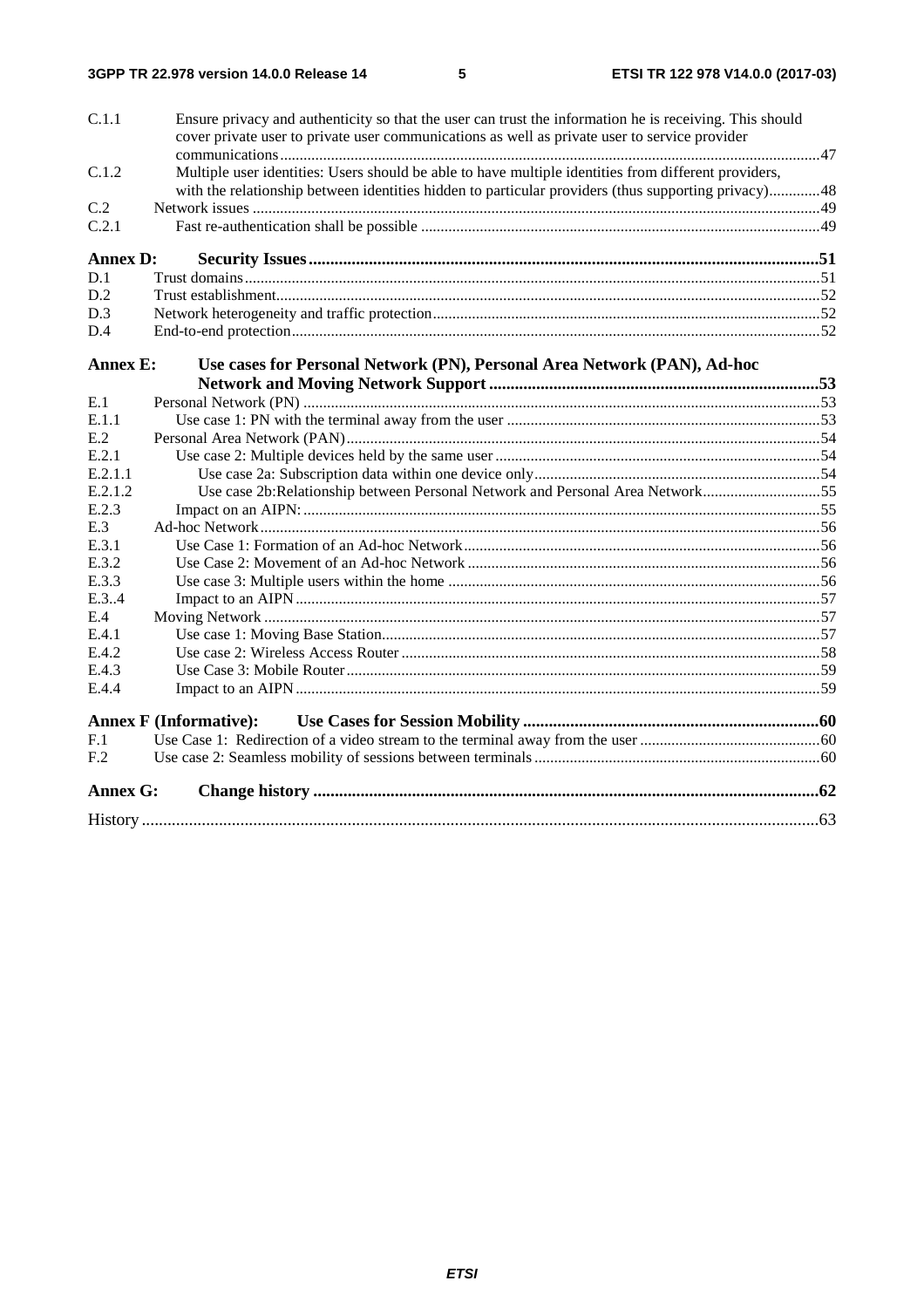# Foreword

This Technical Report (TR) has been produced by ETSI 3rd Generation Partnership Project (3GPP).

The contents of the present document are subject to continuing work within the TSG and may change following formal TSG approval. Should the TSG modify the contents of the present document, it will be re-released by the TSG with an identifying change of release date and an increase in version number as follows:

Version x.y.z

where:

- x the first digit:
	- 1 presented to TSG for information;
	- 2 presented to TSG for approval;
	- 3 or greater indicates TSG approved document under change control.
- y the second digit is incremented for all changes of substance, i.e. technical enhancements, corrections, updates, etc.
- z the third digit is incremented when editorial only changes have been incorporated in the document.

# Introduction

The 3GPP system currently supports GERAN and UTRAN based Access Networks in conjunction with Circuit-Switched and Packet-Switched Core Network domains and IP Multimedia CN subsystem. The All-IP concept was initially introduced within 3GPP in Rel-4 with the standardisation of the MSC Server - MGW split core network architecture for the CS domain and extended from Rel-5 by the standardisation of the IP Multimedia CN sub-system. WLAN as an alternative access system to access services of the mobile core network is recognized from Rel-6 onwards.

In order for the 3GPP system to cope with the rapid growth in IP data traffic, the packet-switched technology utilised within 3G mobile networks requires further enhancement. A continued evolution and optimisation of the system concept is also necessary in order to maintain a competitive edge in terms of both performance and cost. It is anticipated that the progression towards an All-IP Network (AIPN) may enable leverage of information technology (IT) hardware and software with general-purpose, and mobile network specific software that should provide cost reduction (CAPEX and OPEX) for infrastructure equipment and applications of 3GPP based mobile networks. Moreover, it is important to ensure compliance with Internet protocols within future developments of the 3GPP system.

Additionally, the following aspects identified within TR 21.902 "Evolution of 3GPP System" [2] are considered relevant to the long-term evolution of the 3GPP system:

- *A seamless integrated network comprising a variety of networking access systems connected to a common IP based network supported by a centralised mobility manager*
- *A similarity of services and applications across the different systems is beneficial to users*
- *3GPP should focus on the inter-working between 3GPP Mobile Networks and other Networks considering mobility, high security, charging and QoS management*

Taking the above into consideration it is necessary to further define the All-IP Network (AIPN) concept, explore user, business and technological drivers and evaluate the feasibility of evolving the 3GPP system towards an All-IP Network (AIPN). Furthermore, aspects of the 3GPP system requiring enhancement need to be identified and developed in accordance with this common vision.

This report discusses the concept of an "All-IP" network. In the context of this report the term "All-IP" does not just refer to the transport protocol used within the 3GPP network. 3GPP Release 5 and Release 6 network can already be implemented just using IP transport and could in that sense be said to be "All-IP". In this report the term "All-IP" refers to the general concept of a network based on IP and associated technologies which provide an enhanced, integrated service set independent as far as possible to the access system used.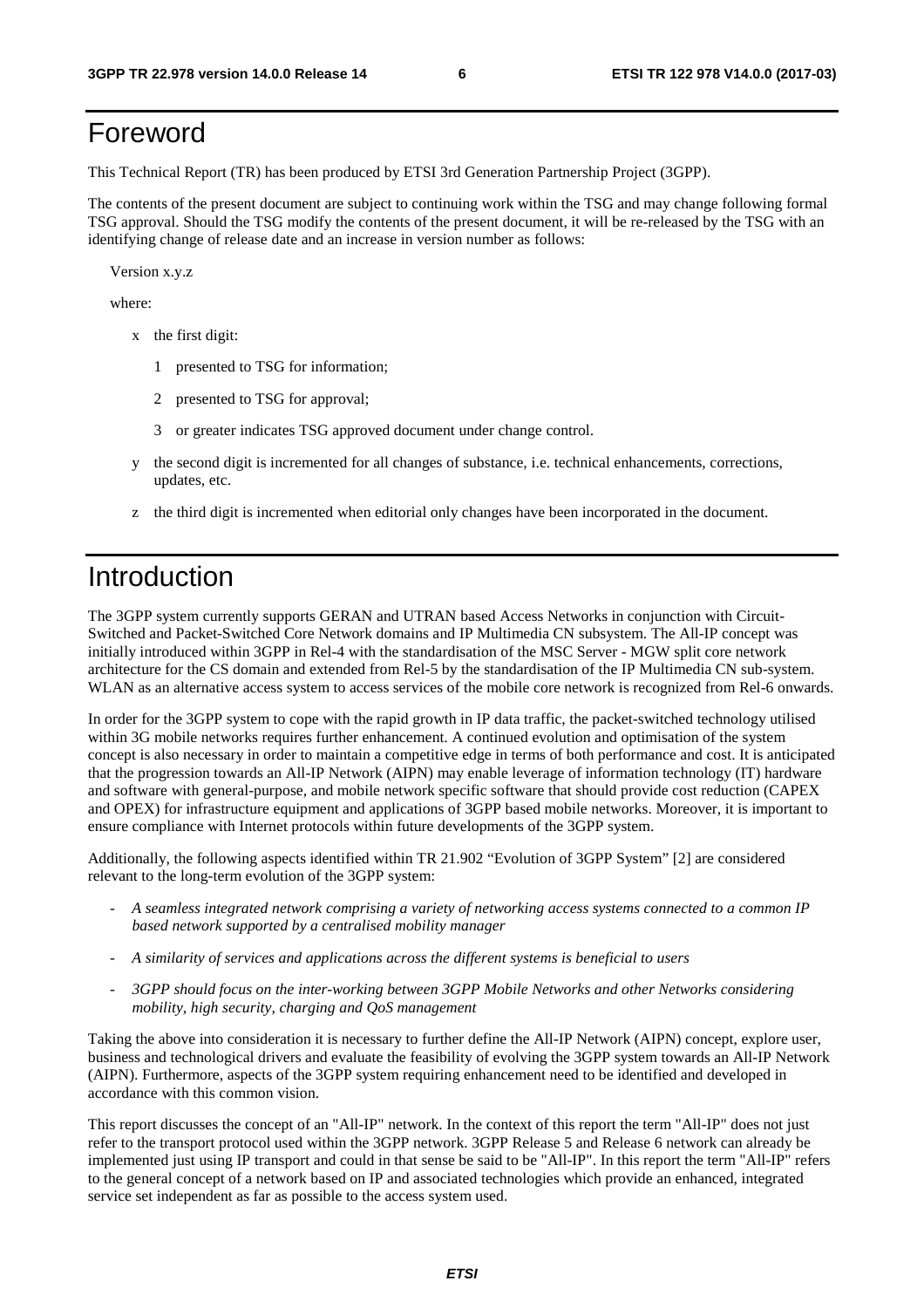# 1 Scope

The present document studies the feasibility of the progression of the 3GPP system to an AIPN. More specifically, this document:

a) Identifies and describes the objectives and user, business and technological drivers for progression of the 3GPP system to an AIPN:

- i) Investigates the High Level Objectives
- ii) Investigates Motivations and Drivers
- iii) Investigates impacts upon current models (e.g. business/charging/service models)
- b) Defines and develops the end-user and AIPN operator aspects of an AIPN:
	- i) Produces an AIPN vision, taking into account the special requirements for the mobile community e.g. carrier grade, optimisation for the radio environment, recognizing support of multiple access system scenarios.
	- ii) Investigates needs and requirements associated with the evolution of the 3GPP System to an AIPN.
	- iii) Investigates requirements associated with the reuse of legacy infrastructure and support of legacy terminals
	- iv) Investigates migration and cost effective introduction of new technology.
- c) Identifies the capability expansion required to introduce the AIPN concept into the 3GPP system (migration and co-existence)
- d) Evaluates whether an AIPN should be standardised within 3GPP, and in the case of a positive conclusion identifies the subsequent steps to be taken to achieve this by defining the scope, target, and roadmap for work to be undertaken within Rel-7 and future 3GPP releases.

# 2 References

The following documents contain provisions which, through reference in this text, constitute provisions of the present document.

- References are either specific (identified by date of publication, edition number, version number, etc.) or non-specific.
- For a specific reference, subsequent revisions do not apply.
- For a non-specific reference, the latest version applies. In the case of a reference to a 3GPP document (including a GSM document), a non-specific reference implicitly refers to the latest version of that document *in the same Release as the present document*.
- [1] 3GPP TR 21.905: "Vocabulary for 3GPP Specifications".
- [2] 3GPP TR 21.902: "Evolution of 3GPP system".
- [3] 3GPP TS 22.234: "Requirements on 3GPP system to Wireless Local Area Network (WLAN) interworking".
- [4] 3GPP TS 22.101: "Service aspects; Service principles".
- [5] 3GPP TS 22.105: "Services and service capabilities".
- [6] 3GPP TS 22.228: "Service requirements for the Internet Protocol (IP) multimedia core network subsystem; Stage 1".
- [7] 3GPP TS 23.125: "Overall high level functionality and architecture impacts of flow based charging"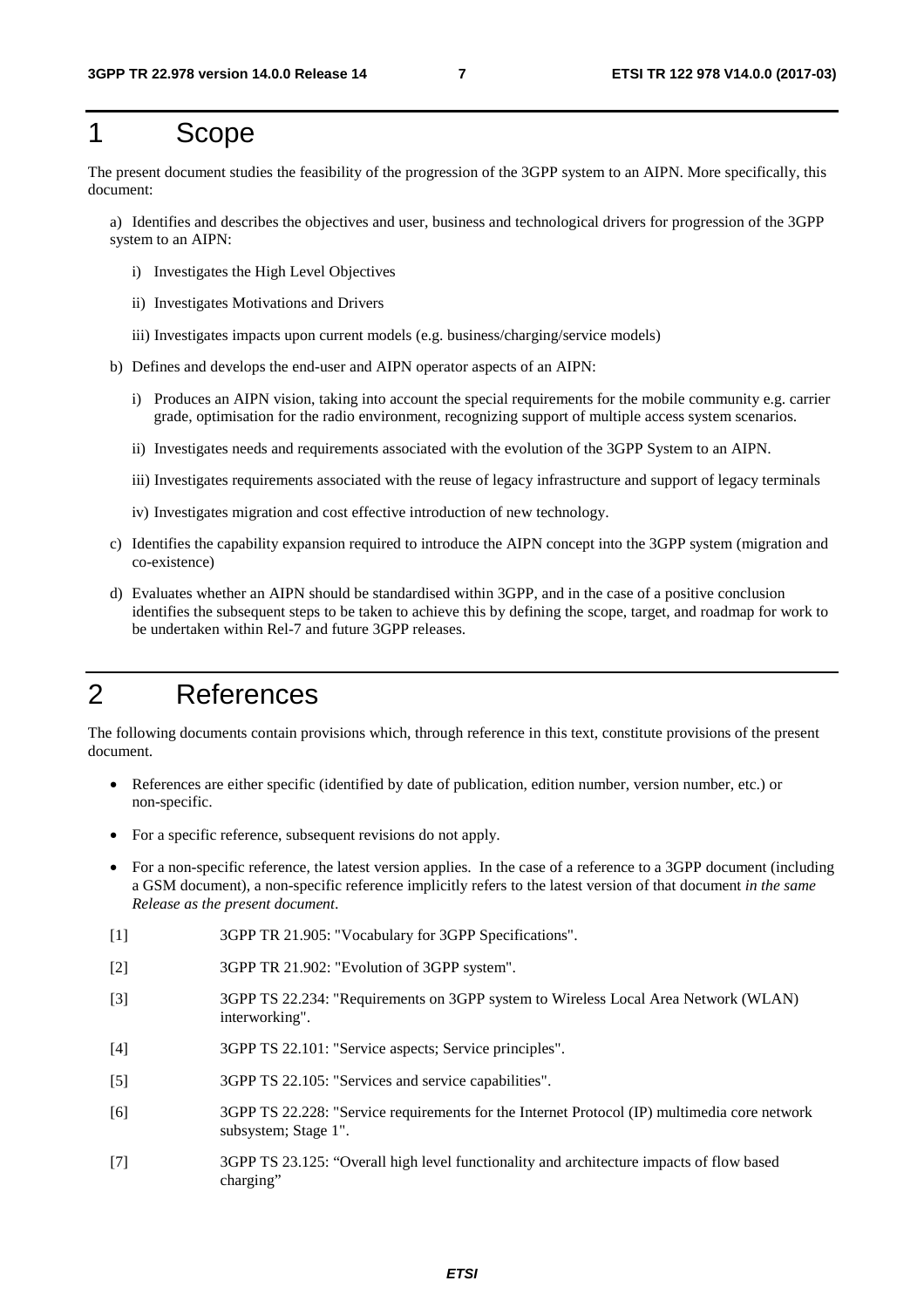# 3 Definitions, symbols and abbreviations

## 3.1 Definitions

For the purposes of the present document, the following terms and definitions apply.

**All-IP Network** (**AIPN):** A collection of entities that provide a set of capabilities for the provision of IP services to users based on IP technology where various access systems can be connected. The AIPN provides a set of common capabilities (including mobility, security, service provisioning, charging and QoS) which enable the provision of services to users and connectivity to other external networks. An AIPN requires one or more connected access systems to allow users to access the AIPN.

**Access system:** An entity or collection of entities that provides the user the capability to connect to the AIPN.

**AIPN operator:** An operator of an AIPN. It is assumed that the AIPN operator will also be a network/PLMN operator as defined within [1].

**Integrated Service:** A service, which is perceived by user as a single service, composed by a combination of different independent services.

**IP service:** A service using an IP bearer provided by an IP service provider. For IP services data traffic is routed according to the IP addresses of the sender and receiver(s).

**IP service provider:** A service provider that provides IP services. This may or may not be a network operator e.g. the operator of an IMS would be an IP service provider according to this definition.

**IP service subscriber:** A subscriber to an IP service provider that uses IP services.

**Seamless:** A user experience that is unaffected by changes in the mechanisms used to provide services to a user.

Note: The determination of whether something satisfies the requirement for being seamless or not is dependent on the user's (e.g., human end-user, protocol, application, etc.) perception of the service being received and not necessarily the technology used to provide the service.

**Seamless service:** Services provided across access systems and terminal capabilities. Provisioning of this service is continued between and within access systems and between terminals with minimal degradation in the service as seen by the user.

**Seamless session:** A session that is maintained during a change in access system, with no perceivable interruption from a user perspective, while adapting to the capabilities of each access system.

**End-user mobility:** The ability for the subscriber to communicate using the device or devices of his/her choice

**Terminal mobility:** The ability for the same UE to communicate whilst changing its point of attachment to the network. This includes both handovers within the same access system, and handover from one access system to another.

**Session mobility:** The ability for a communication session to be moved from one device to another under the control of the user.

**Ad-hoc Network:** A dynamically organized network of mobile terminals that are able to communicate with each other via some means (e.g. using IEEE 802.15 or WLAN in ad-hoc mode). An Ad-hoc Network may contain terminals that are capable of connection to a variety of access systems. In the context of AIPN, it is assumed that every terminal in the Ad-hoc Network is under the control of a separate user, each able to independently access the AIPN. The Ad-hoc Network routes their consolidated traffic towards the AIPN, to an access system through one or more terminals in the Ad-hoc Network. The Ad-hoc Network may change the terminal carrying the consolidated traffic dynamically according to rules set up by the users. The Ad-hoc Network may move throughout the geographic coverage area. (For further details see use cases in Annex E)

**Moving Network:** A group of user devices (terminals) that move together, e.g. as part of a vehicular network. The user devices (terminals) are interconnected in a way that their consolidated traffic towards the AIPN is routed through a well-defined system (gateway). The elements of the consolidated traffic may originate from PAN and Ad-hoc Networks within a Moving Network. (For further details see use cases in Annex E)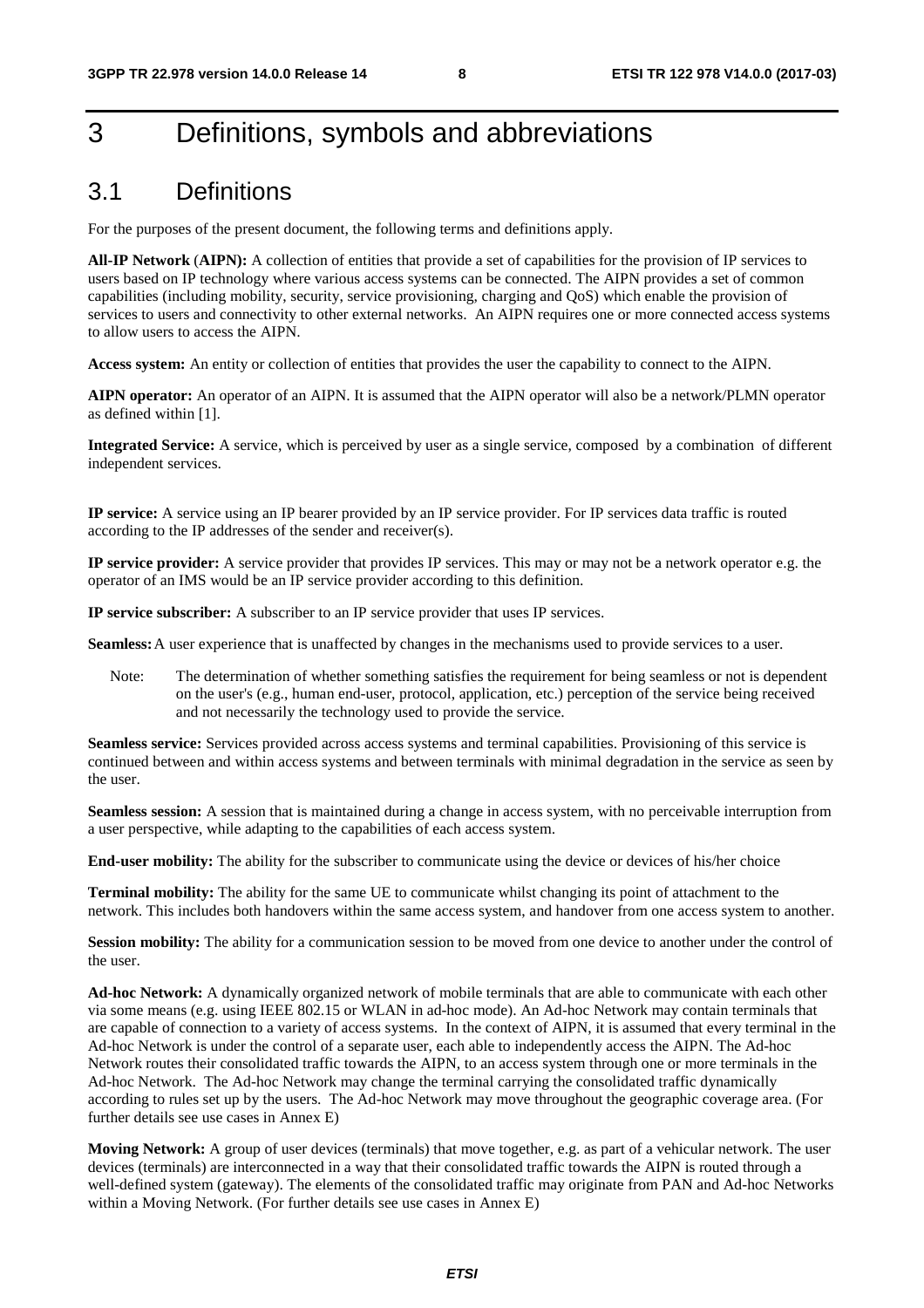**Personal Network:** In the context of an AIPN, a Personal Network (PN) consists of more than one device (terminal or server provided by the AIPN operator) under the control of one user providing access to the AIPN. These devices are interconnected by the AIPN such that the user perceives a continuous secure connection regardless of their relative locations. The user controls the PN using facilities provided by the AIPN. (For further details see use cases in Annex E)

**Personal Area Network:** In the context of an AIPN, a Personal Area Network (PAN) consists of more than one device (terminal) controlled by, and physically close to, the same user (person). All the devices within a PAN use the same USIM. These devices are connected together using internal PAN means. The user obtains services from the AIPN using his multiple devices which all access the users USIM through the PAN to gain access to the AIPN. The user controls the PAN directly. (For further details see use cases in Annex E)

For further definitions see [1].

# 3.2 Abbreviations

For the purposes of the present document, the following abbreviations apply:

| AAA          | Authentication, Authorisation and Accounting |
|--------------|----------------------------------------------|
| <b>AIPN</b>  | All-IP Network                               |
| <b>CAPEX</b> | CAPital EXpenditure                          |
| <b>OPEX</b>  | <b>OPerational Expenditures</b>              |
| SSO          | Single Sign-On                               |
| <b>HSDPA</b> | <b>High Speed Downlink Packet Access</b>     |
| <b>HSUPA</b> | <b>High Speed Uplink Packet Access</b>       |
| GAA          | General Authentication Architecture          |
| GBA          | General Bootstrapping Architecture           |
| MR.          | Mobile Router                                |
| <b>PAN</b>   | Personal Area Network                        |
| PN           | Personal Network                             |
| SС           | <b>Session Control</b>                       |
|              |                                              |

For further abbreviations see [1].

# 4 Objectives and Drivers for progression to an AIPN

The high level objectives of the move to an AIPN and the drivers that are forcing this change are elaborated in the following sub-clauses.

# 4.1 High Level Objectives

The following are the high level objectives that the introduction of an AIPN should fulfil:

- **Universal seamless access** an AIPN should allow users to connect to services from a variety of device-types and access systems. This should come about through the use of common protocols, addressing schemes and mobility management mechanisms. The users may not need to know the access system used. Access systems may be selected and changed according to service needs and availability.
- **Improved User Experience**  an AIPN should provide users with better quality. This should include rapid network selection, rapid call or session set-up times, low voice-call delay and fast data transmission.
- **Reduction of cost** an AIPN should deliver a cost reduction in both the CAPEX and the OPEX for AIPN operators in relation to the cost of existing networks.
- **Flexibility of deployment** AIPN operators should be able to build and dimension their network according to the needs of their users. The AIPN design should be scaleable and should not preclude the option to use and inter-work with 3GPP defined Circuit Switched domains and legacy handsets as appropriate. Also, the AIPN design should provide an evolution path from previous releases of the 3GPP system. This will ensure that AIPN operators can introduce an AIPN and continue to make best use of existing network elements.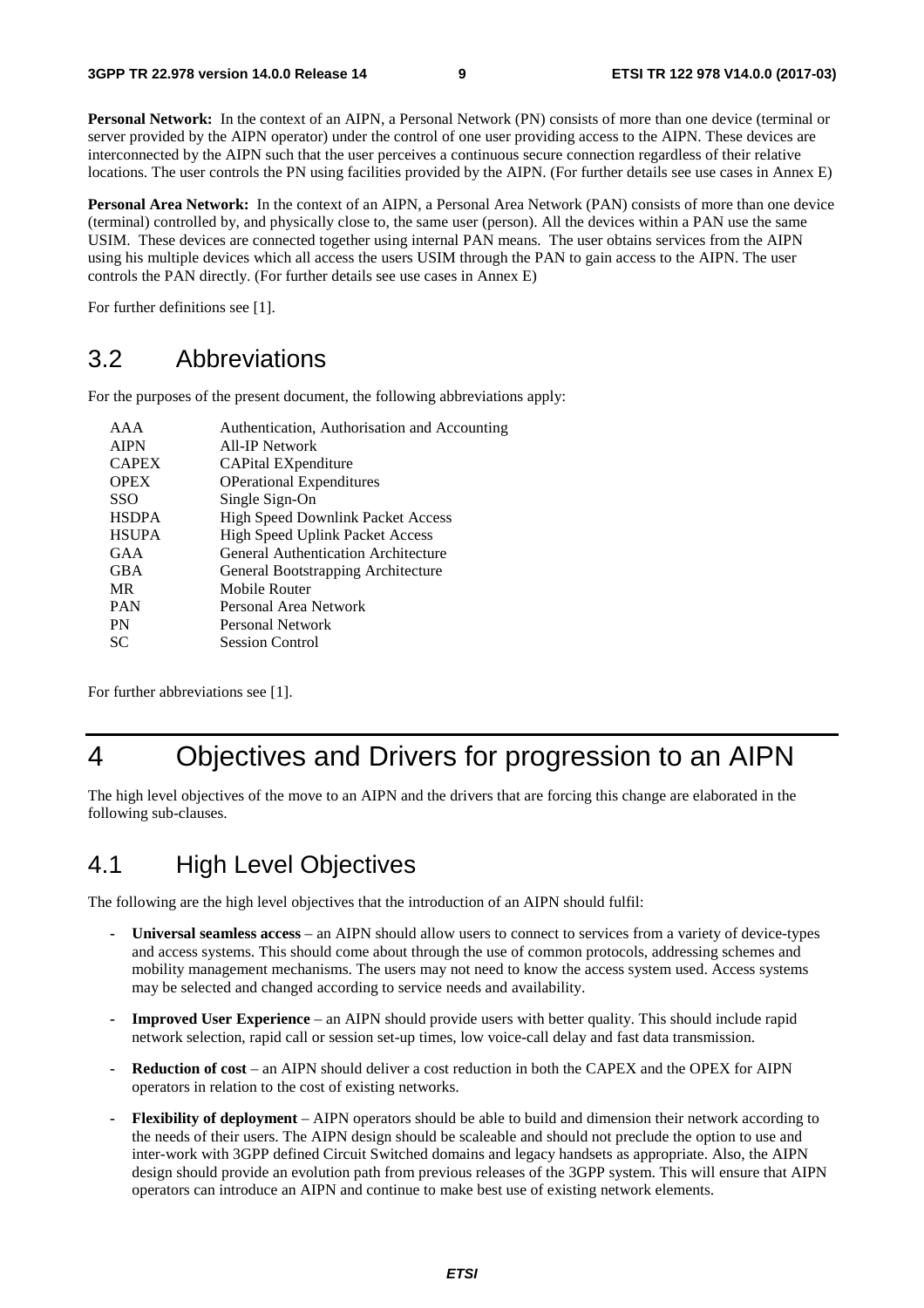# 4.2 Motivations and Drivers

The current feasibility study aims at clarifying the notion of an "All-IP Network" (AIPN) within the context of 3GPP and to define requirements for an AIPN within 3GPP. There seems to be a common understanding in the mobile communications industry that the technical and commercial evolution of this industry sector points towards an AIPN. The term "All-IP Network"(AIPN), however, is not (yet) clearly defined and – depending on one's view of the future – can mean many different aspects of anticipated communication systems that are based on IP.

It should be noted that the 3GPP system standardised up to and including Rel-6 already provides the basis for introduction of an AIPN in 3GPP. Building on the foundations provided in previous 3GPP releases it is possible to leverage and build upon existing capabilities to evolve the 3GPP system towards an AIPN.

In order to justify the development and evolution of the 3GPP system it is essential to have an understanding of the motivations for evolving the 3GPP system in a particular direction.

In doing so it seems worthwhile to collect and list trends and drivers of the mobile telecommunications industry that now or in the future can be expected to have significant impact on the industry. This is provided in the following subclauses. An assessment of these trends and drivers with respect to the evolution of IP-based network and access systems, terminals and service provisioning will make it easier to create a vision of what an AIPN will look like.

## 4.2.1 User related and social drivers

### 4.2.1.1 Consumer trend demanding diversification of mobile services

#### **Diversification as service specialisation:**

As the market for mobile services grows there is an increased need to be able to offer diversified and flexible services to satisfy the varied needs of users. As the service market becomes more diversified services will become more specialised in order to satisfy the specific needs of users. With this there is a need for AIPN operators to be able to offer flexible services quickly without a large amount of capital expenditure.

#### **Diversification in terms of usage patterns:**

In addition to the current pattern of mainly server-to-person services there will be a diversification of mobile services to include person-to-person, person-to-server, server-to-server service scenarios with a variety of different subdivisions and combinations. Users will also desire the ability to be able to integrate the various services to which they subscribe. In the future mobile networks will need to be able to provide these varied and integrated service environments and enable this to be achieved in a flexible and efficient manner.

#### **Diversification in terms of service quality:**

Different services will have different user expectations placed upon them e.g. in terms of service quality. The demands for the same service may also differ according to specific user of that service at a given time.

#### **Diversification regarding access to services:**

With the increase in the diversity of the access systems available, as well as the increase in the number of terminals that a single user possesses it will be desirable to have the ability to use services seamlessly across different access systems and different terminals. Users will also desire the ability to use services `anywhere` at `anytime`. This leads to the conclusion that the provision of `seamless` and `ubiquitous` services will gain great prominence within future mobile services.

#### **Deductions**

- An AIPN would provide the ability to offer enhanced and flexible mobile services, quickly and cost effectively. An AIPN can also support the diversification of mobile network services, support service integration and would enable the provision of seamless and ubiquitous services across a variety of different access systems and terminals.
- IP technology that enables advanced service control (e.g. QoS/session control) is already used within 3GPP and elsewhere and could be further utilised and enhanced within and between mobile networks in order to enhance service provision.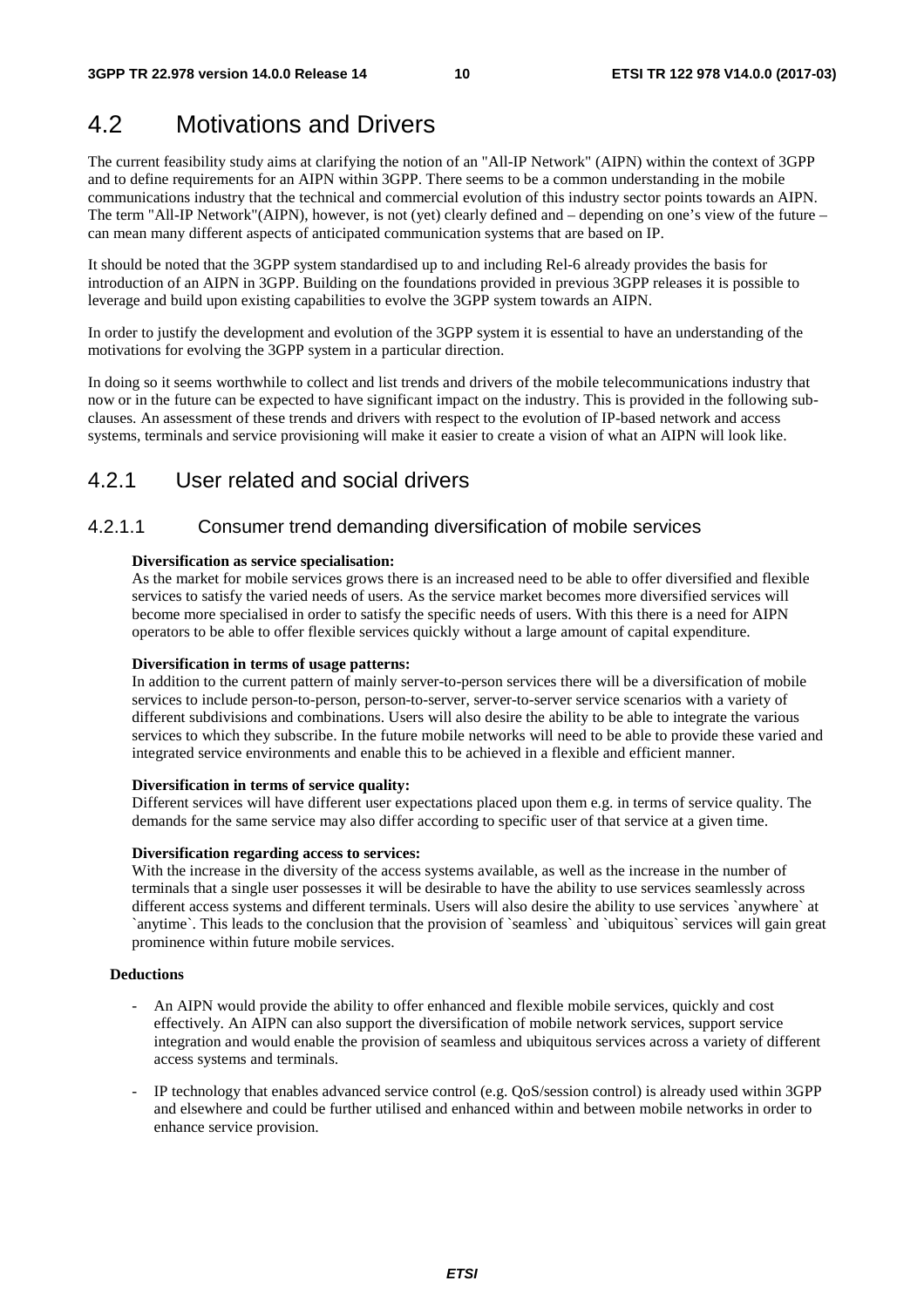### 4.2.1.2 Human need to be able to interact with his personal environment

The mobile subscriber base has grown from a small number of high-end users to the mainstream in which the number of mobile phone subscribers exceeds 70% of the population in some countries. However, in the future mobile subscribers will not be limited to just human beings and the association with mobile devices will spread to other living things, such as pets, as well as machinery and household electronics. It can be foreseen that in the future there will be a ubiquitous mobile communication environment in which very many objects within a particular area may be associated with a mobile terminal and hence require the ability to connect to a mobile network. This will result in a substantial increase in the number of users and terminals that need to be accommodated by mobile networks. However, in this scenario a large number of terminals will be data-only and hence not require the ability for traditional speech communication from person-to-person. Due to the limited amount of available MSISDN numbering capacity it would be desirable to be able to accommodate new users and terminals without the need to associate an MSISDN with each terminal.

#### **Deductions**

An AIPN would enable the accommodation of a vast number of users and terminals.

#### 4.2.1.3 Social behaviour and the need to understand one's environment

Futurologists have identified some basic human behaviour patterns that have become increasingly important in modern societies. Two of them have been named "cocooning" and "clanning". "Cocooning" describes a behaviour in which an individual tries to isolate itself for a while from the surrounding society. It essentially expresses the wish for privacy with respect to permanent over-stimulation. "Clanning" describes the opposite phenomenon. It is the need of an individual to become integrated into a "clan", a group of similar minded people. This is mainly observed with young people and is a well known finding in group dynamics.

A third social factor that becomes strongly apparent is the need for the individual to better understand their environment. While an ever growing data stream permanently pours over the individual it becomes increasingly difficult to filter out the relevant information content. This results in disorientation, the difficulty of self-organisation and the feeling of uneasiness about one's environment. Also, the capability to quickly filter out important information from that which is unimportant is a competitive advantage of the individual.

A fourth social factor is that individuals spend their days and nights in many different roles (e.g. family person (me@personal.net), worker (me@company.com), sports club official (official@sportsclub.com)). Depending on their roles, time of day, and location, they may wish to be reachable via these different publicly known user IDs on certain specific systems or devices. By arrangement with the AIPN operator for terminating calls to the Public ID, the recipient of calls directed towards a Public Identity may change on a temporary basis (e.g. a sports club official is temporarily unavailable and wishes calls to that Public Identity to be answered by an alternate individual).

#### **Deductions**

- An AIPN will need to provide means that respect and ensure a user's need for privacy.
- The basic human wish to become integrated within social groups could be a good basis for services in an AIPN. Good examples are chat-rooms and the like.
- An All-IP system that offers services which allow an individual to gain a better orientation within their environment (geographic, social, business) will provide significant added value to its users.
- An AIPN system should offer the users the ability to be reachable by several different publicly known IDs in a flexible manner.

### 4.2.1.4 The social trend of increasing differences in income within societies.

As a result of economic liberalism and globalisation societies in the western world undergo slow but significant changes. An important aspect of these changes is that differences in individual income increase. Any industry needs to take this kind of social trend into account when formulating their business strategies.

This implies that the market split into an (expensive) high end market and an (inexpensive) low end market will become even more pronounced than today.

#### **Deductions**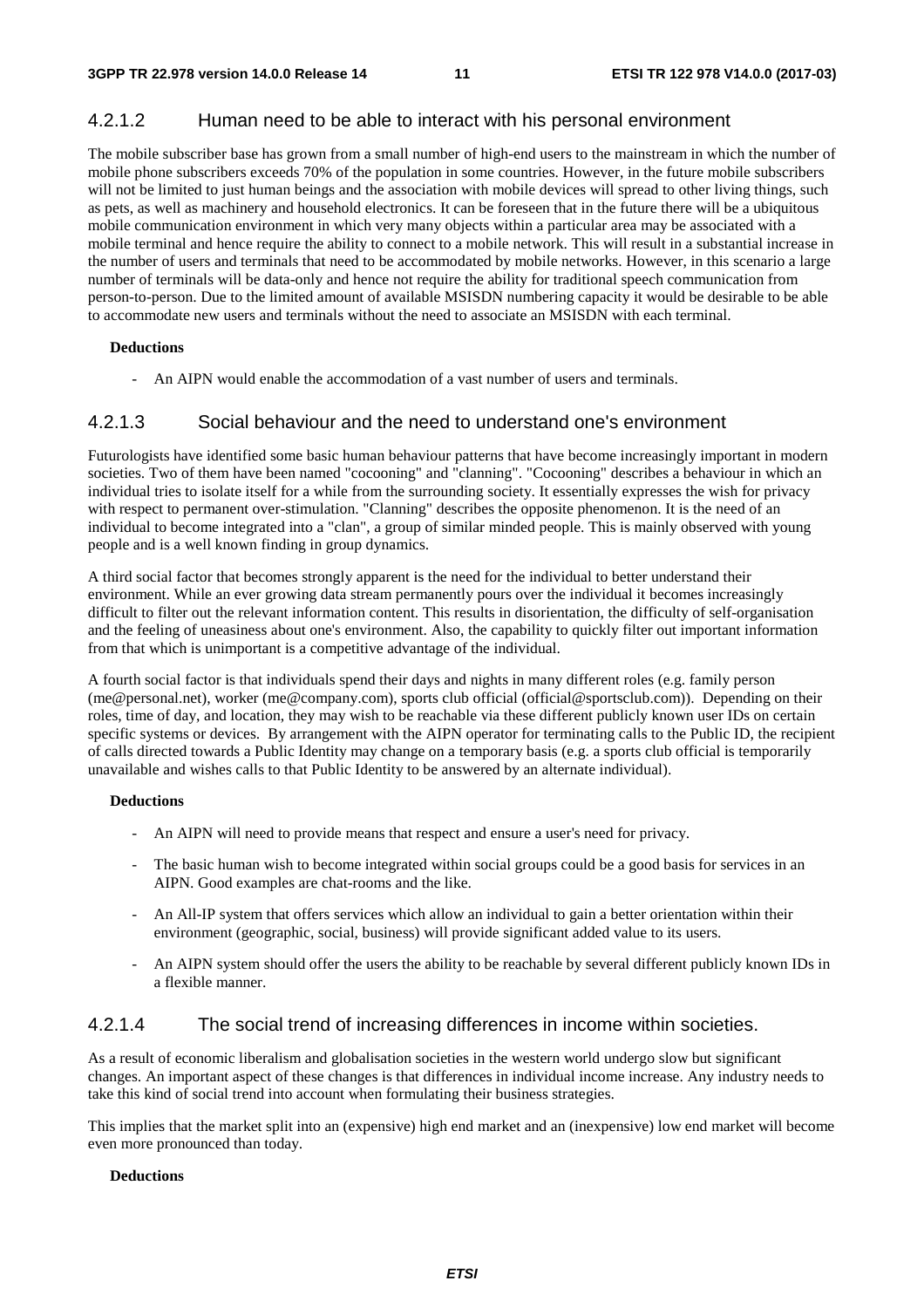- An AIPN will need to provide at the same time very cheap low-end services and high priced high-end services for different customer types. For the same kind of service (e.g. voice) the respective QoS may be the differentiating criterion.
- Quality of Service needs to be regarded as a chargeable feature.

### 4.2.1.5 The need to satisfy user experience of 'early-adopters'

The adoption of new technology is heavily dependent upon the experience of this technology, through the services that are delivered over it, by its users as well as the general public that comprise the potential market for this new technology. Therefore, it is important that new technologies clearly demonstrate advantages over those that are already prevalent. The perception of users toward a new technology at its early phase of introduction is mainly determined by the experience of initial users, sometimes termed 'early-adopters', when using this new technology. In terms of mobile telecommunications, in addition to the general ability to utilise more advanced functionalities and feature-rich services using a mobile phone, factors such as perceived communication delay, communication quality, connection set-up time and data transmission speed are highly visible to users experiencing new technology. Hence, factors that demonstrate the basic performance of the new system play an important role in demonstrating the benefits of new technology compared to those already available. Consideration of these factors clearly indicates that it is essential for future developments of the 3GPP system to clearly demonstrate to users the benefits of the enhanced capabilities compared to those already available.

#### **Deductions**

- An AIPN shall not degrade user experience. Additionally, it would be desirable for an AIPN to demonstrate to users improvements in basic system performance compared to the pre-existent capabilities of the 3GPP system.
- Factors such as perceived communication delay, communication quality and connection set-up time are important considerations for users when experiencing an AIPN as a new technology.

### 4.2.2 Drivers from a Business perspective

#### 4.2.2.1 Mobile industry anticipating PS traffic to surpass CS

In the future it is thought that the amount of non-voice traffic, i.e. IP traffic within the PS domain, carried by mobile networks will equal and then surpass that of traditional CS voice traffic. Therefore, in the future mobile networks will need to be able to handle substantially increased volumes of IP traffic in a cost effective manner.

Additionally, in the future it is very likely that the there will be a variety of different traffic patterns for IP traffic including user-to-user and user-to-multicast, that needs to be optimally routed within mobile networks.

#### **Deductions**

- An AIPN will need to handle substantially increased volumes of IP traffic in a cost effective manner,.
- An AIPN will need to support optimised transport for user-to-user and user-to-multicast traffic.

#### 4.2.2.2 Desire of AIPN operators to encompass various access systems that are not specified by 3GPP

Although 3GPP is primarily concerned with the UTRAN and GERAN-based access systems other access systems can be utilised by the 3GPP system and used to provide mobile services. This has been recognised from 3GPP Rel-6 with the standardisation of 3GPP-WLAN Inter-working [3]. In the future network operators will desire the ability to provide services to their subscribers optimised to the user's environment using a variety of diversified access systems. Although the access system utilised at a particular time within this environment may vary, it is likely that the services provided will have significant commonalities. Hence, in order to realise a multiple access system environment in an efficient and cost effective manner it is desirable that the replication of network functionality be minimised. This clearly indicates that there is a need for a common network to be able to accommodate a variety of access systems.

When accommodating various access systems it is desirable that this is achieved with a minimum impact upon the access systems themselves. It is assumed that most new access systems that are developed will incorporate IP technology and be optimised to carry IP traffic. Hence, in order to maintain a high level of compatibility it is necessary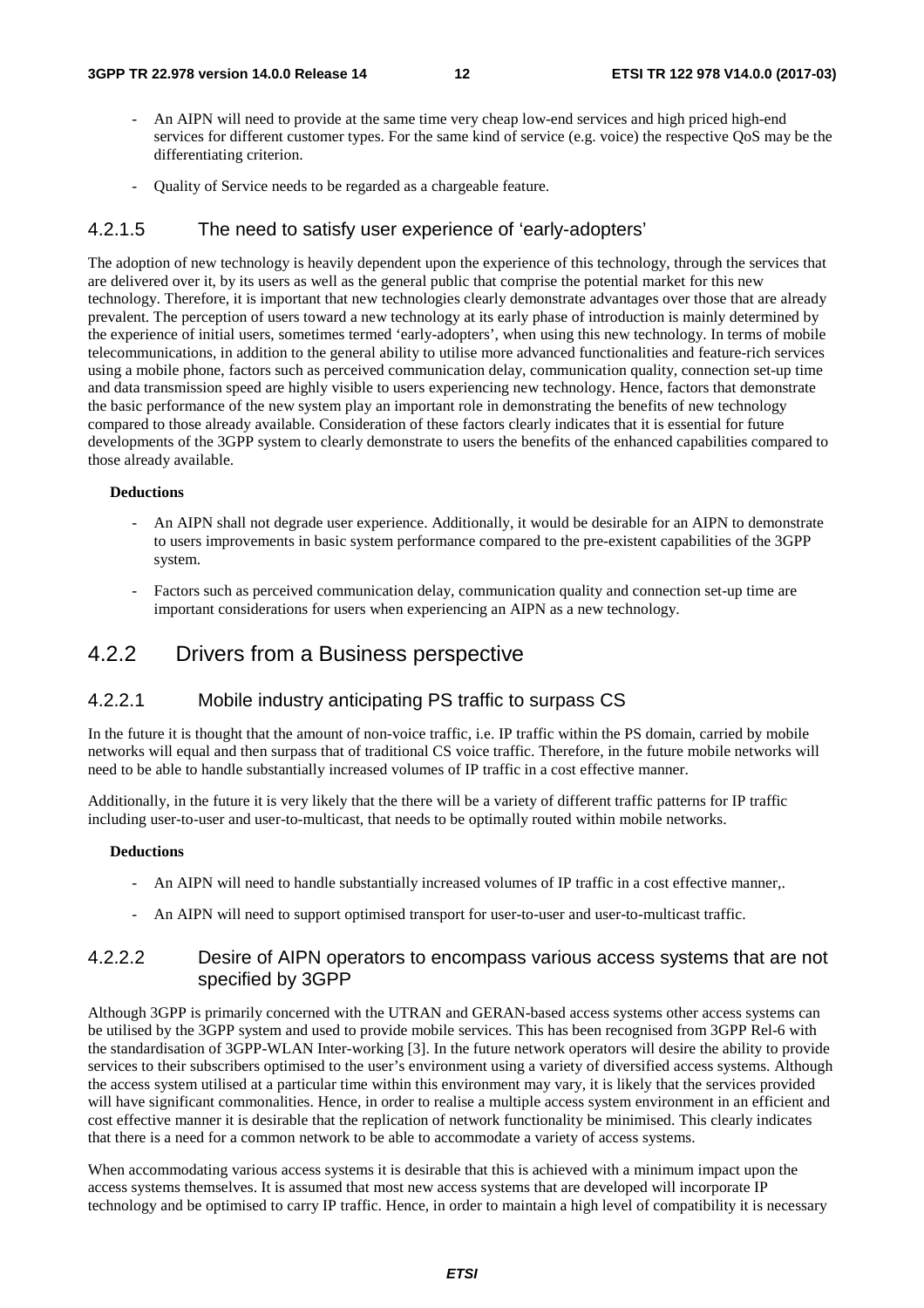#### **3GPP TR 22.978 version 14.0.0 Release 14 13 ETSI TR 122 978 V14.0.0 (2017-03)**

for the network accommodating these access systems to also be based upon IP technology and be optimised to carry IP traffic.

Based on the reasoning presented above it can be concluded that in order to design a future proof system that is able to efficiently accommodate a variety of different access systems it is necessary that the 3GPP system be designed as a common network that is based upon IP technology and optimised to carry IP traffic.

Furthermore, the development of new access systems will not necessarily be in line with the development of the network, therefore there is a need to be able to develop different areas of the network independently, e.g. develop the network independently to the development of the access systems.

In addition, it is desirable that a common IP network supports a centralised and common network control to enable the AIPN operator to control how the AIPN is accessed and how the resources of the AIPN are used whilst accommodating these access systems. This will enable the AIPN operator to be the focus for the provision of mobile services and ensure that the user's expectations regarding the quality of the services provided by the AIPN are fulfilled. Additionally, the provision of control over the usage of the AIPN at a common point within the AIPN will enable the AIPN operator to protect and leverage their investment in AIPN infrastructure as much as possible.

#### **Deductions**

- An AIPN would provide the ability to incorporate a variety of different access systems with a minimum impact upon the non 3GPP specified access systems to be accommodated.
- Using IP as the basis for a common network enables prevalent and low cost IP technology to be utilised. This allows the network to be deployed cost-effectively with the ability to provide common services using a common IP bearer throughout all the diversified access system environments.
- An AIPN should support a centralised and common network control to enable the AIPN operator to control how the AIPN is accessed and how the resources of the AIPN are used whilst accommodating a variety of different access systems.

### 4.2.2.3 Marriage of IT- and telecom world

#### The influence of broadband Internet

With the emergence of broadband internet services there has been a rapid increase in the number of subscribers to IP services in recent years. Most notable is the growth in the number of subscribers to IP telephony services. This is expected to grow further and at an increasing pace as the broadband internet services of ISPs become more prevalent. This presents 2 points of major interest.

Competition with broadband Internet

The first is the need for network operators deploying the 3GPP system to offer competing services and so match this emerging trend.

Inter-working with broadband Internet

The second is that as the number of IP service providers and hence IP service subscribers become more prevalent the need to interwork with these IP service providers will emerge in order to offer services between 3GPP subscribers and IP service subscribers of other networks. This must include easy mechanisms for roaming and settlement operations, so end-users can leverage the benefits of each network without incurring the high overhead of setting up separate subscriptions with each service provider.

#### Service creation with the support of the IT industry

While in 2G systems the IT world played only a minor role - everything was standardised by GSM. 3GPP - and even more so OMA - allowed more diversity by defining service enablers (e.g. "Presence") instead of standardized services, enabling the IT world to create services that can rely on these capabilities.

The main reason to do so was speed of service introduction. The IT industry is capable to provide IP-based services based on defacto standards in a much shorter time than it can be done by standardisation. Also, the mechanisms of the market - adopting these services according to market need and user acceptance - are more effective.

#### **Deductions**

- An AIPN would enable AIPN operators to offer IP-based services and provide appropriate inter-working methods with IP service providers.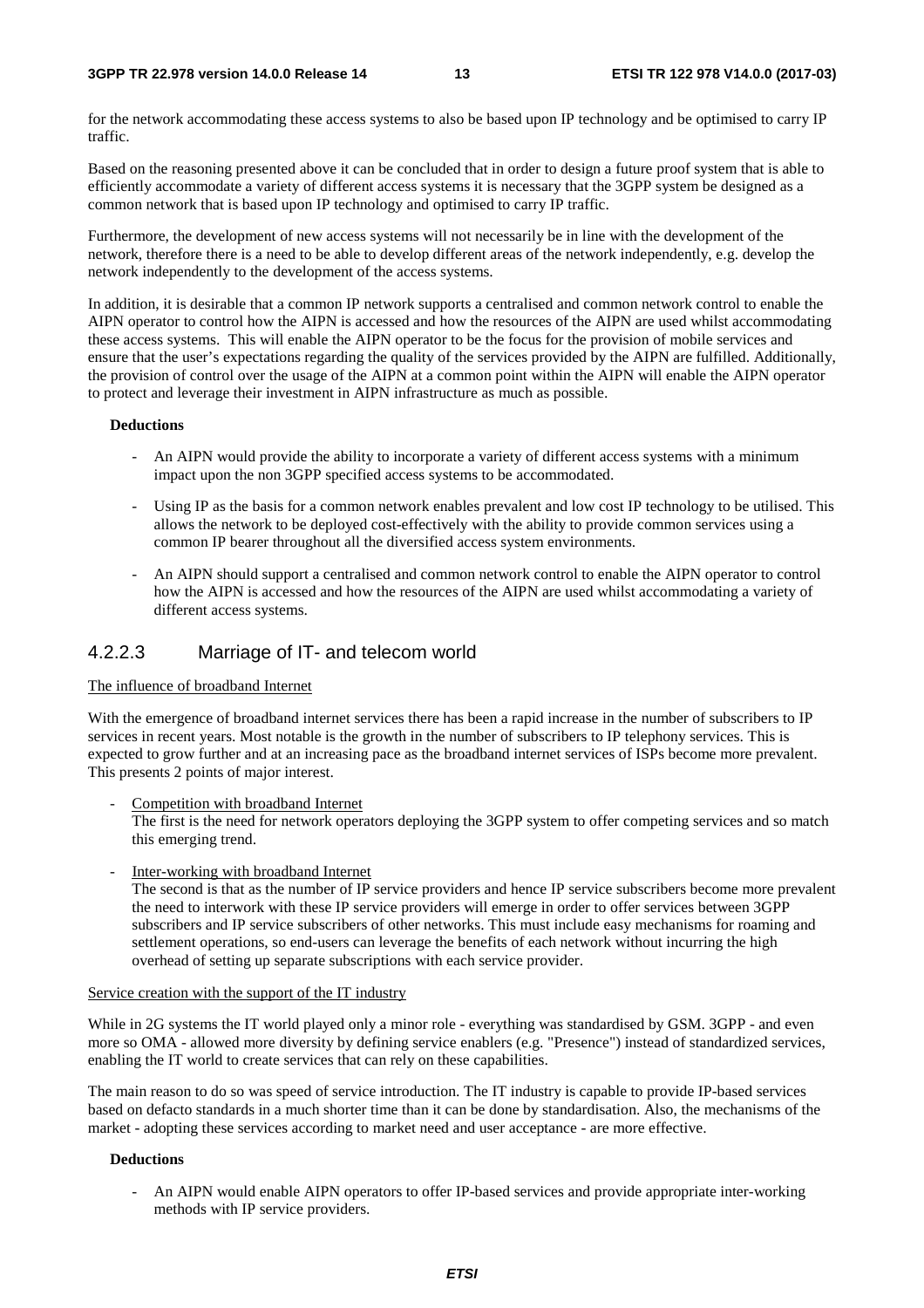- The AIPN should be able to support applications designed based on the capabilities of the AIPN without the need for explicit standardisation of the applications themselves.
- Note: The standardisation of AIPN capabilities should allow non-standardised applications to be created whilst maintaining interoperability. However, care should be taken within the standardisation of AIPN capabilities to ensure that interoperability is maintained.

### 4.2.2.4 Need for increased system efficiency leading to substantial cost reduction in terms of both equipment (CAPEX), and operational (OPEX) costs.

In the future it is foreseen that there will be increasing pressure to decrease the investment costs for mobile network equipment and the cost per bit for traffic carried by mobile networks. The reasons for this are twofold. Firstly, the increase in IP traffic carried by mobile networks will lead to a general need to further decrease the cost of handling this traffic both in terms of equipment and transmission costs. Secondly, in the future there will be increased competition for AIPN operators not only from mobile network operators using different radio access systems, but also from IP service providers providing broadband IP services using access and transmission technologies other than those of traditional mobile network operators, e.g. ISPs providing services using xDSL, Cable and/or WLAN without 3GPP inter-working. The business and charging models, e.g. flat-rate charging, deployed by these IP service providers are not those common to traditional network operators implementing the 3GPP system and will probably not be applied by AIPN operators. However, they do encourage heavy usage of IP services and as such AIPN operators need to be able to deploy a cost effective network for IP services in order to compete in the wider market place.

The cost of general-purpose equipment targeted for a wide-ranging general market is in general much less than that of specialised technology whose market is limited by specific criteria. An AIPN would enable the use of general-purpose IP technology with some modifications to tailor functionalities to the needs of network operators to provide mobile services. The ability to undertake large-scale deployment of general-purpose IP technology provided by an AIPN is foreseen to enable significant improvements in system efficiency and overall reduction in the equipment (CAPEX) and operational (OPEX) costs for future mobile networks designed to handle a large amount of IP traffic.

#### **CAPEX point of view:**

- The adoption of a common network system enables capital investment to be made independent to the number of access systems supported. Also, when a new access is added, the equipment costs are suppressed to a necessary minimum.
- Over capacity can be avoided by sharing the system, and the equipment costs are reduced (including redundant equipment costs).
- The development and the equipment costs of mass produced general-purpose devices are generally lower compared to dedicated devices.

#### **OPEX point of view**

- The variety of maintained devices can be reduced by introducing a common system, hence maintenance costs are reduced.
	- The training costs of maintenance engineers are reduced.
	- Due to the availability of general purpose platforms the cost of replacement hardware can be suppressed.

#### **Deductions**

- The AIPN should be designed to enable AIPN operators to take advantage of the increased efficiency and OPEX/CAPEX reductions offered by IP technology.

### 4.2.2.5 Trend of the industry to align along the structure: access / transport / control / services

There seems to be a tendency in the industry for mobile telecommunication to adopt a horizontal structure into business units, which are mainly concerned with access, transport, control and services. This reflects the view of parts of the industry that these areas can be viewed as - more or less - economically independent fields. This view applies to AIPN operators as well as to manufacturers.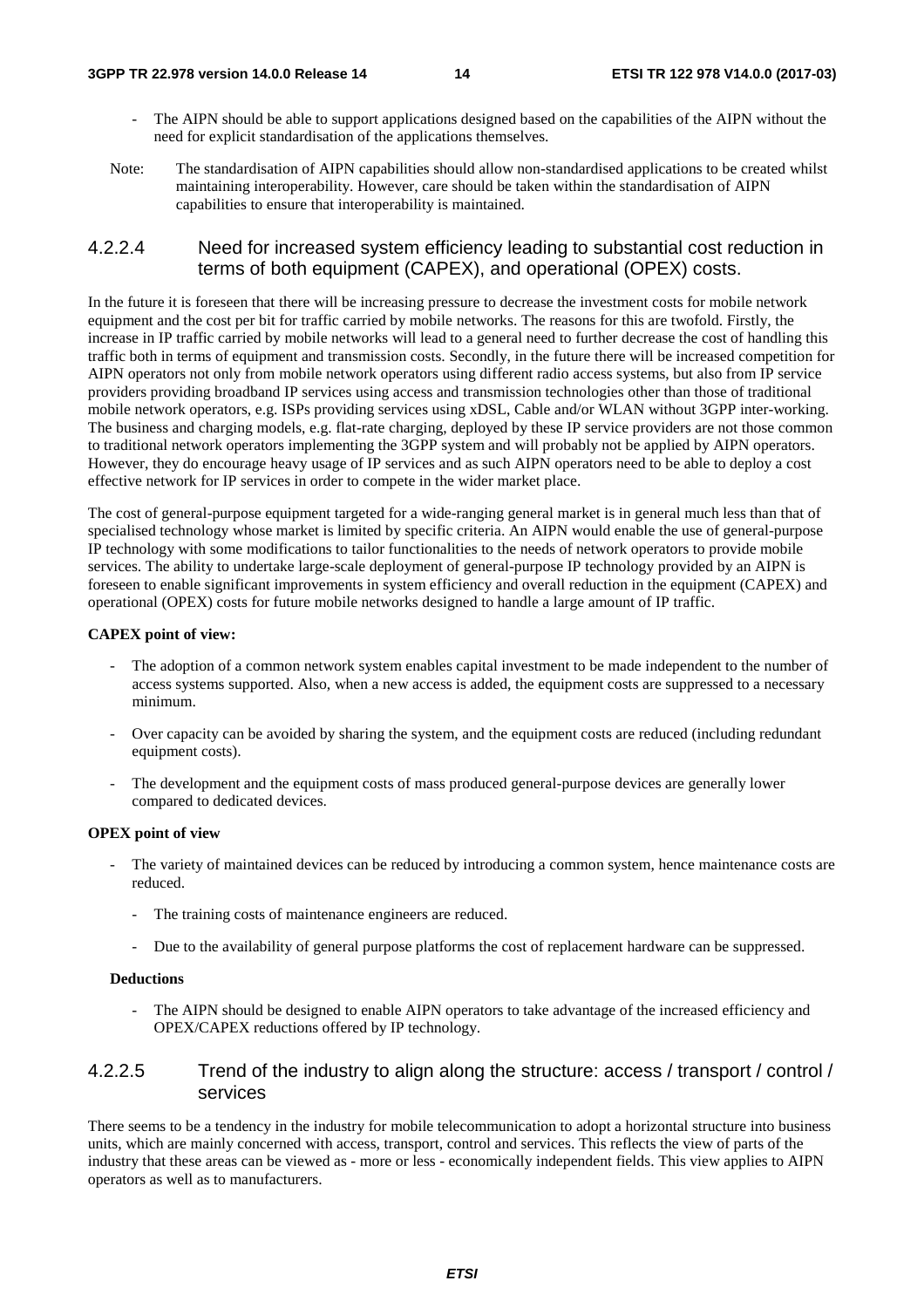#### **Deductions**

- An AIPN should provide an architectural structure that allows a decomposition of the added value according to access, transport, control and services. In particular charging capabilities will need to take this into account.

#### 4.2.2.6 Fixed/Mobile network convergence

Some service providers are enabling fixed/mobile converged services for their subscribers. This is being driven by a number of factors, including (but not limited to) company mergers/demergers, the maturity of available VoIP solutions and the proliferation of service bundling (e.g. mixture of voice, video, data and mobility services) by service providers to reduce churn and increase ARPU. An AIPN should ensure that AIPN operators wanting to provide fixed/mobile converged services can do so within the IMS framework.

#### **Deductions:**

- An AIPN needs to take into account Fixed/Mobile network convergence issues.
- An AIPN should ensure that new/enhanced services follow the IMS framework, so the service will be applicable to fixed/mobile converged networks.

### 4.2.3 Drivers from a Technology perspective

### 4.2.3.1 Evolution of next generation radio access systems (3GPP specified)

Similar to the transition from 2G (GSM) to 3G (UMTS) it is expected that future radio access systems will allow for a significant higher data rate of user traffic than today. However, there is a trade-off between data rate and user mobility. In other words, a user, who is moving at a high speed, cannot expect the same high data rate as a user that is standing still. In addition it may be envisaged that radio access systems can be optimised to particular user requirements (e.g. in terms of data rate, mobility, QoS) such that multiple different radio access systems could be used by the same network operator simultaneously, even within the same geographical area.

#### **Deductions**

- An AIPN shall take into account the capability of next generation radio access systems to provide significantly higher data rates to the user
- An AIPN shall allow for multiple radio access systems, optimised to particular user requirements.

### 4.2.3.2 Progress of broadband wireless IP-based networks (non-3GPP specified)

Recently IP-based wireless technology has received a strong technological and economical boost. This has been fostered by industry alliances as well as standards development organizations (e.g. Bluetooth, IEEE 802.11x, 802.16x, 802.20x). Partially these technologies have already found their use in commercially available off-the-shelf products (WLAN cards, access points), which provide relatively high data rates at low prices. These technologies are currently evolving towards higher – broadband – data rates and/or support of continuous mobility in wide service areas. Currently there are competing standards at different stages of their hype cycles in this field. These systems generally provide only part of the functionality of full-blown mobile networks (e.g. they do not allow sophisticated charging models). However, the need to provide 3GPP inter-working with these technologies / networks has been shown already for 3GPP Rel-6 with the work item for 3GPP - WLAN inter-working.

#### **Deductions**

- An AIPN shall be able to provide means to ease inter-working with a multitude of broadband wireless IPbased networks.

#### 4.2.3.3 Progress in ad-hoc networking for user defined services.

Ad-hoc Networks denote particular kinds of networks that may establish themselves automatically - "ad-hoc" - (i.e. without explicit administration) between mobile terminals. From today's perspective, generally all the activity concerning development in the field of Ad-hoc Networks (radio spectra, terminal communication and mechanisms to create Ad-hoc Networks) is happening outside 3GPP. However, AIPN operators may benefit from letting Ad-hoc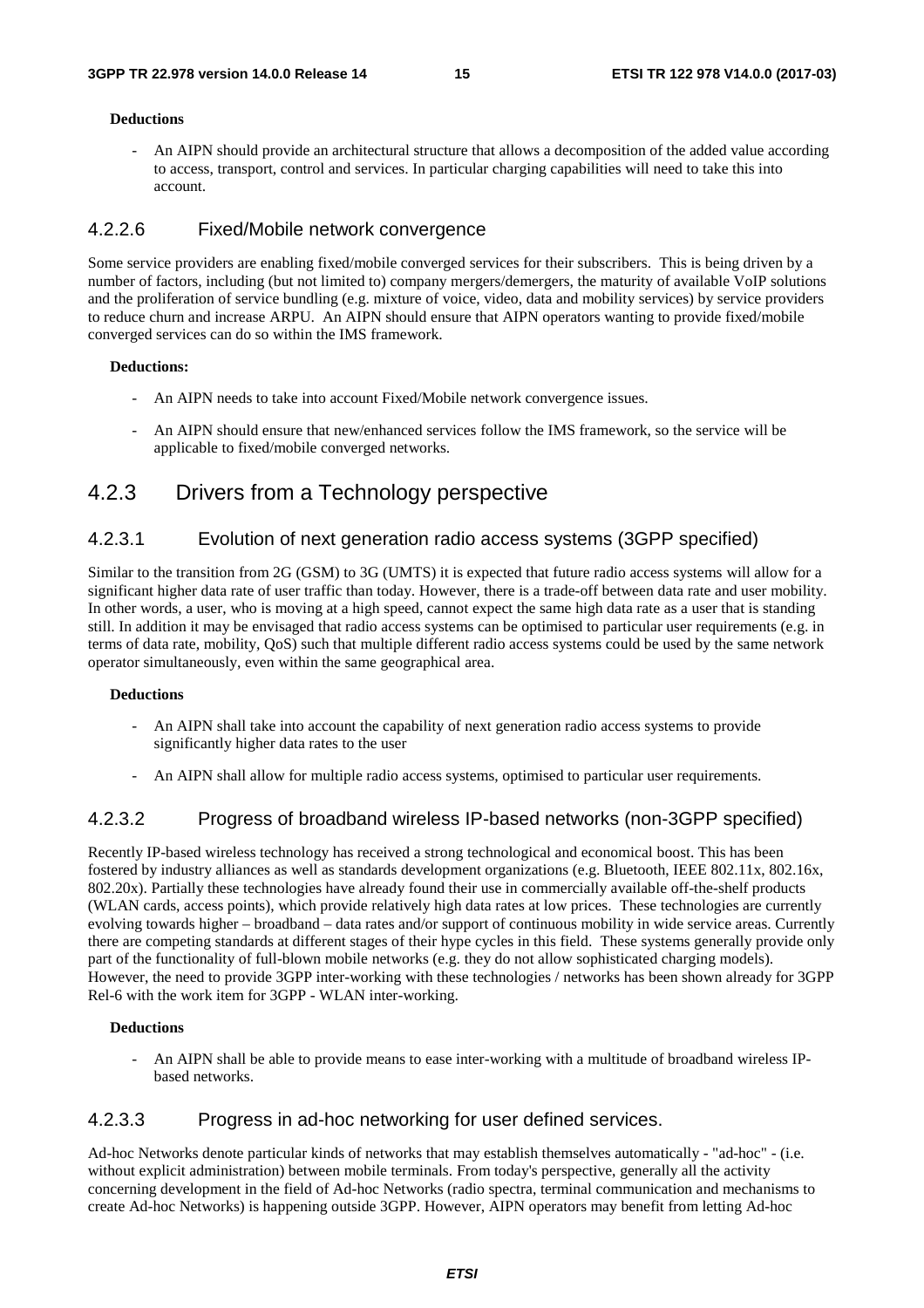Networks interact with the AIPN, thereby creating traffic in the AIPN; e.g. there could be Ad-hoc Network access to public networks via AIPN by at least one of the Ad-hoc Network members serving as a kind of wireless connectivity gateway.

Examples for such Ad-hoc Networks could be Personal Networks, as described later in the present document, or CBtype radio communications amongst listeners to a pop concert. In the case of Personal Networks an AIPN may provide connectivity to a server in an AIPN operator's network, in the pop concert example an AIPN may provide the capability for remote listeners to join.

Technically, an Ad-hoc Network is defined as a self-organizing and self-managing network of autonomous mobile terminals *without any infrastructure support*. In fact, it is this property which essentially characterizes Ad-hoc Networks, and as a consequence, no centralized radio resource management for ad-hoc networking necessarily exist.

Important aspects of Ad-hoc Networks which may impact an AIPN are:

- Identification, addressing and routing: If an Ad-hoc Network interacts with the AIPN, the AIPN may need to know about identities of individual members of the Ad-hoc Network (not only the "connectivity gateway"), be able to address them and route traffic to them.
- Authentication, security: in an Ad-hoc Network neither SIM resp. USIM/ISIM based identification and authentication nor ciphering on the air interface derived from authentication parameters can be assumed. In the case of at least one Ad-hoc Network member serving as a wireless connectivity gateway to the AIPN it should be ensured that this node can not compromise AIPN security.

#### **Deductions**

- Appropriate mechanisms for identification, authentication, addressing, ciphering and charging of members of an Ad-hoc Network inter-working with an AIPN have to be established.

### 4.2.3.4 Dawning of new, radio based services (e.g. Personal Networks, RFIDs, multihop access networks)

Currently there is a lot of activity (research projects) on new services that are utilizing different kinds of IP-based radio networks. Examples of such services could be:

- Personal (portable) Networks, that allow inter-working of different personal sensors/terminals
- RFIDs, that allow goods, to which a RFID is attached, to broadcast information about themselves,
- Multi-hop access networks, that allows a user's terminal to act as a radio relay station for another user

Many of these new services are capable to create revenue for an AIPN operator if they can easily inter-work with (or be integrated into) an AIPN

#### **Deductions**

- An AIPN would benefit from a capability to facilitate inter-working with (or integration of) these new radio based services.

### 4.2.3.5 Reconfigurable Radio (Software Defined Radio - SDR)

Reconfigurable radio interfaces allow terminals to adapt/optimise its radio properties to the currently available radio network. This could allow an increase of spectrum efficiency. However, the network would need to support such a functionality of the terminal.

#### **Deductions**

- An AIPN would benefit from a support of reconfigurable radio interfaces in the terminal.

### 4.2.3.6 Web services

While not being specific to mobile networks Web Services are becoming increasingly important as a standardised interface to provide IP-based services. There is a general trend towards Web services within the industry. For example, in OMA a working group is dedicated to the evolution of web services in mobile networks and in many respects they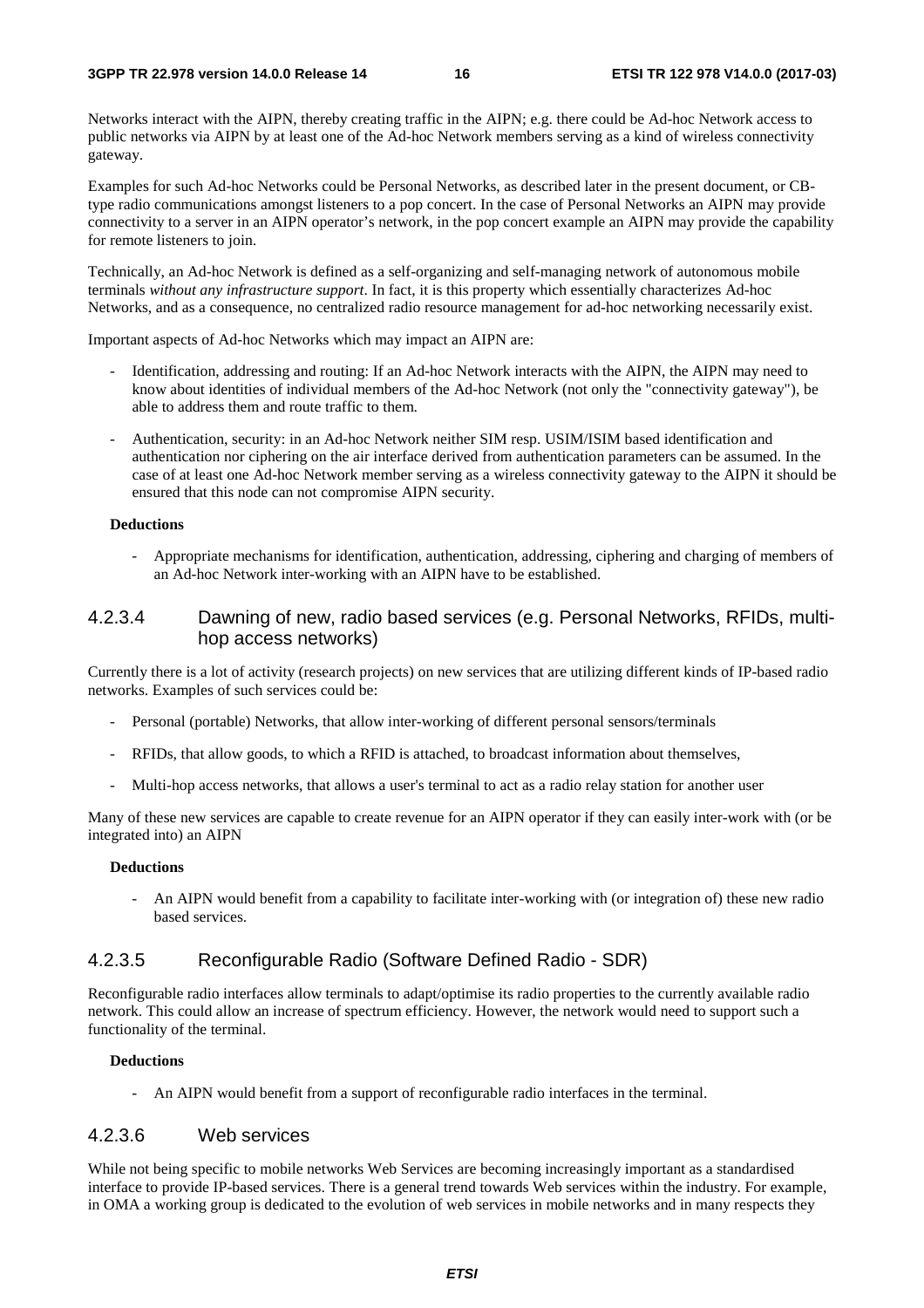are seen as a replacement (rather than an addition) of traditional service enabler interfaces such as CAMEL and the CORBA version of OSA/PARLAY.

#### **Deductions**

- An AIPN will need to support Web Service interfaces for service provisioning.

#### 4.2.3.7 Multi-access

The introduction of multiple access systems within the same coverage area raises new AIPN operator and user requirements; the user may wish to influence the selection of the access system for use based on such aspects as supported QoS, mobility, pricing, coverage, etc. and the AIPN operator may wish to influence the access system selection by setting policies. Optionally, a user may even wish to use simultaneous multi-access as well.

Note that the selection of the access system must be easy for the end-user, e.g. it could be based on some preferences and the actual process can be partly or completely hidden.

It is expected that users using multiple access systems will require an appropriate service continuity experience as they switch from one access system to another. This means that their sessions remain in operation, with minimal interruption. In addition, the services provided should be made access aware (e.g. choose video quality based on the available bandwidth).

#### **Deductions**

- An AIPN shall make use of the multiple access systems by providing support for appropriate handover between access systems, reachability over multiple access systems, access system-aware services, and optionally simultaneous multi-access.
- An AIPN shall provide support for access system selection based on combinations of AIPN operator policies, user preferences and access system conditions.

### 4.2.3.8 Progress of advanced Traffic Engineering Technologies

As the number of users accessing multimedia and data services from 3G networks will continue to increase, huge amounts of IP traffic are expected to be handled by AIPN operators. Due to the increase of the IP traffic, network bottlenecks may also appear in an AIPN operator's IP backbone, therefore, new challenges will be faced by the AIPN to provide guaranteed QoS to end-users for different types of services (real-time, non real-time) and also ensure that the transport network resource is used efficiently. This would enable e.g. over-provisioning in IP transport network to be avoided in order to save CAPEX for AIPN operators.

Traffic engineering technologies, e.g. MPLS, advanced QoS routing algorithms, and dynamical load balancing among network entities are potential solutions to achieve this within an AIPN.

#### **Deductions**

- An AIPN will need to be able to guarantee QoS for different types of services (real-time, non real-time) and ensure efficient use of network resources. Traffic engineering technologies within the IP transport network may provide appropriate methods to achieve this within an AIPN.

# 4.3 Impacts to current models for the 3GPP System

The introduction of an AIPN will impact the current models upon which the design of the 3GPP system has been based. However, there is a legacy of success within the models that have been utilised up to now. Therefore, it is necessary that some consistency is maintained between the past and future aspects of the 3GPP system with the addition of the ability to adapt to the future environment in which system enhancements will be introduced.

Whilst there is a need to maintain current models, future enhancements in the 3GPP system, specifically the introduction of an AIPN should also enable introduction of new models and the creation of new opportunities for development of new functionalities and the provision of new services.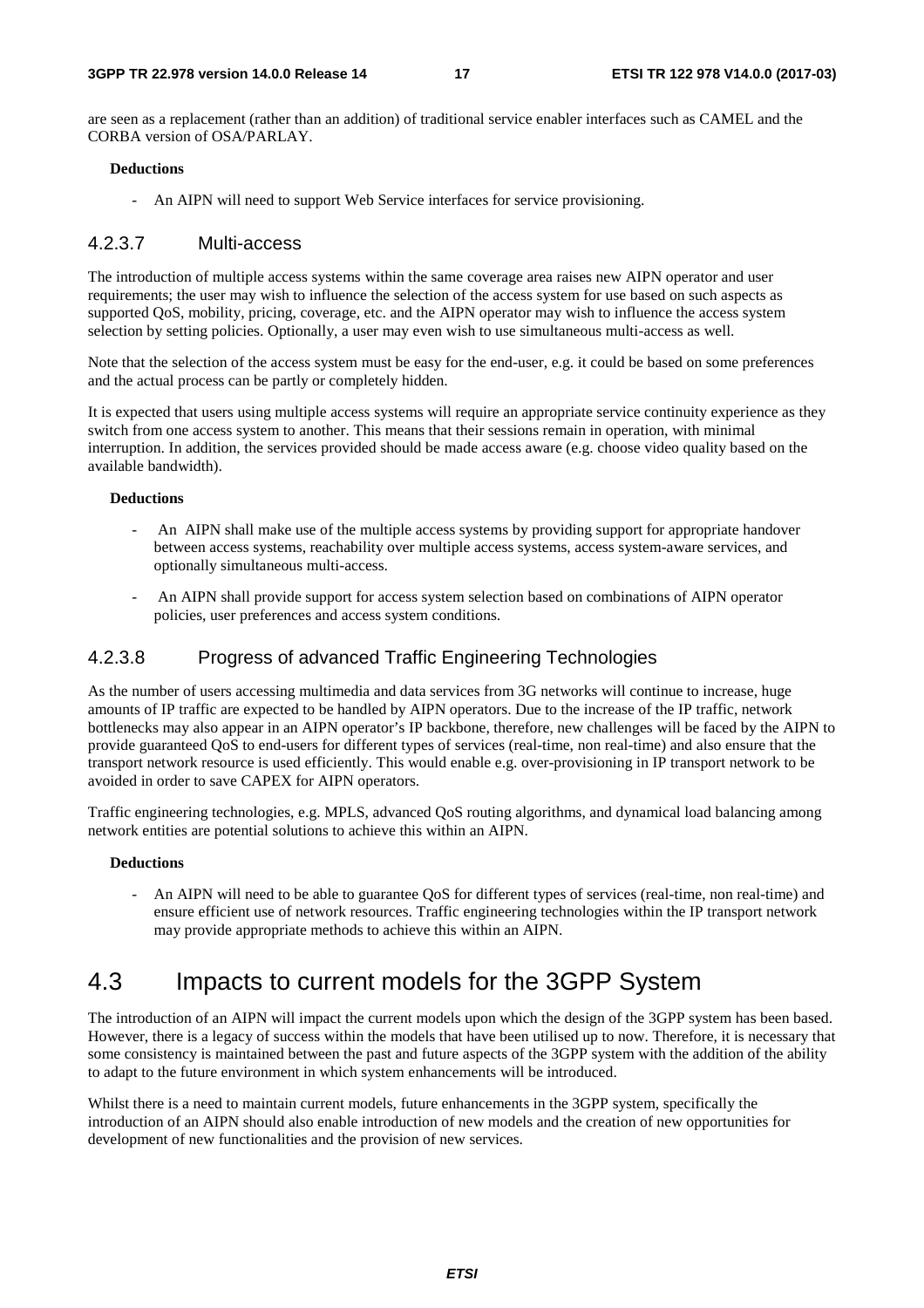# 4.3.1 Impacts to current charging models

Users are aware and understand the current charging models such as flow based charging and event based charging where a user pays for each time he/she uses a specific service, hence the possibility to provide these with an AIPN should be maintained. However, as the environment in which the 3GPP system is utilised adapts an AIPN should also provide the capabilities for and provide the necessary improvements in efficiency and cost reduction to enable new charging models to be introduced.

An AIPN should be flexible enough to support the different pricing models that are needed. Many Internet users expect that services such as email, news and search engines are free of charge and that they should pay only for the access via a flat rate pricing model. Other users will instead have to pay an additional amount according to the "calling party pays" principle. Therefore AIPN operators will need to use sophisticated pricing models, including event based charging. AIPNs should support those models. What pricing model to utilize at a given time is dependant on the circumstance of the AIPN operator e.g. based on different strategies such as Cost Leadership or Differentiation. An AIPN needs to support a cost effective charging system in order to be able to quickly launch new services but yet be as flexible such that an AIPN operator can use price models such as:

- Charge extra for guaranteeing a OoS
- Charge extra for "Calling Party Pays"
- Charge for the transport
- Charge for the event
- Additional charge (positive or negative) for the simultaneous use (combination) of services
- Adjust the price for different reasons e.g. to reward certain users, enable subscription bands (e.g. gold, silver, bronze)
- Charge for the content

Further the charging system for an AIPN shall contribute to minimizing the credit risks for the AIPN operator. The charging system in an AIPN shall in a cost efficient manner support various access systems with minimal impact on the terminal from a charging point of view. Further the AIPN shall from a control and charging point of view support different type of services e.g. RealTime and Bursty traffic such as PoC. Both real-time and none real-time schemes must be supported by an AIPN

In a multi-access system environment the current charging and policy control architecture needs to be enhanced in order to allow for the business models defined in 4.3.2 e.g.

- The service provider having a relationship with the AIPN operator provides rating information and minimal QoS he assessed (as well as other content related polices) that apply for different access systems a service should have.
- For seamless handover between access systems in a multi-access system environment the subscription class/credit availability may allow service continuity or may not allow it. Hence based on subscription class different redirection points are applied e.g. for top up or to initiate a subscription such that credit are given for a service in a new access system.

There is a need to support flexible charging models between operators so that it is possible to charge roaming subscribers according to the different charging models identified above.

# 4.3.2 Impacts to current business models

The current business model for network operators and manufacturers implementing the 3GPP system is comprised of a value chain of users to network operators to equipment manufacturers. This current business model is the foundation for the success of the 3GPP community. Hence, the essence of this model should be maintained. This includes the need to maintain the focus upon network operator considerations and the need to maintain the core "mobile" aspects of the system. This requires maintenance of factors such as the provision of network operator control at a common point within the network and the ability to utilise the wireless interface as efficiently as possible.

With the cost reductions provided by an AIPN there will be greater freedom for AIPN operators to apply varied business models within various environments.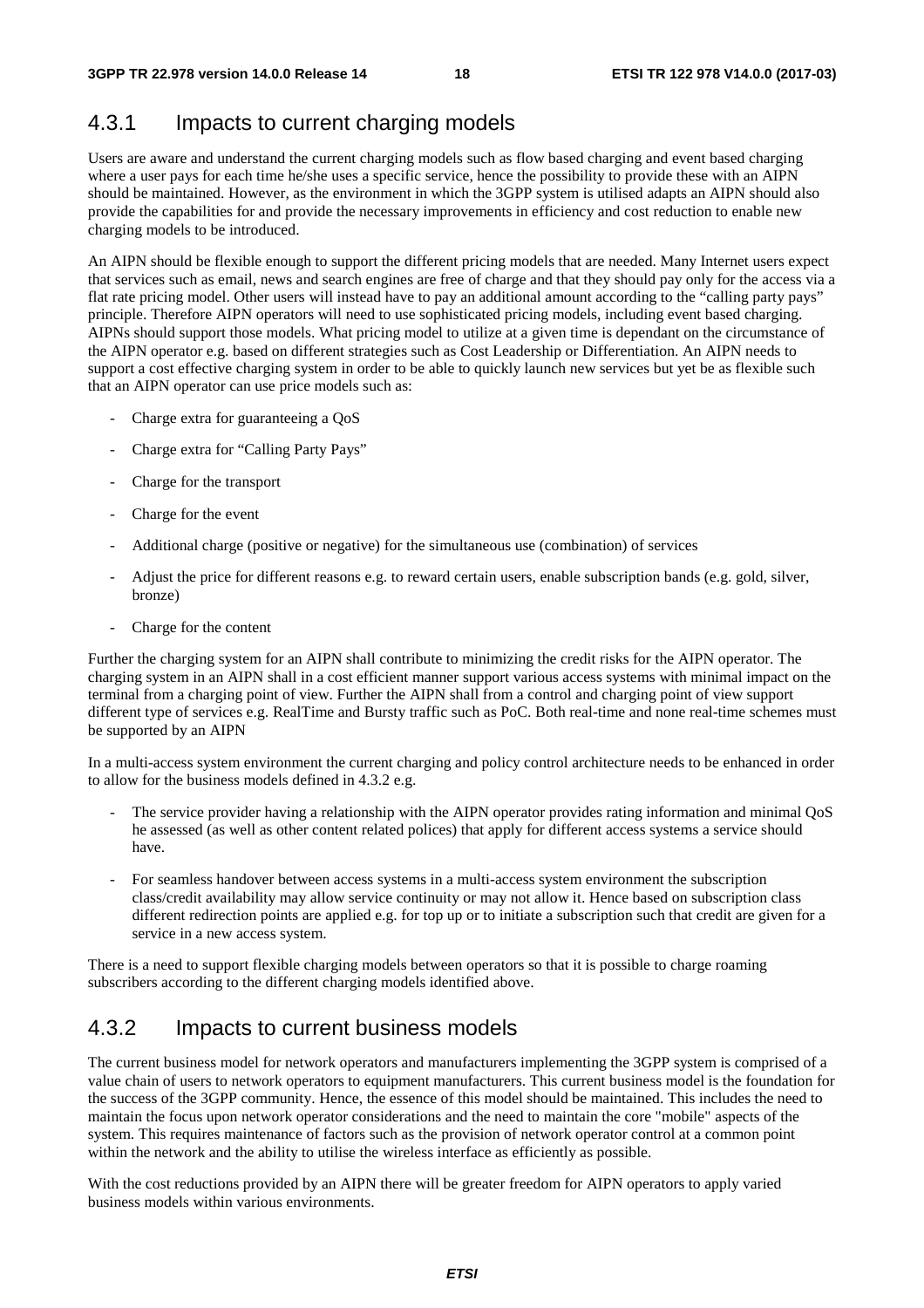#### **Support for business models with distinct AIPN/access/service separation**

More than today an AIPN will need to support business models that allow operation of AIPN, access systems and services by the different stakeholders. Often, a network operator will be the only stakeholder operating all three, AIPN, access systems and services, or these stakeholders will be individual business parts of a single network operator company, e.g. one company branch operating the AIPN, another one the access systems, while a third branch is concerned with end-user services, irrespective of the connectivity.

However, it should also not be precluded, that individual companies are able to operate AIPN, access systems and services in cooperation, but separately. An example of such a situation could be an AIPN operator, who has a business agreement with the operator of a particular access system (e.g. WLAN or shared UTRAN-based access system)) and allowing a third party service provider to offer services to their own customers.

It is understood, that the user is "owned" by the AIPN operator in the sense that the AIPN operator controls access of the user to the public network and has the prime commercial relationship with the user.

Therefore, an AIPN will need to follow architectural principles that facilitate operation of AIPN, access system and services by separate stakeholders. However this should not preclude the capability to efficiently operate all three domains by a single stakeholder, i.e. a network operator.

### 4.3.3 Impacts to current service models

#### **Impact on models for development and provisioning of services**

Even if the 3GPP system already allows the flexibility of IP based services through the PS domain today, the introduction of AIPN may bring the model for the development and provisioning of services one step further. The current model for the introduction of new services into 3GPP systems, often comprising standardisation of capabilities within 3GPP, followed by development by vendors and deployment by network operators, is rather cumbersome and has difficulties in quickly responding to changing market trends. Whilst also maintaining the traditional aspects of the 3GPP service model, it should be important to leverage new possibilities for service provisioning which may be enabled by the introduction of an AIPN. There is a potential demand for an extremely wide variety of mobile services. To meet this demand new models for service provisioning are essential.

Historical side note: An interesting comparison is the evolution of software applications within the computer industry. Only two decades ago software applications were limited in variety and cost was high. The emergence of a few de facto standards for software application environment propelled an unparalleled explosion of all foreseeable and unforeseen kinds of software applications. The economy of scale has also made it possible for them to be provided at a much lower cost level.

#### **Outlook on potential new models for development and provisioning of services**

The introduction of AIPN can similarly be an enabling factor for developing new models for easier, more flexible and more cost efficient introduction of mobile services. Today there exist several good examples where simplified service models have brought forward a wide variety of mobile services. But to meet the potential demand of mobile services, models must continue to be developed that allow services to be jointly provided by multiple stakeholders. Most likely the broadest range of mobile services will be possible when responsibility for service provisioning is opened for third party service providers e.g. via web services. Using policy and control frameworks, applying flow based charging concepts, establishing the IMS framework, and providing different sorts of open interfaces, will be important tools for AIPN operators to control how third party providers can provide their services. Changed business models must go hand in hand with this to give all parties incentive to put efforts into it. As in the software application domain, it is by releasing the innovative force of a larger group of creative people and companies that we can meet the demand for mobile services in the coming decades.

#### **New usage- and traffic patterns for mobile services**

Different service models also need to exist for different categories of mobile services. Person-to-content, person-toperson, and machine-to-machine type of services should for example require different service models to enable faster, more flexible and more cost efficient service provisioning.

The work within 3GPP will allow an evolution of the 3GPP system to enable these more advanced service models and to keep AIPN operators in control at their selected level.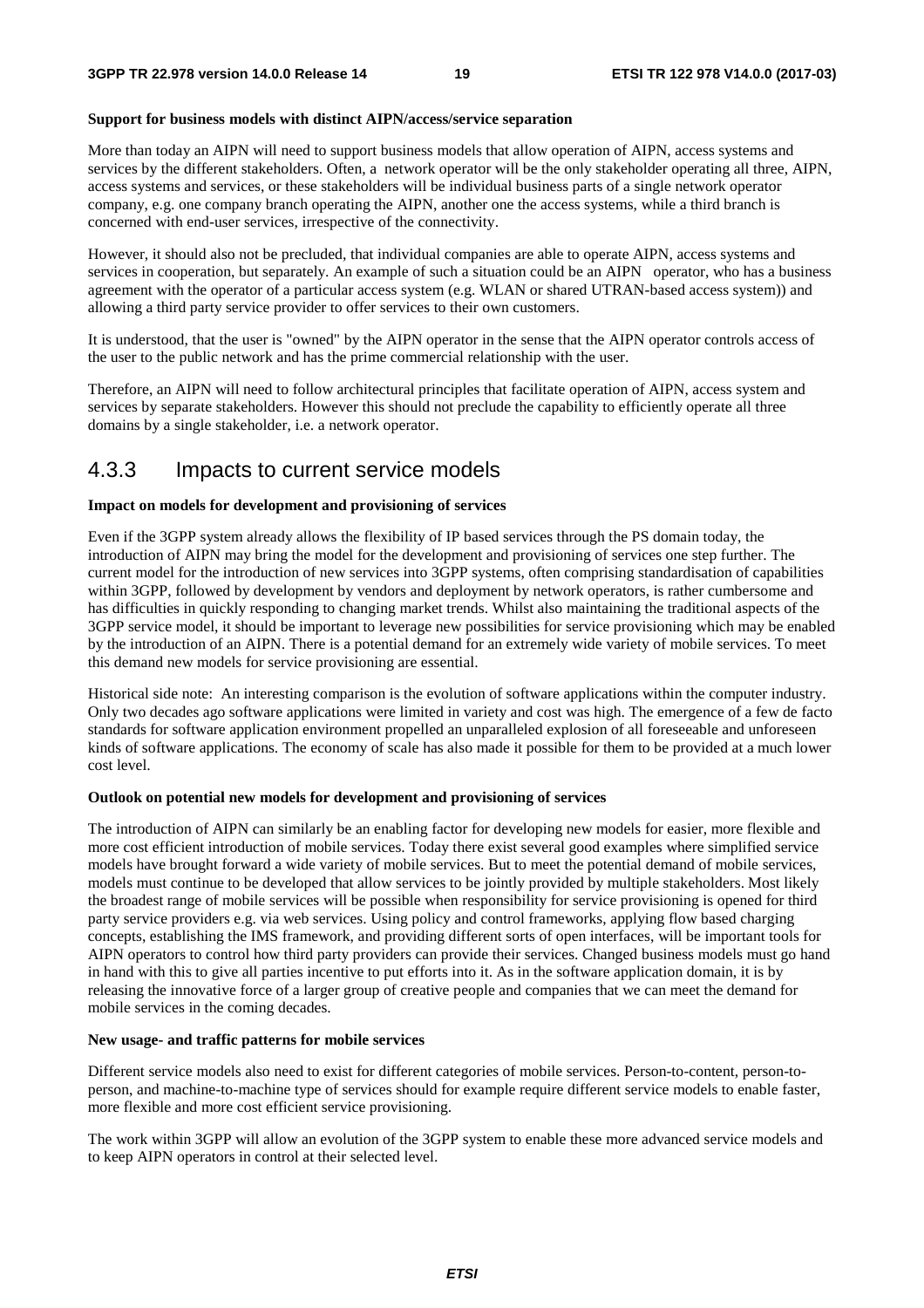# 5 End-user and AIPN operator aspects of an AIPN

# 5.1 AIPN Vision

An AIPN would enable the convergence of access systems and services onto a common network. In this emerging area users will demand more from their services and interaction with their technologies. Instead of the islands of capabilities that currently exist it is desirable to bring these capabilities under one umbrella whilst offering session continuity across multiple access systems. This seamless offering will be characterised by the provision of an effective management of mobility that consists of offering users a telecommunication service, continuously and transparently when the user's terminal moves between various access systems or various services, whatever type of communication and wherever communication has been initiated. One of the key enablers within an AIPN will be the seamless mobility across terminals and access systems supported by a mobility manager that unobtrusively manages these interactions.

Delivering an AIPN will address these needs, extend the reach of 3G technologies and maintain a relationship with the user in each context. Multiple connected devices will enjoy interactivity, adopting principles including single sign on, seamless mobility, context sensing and the unobtrusive device management.

## 5.1.1 Key aspects of an AIPN

The following are the key aspects of an AIPN:

### 5.1.1.1 Common IP-based network

- IP-based network control
	- Non-access system specific mobility control equivalent to that provided by cellular networks *i.e.* mobility control within the AIPN under the control of the AIPN operator, across the same and different access systems, that is not dependent upon specific access or transport technologies or IP version.
	- IP-based routing and addressing
- IP transport
- Communication quality, i.e. QoS, equivalent to or greater than already provided
- Inter-working with IP networks
- Inter-working with legacy networks
- Functionality at the edge of the network to support different access systems, legacy equipment.

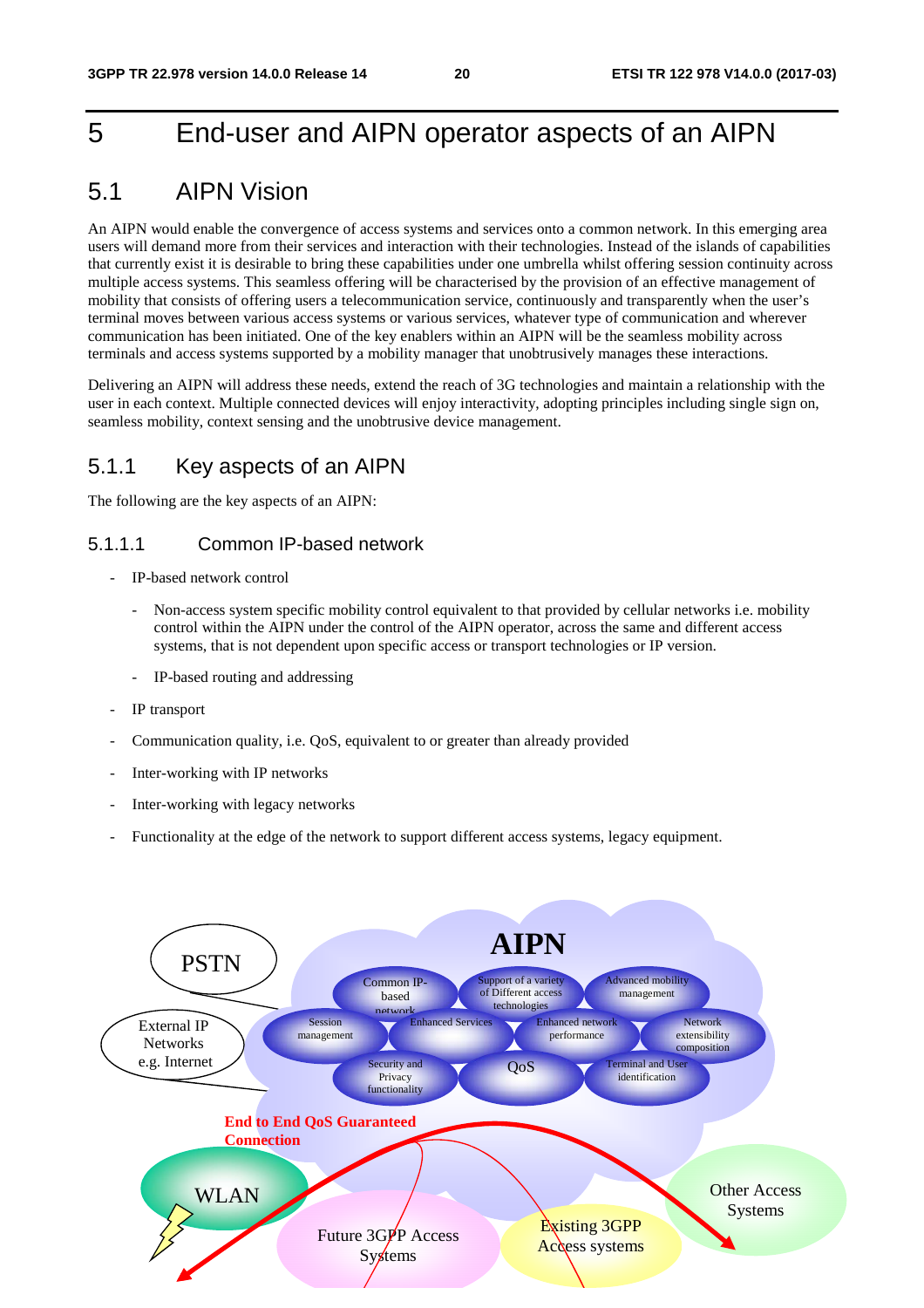![](_page_21_Figure_3.jpeg)

**Figure 1: Visual representation of the key aspects of an AIPN** 

### 5.1.1.2 Support of a variety of different access systems (existing and future)

Service provision across different access systems

### 5.1.1.3 Take advantage of convergence of telecommunications and IT industries towards IP technology

- An AIPN should aim to provide common capabilities independent to the type of service being provided (i.e. independent of whether it is a "traditional" telecomm service or a "traditional" data service).
- Convergence with IP technology should be considered within the AIPN system design from the perspective of the system as a whole (i.e. network and mobile terminals) to ensure that complexity is avoided within specific elements e.g. avoidance of complexity in mobile terminals due to a misalignment between technology convergence in the network and mobile terminals.

#### 5.1.1.4 Advanced mobility management:

- Mobility across access systems.
	- Support fast handover and/or lossless handover across different access systems
	- Provision of Seamless services and handover across different access systems.
	- Support the capability to apply handover mechanisms based on quality of service requirements of applications and capabilities of the access systems involved.
- Multiple dimensions of mobility

The AIPN shall support several dimensions to provide mobility:

- An end-user shall be able to use different devices ("end-user mobility").
- The terminal shall be able to communicate while moving. This includes both handover from one radio cell to another in the same access system, or switching from one access system to another in a multi-access system environment. ("terminal mobility").
- The user may be able to move some or all of his active communication sessions from one of his devices to another. ("session mobility") E.g., a user may wish to move a video streaming session from the handset to a car mounted TV screen.

Note that certain aspects of services may change as a result of mobility, but they must remain useful to the end-user.

To address these needs, advanced naming and addressing schemes are necessary that provide reachability for a given user or particular session.

#### Recommended requirements:

- An AIPN shall incorporate naming and addressing schemes that address a given user or session.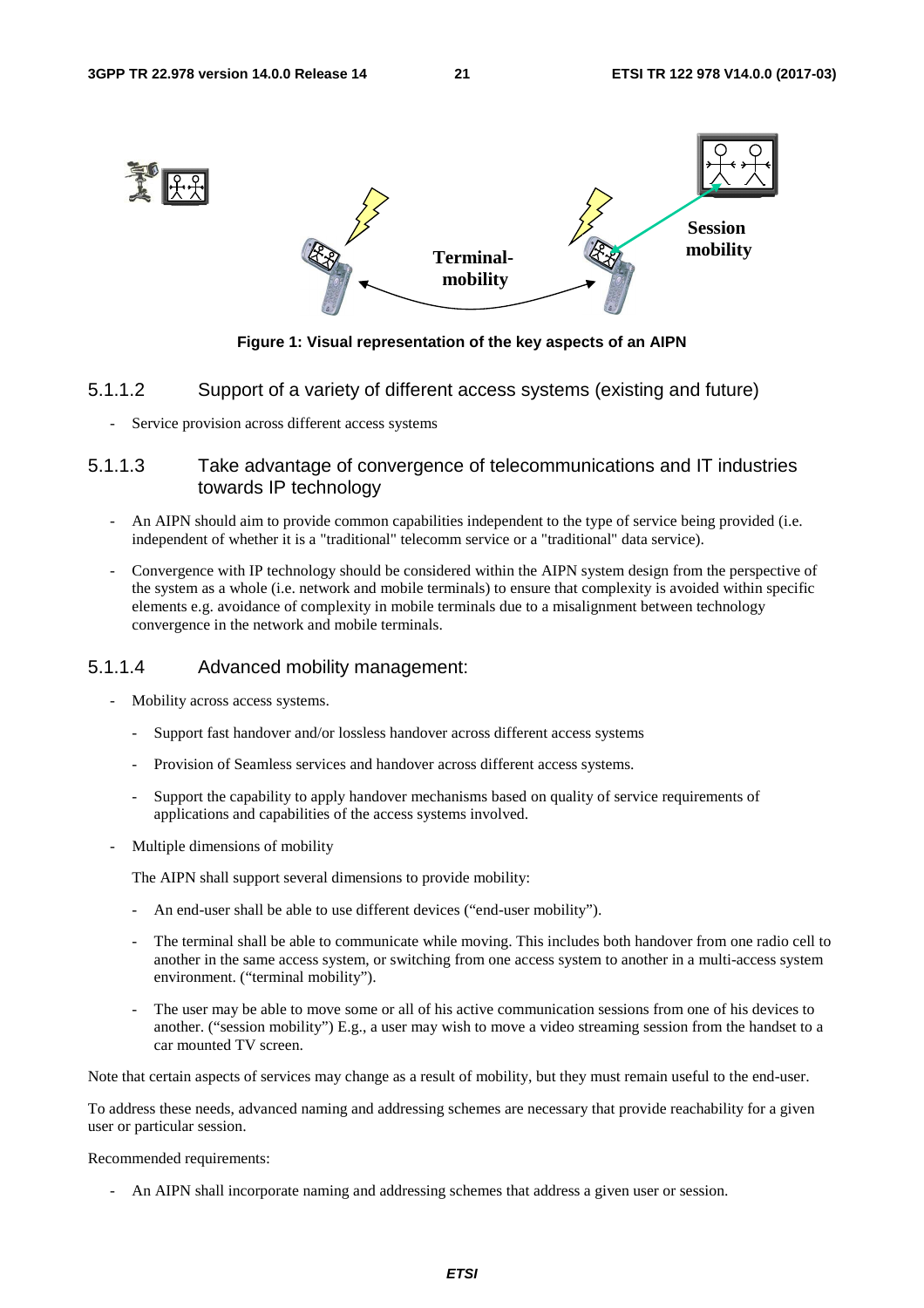- The AIPN shall support end-user mobility.
- The AIPN shall support terminal mobility.
- The AIPN shall support session mobility.

### 5.1.1.5 Enhanced session management:

- Service adaptation to terminal capabilities, user preferences, subscriber priorities, network conditions or other operator-defined criteria. Service adaption shall be under the control of the operator.

The services provided to users should be, as much as possible, independent of the terminal used and the condition of the network. An AIPN should be able to adapt the service (e.g. information rendering) to the capabilities of the terminal being used and the condition of the network with minimum or no user interaction.

- Note: this may not be feasible in all cases (e.g. some services will require "minimum terminal capabilities" to be able to be accessed, with these "minimum capabilities" being service dependent), but an AIPN will be designed to enable this property in as many cases as possible.
- Session mobility: seamless mobility of sessions between terminals.

It should be possible to move sessions from one terminal (or a set of terminals) to another according to the preferences of the user e.g. automatically with minimum user involvement or based upon a specific user request/pre-determined user preference settings.

- An end-user shall be able to select how calls and services directed towards her through each of her public IDs will be treated. For example, for a given public ID, she may set which of her terminal device(s) is used and with what priority, through which access system(s), and whether calls are automatically answered by the network at certain times of day.

Care needs to be taken to ensure there is no burden on the user to interact in a complex way.

### 5.1.1.6 Access system selection

In an AIPN the applications are based on IP and will evolve towards access system independence. An AIPN is expected to support multiple access systems.

The selection of the access system may need to take into account several aspects of an AIPN, e.g. service requirements of an application, load balance of the network, and charging & billing.

### 5.1.1.7 Enhanced services

- Support for advanced application services
- Support for group communication services, e.g. voice group call, instant group messaging, and multicast delivery. In some cases, a group may include a large number of participants.
- Support for integrated services, e.g. a service including a mixture of services among SMS/MMS/Instant Message, or a service including voice call/video call/voice mail.
- Provision of seamless services (e.g. transparent to access systems, adaptable to terminal capabilities, etc)

 Users should be able to move transparently and seamlessly between access systems and to move communication sessions between terminals.

- Support ubiquitous services (e.g. associations with huge number of sensors, RF tags, etc.)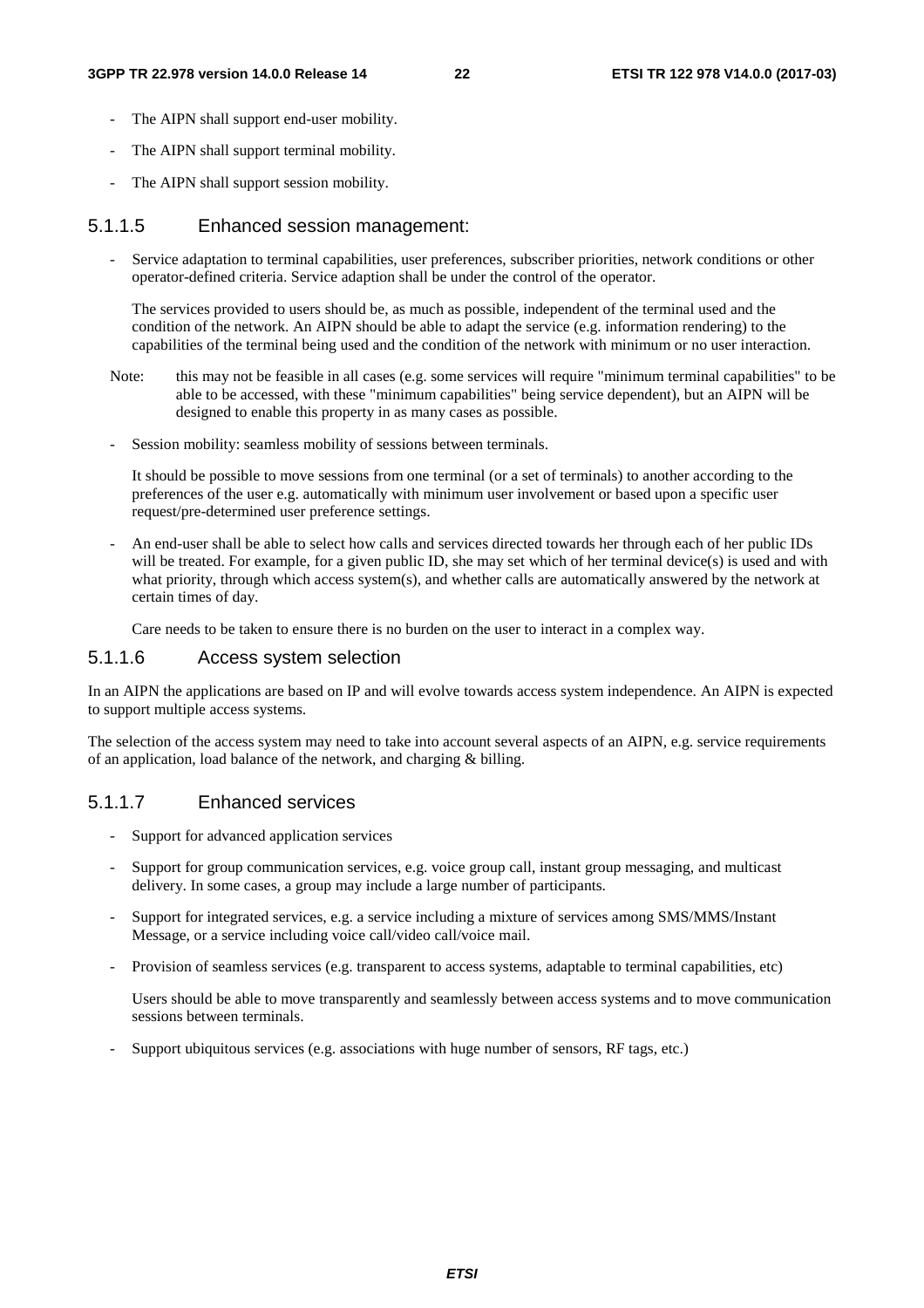![](_page_23_Picture_3.jpeg)

## PAN, Moving Network

#### **Figure 2: Support of ubiquitous services**

Improve disruption-prone situations when network connectivity is intermittent.

Disruption-free network connectivity may not be cost effective, or even feasible, in all cases (e.g. cell planning for full radio coverage for all services, disruption-free inter-access system handovers, disruption-free IP connectivity in all network links). An AIPN should consider solutions for making services as resilient to temporary lack of connectivity as possible.

### 5.1.1.8 Enhanced network performance

- Ability to efficiently handle a variety of different types of IP traffic including user-to-user and user-to-multicast traffic models
- Optimized routing of IP traffic

#### 5.1.1.9 Network extensibility/composition

- Facilitate integration of networks with different administrative domains (e.g. handle negotiation of administrative issues, security, trust, etc).
- Solutions should be studied for facilitating the integration of different networks of the same or different AIPN operators in order to enhance the services provided to their customers, and enable the introduction of new services. This includes, but it is not limited to, the sharing of some parts of the network.
- Allow dynamic and flexible integration of "Ad-hoc Networks at the edge (e.g. Personal Area Networks, sensor networks, etc).

### 5.1.1.10 Network management

Introduction of self-managing technologies (e.g. Plug-and-Play) should be considered for faster deployment and reduction of operational cost. In particular, an AIPN should be designed from an early phase to include:

- Plug-and-play components to ease the setup and operation of the AIPN.

### 5.1.1.11 Maintenance and improvement of the level of security and privacy functionality

- Security equivalent to or greater than that already provided including the hiding of internal network elements
- Support for user privacy, e.g. location privacy, identity privacy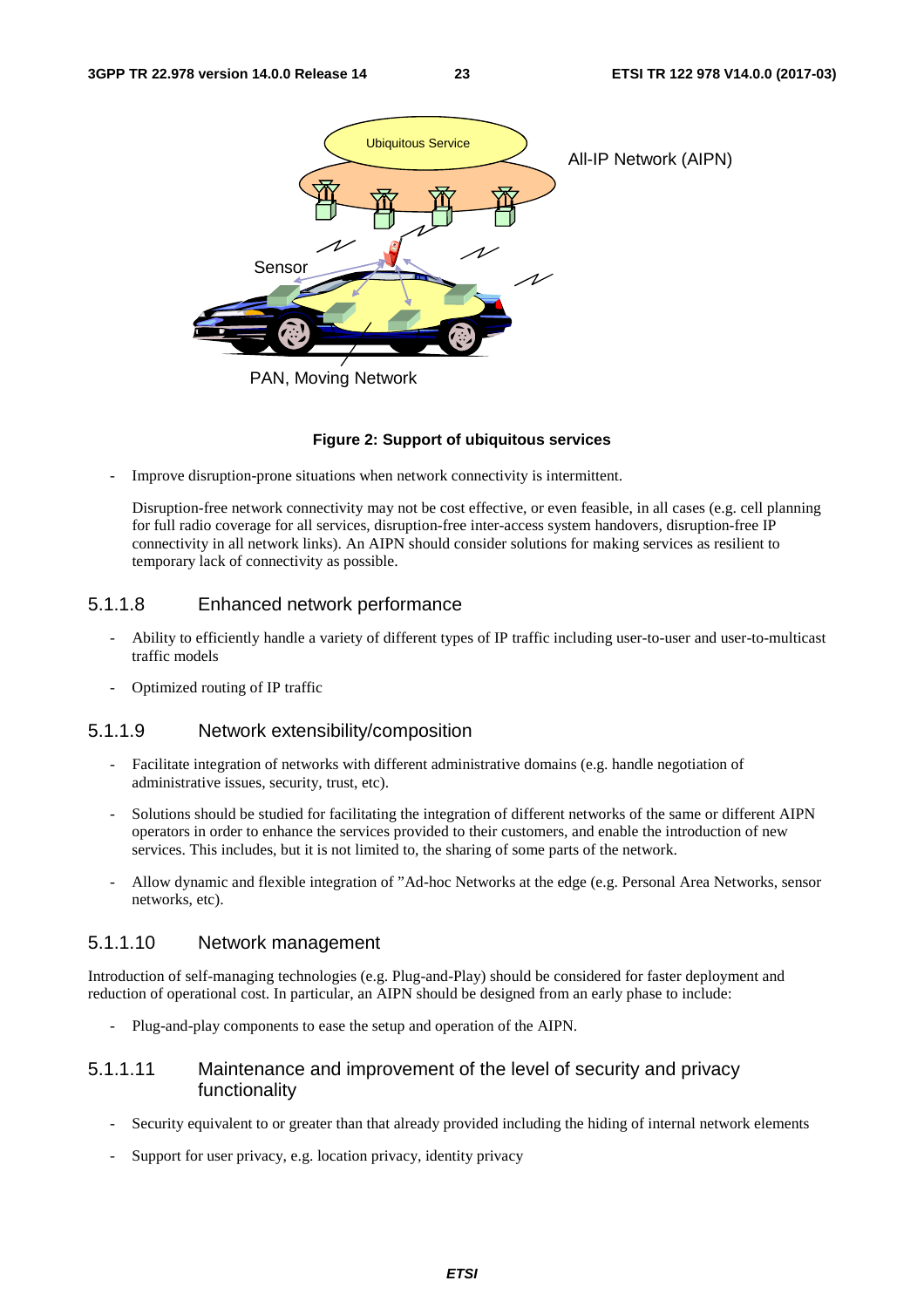### 5.1.1.12 Quality of Service

- AIPN operators should be able to guarantee QoS within their networks.
- The QoS mechanisms used by an AIPN should be able to guarantee end to end QoS for a unicast and multicast traffic when all network segments (including access, core network and inter-connecting networks) are able to provide the requested QoS.
- Note: Business agreements for QoS guarantees between the parties (e.g. operators, national- and international carriers, corporate customers) are today regularly based on static agreements. These types of agreements may need to be re-considered in order to reflect the advanced means to guarantee QoS between AIPNs.

### 5.1.1.13 Terminal, Subscription and User identification

Terminal identification in an AIPN should be scalable enough to cover a very large population of diverse terminals (e.g. huge number of mobile terminals which main purpose is to include a sensor or an RF tag, as well as more conventional mobile terminals).

![](_page_24_Figure_9.jpeg)

#### **Figure 3: Terminal and User identification within an AIPN**

- It should be possible to identify and address terminals, subscriptions, and users.
- It should be possible that more than one user can have active sessions on a single terminal at the same time (e.g. in the case of an Ad-hoc Network, several users may use a single terminal to gain access to the AIPN).

Note: It is for further study which of these identities are routable identities.

### 5.1.1.14 Flexible future development

- Extensibility
- Modularity of AIPN functions and commoditization of AIPN components. Open interfaces between appropriate network layers
- Ability to evolve individual AIPN entities independently
- Evolution path from previous releases of 3GPP specifications i.e. Rel-6

#### 5.1.1.15 Identity Federation

In an AIPN a user may subscribe to services of many service providers. Accordingly he may hold several accounts (i.e. business agreements) with these service providers, some of these accounts providing the user with new identities. These identities are the means to authenticate the user to the service provider. Examples for identities could be the (U)SIM,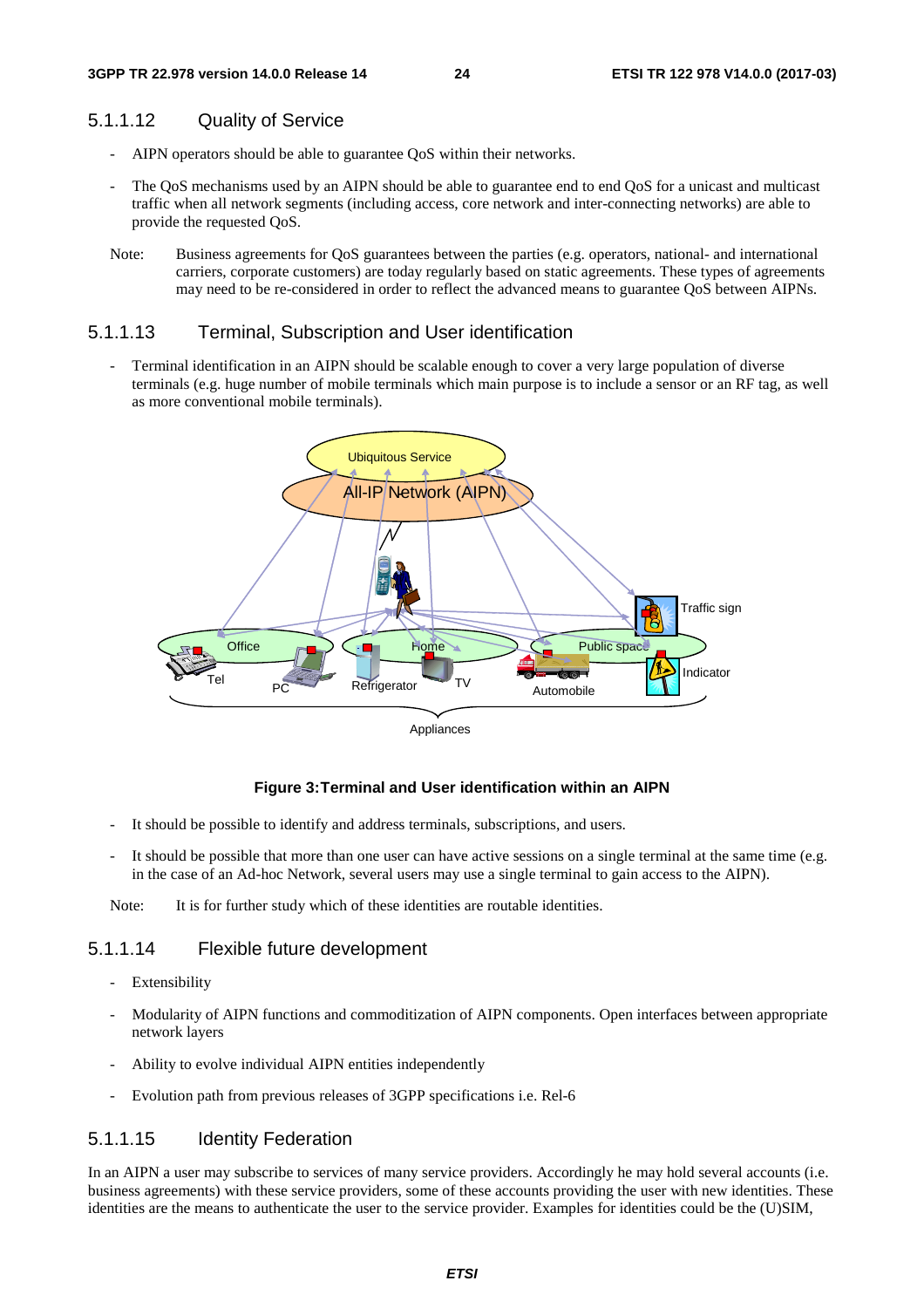username/password combinations, a credit/debit card number in combination with the PIN etc. Identity federation denotes the binding of two or more identities for a given user.

Identity federation for example enables a user, once he has been authenticated to a service provider through one identity, to be automatically authenticated to another service provider through a different identity if this different identity is federated to the first one. The latter process, the automatic authentication to several service providers through a single identity by means of identity federation, is often referred to as "Single Sign On".

Recommended requirement:

- An AIPN should support Identity Federation and Single Sign On for the end user. This would allow automatic authentication of the user to a multitude of service providers once the user has been authenticated by the AIPN.

# 5.1.2 Continued support of 3GPP system key aspects within an AIPN

Together with the introduction of new functionalities to realise an AIPN several key aspects of the existing 3GPP system need to be maintained in order to ensure that an AIPN is developed in accordance with the needs of the 3GPP community.

The following represent key aspects of the existing 3GPP system that are to be continually supported within an AIPN.

## 5.1.2.1 Efficiency of resource usage

- Effective usage of power resources within mobile terminals shall be maintained within an AIPN i.e. evolution to an AIPN should not have adverse effects on the battery life of mobile terminals.
- The scarcity of the radio resource shall be respected within an AIPN by ensuring that radio resources are utilised as efficiently as possible.

### 5.1.2.2 Charging

The capability to maintain support of existing charging models shall be provided within an AIPN.

### 5.1.2.3 Roaming

- An AIPN shall provide functionality as appropriate to enable continued support of international roaming with other AIPNs and legacy 3GPP systems.

# 5.2 Evolution of the 3GPP system to an AIPN

## 5.2.1 Requirements for the evolution of the 3GPP system to an AIPN

The following represent requirements for the evolution of the 3GPP system to an AIPN:

Note: The term "3GPP system" used within this section refers to the 3GPP system as specified up to and including Rel-6.

### 5.2.1.1 Build upon existing 3GPP capabilities

- Evolution of the 3GPP system to an AIPN shall leverage and build upon the existing capabilities of the 3GPP system wherever possible. System performance shall also be maintained and improved.
- The primary focus of evolution to an AIPN shall be the realisation of scenarios for a mobile network, including associated access systems, operated by a network operator (which is also the AIPN operator) e.g. by maintaining the provision of network control at a common point within the AIPN under the control of the network operator.
- In order for users to enjoy the full capabilities of an AIPN, enhancements to GERAN and/or UTRAN may be required. End users may only receive a subset of the available services or not be able to enjoy the full performance enhancements provided by an AIPN if the access system belongs to a 3GPP release that does not fully support AIPN.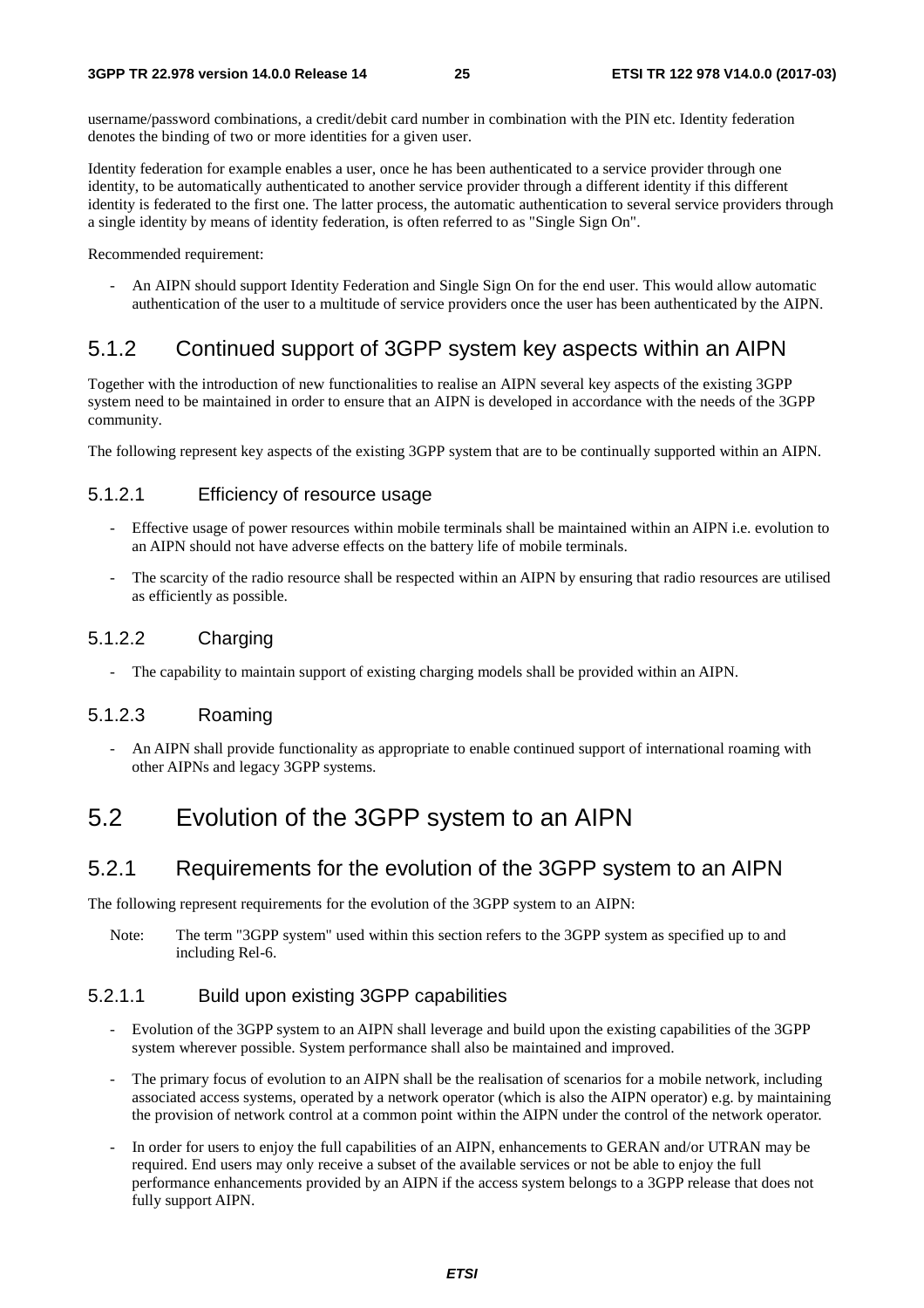#### 5.2.1.2 Access systems

- Evolution of the 3GPP system to an AIPN shall not be limited to consideration of only those access systems currently defined by 3GPP.
- Extensibility to enable step-by-step implementation of the system without adversely affecting basic system performance shall be provided within evolution of the 3GPP system to an AIPN. Evolution of the 3GPP system to an AIPN shall enable modularisation of the system as appropriate and provide an architectural structure that allows decomposition of common layers of functionality with open interfaces provided as appropriate.
- Evolution of the 3GPP system to an AIPN shall enable the accommodation of diverse devices.

### 5.2.1.3 Security and Privacy

- Evolution of the 3GPP system to an AIPN shall maintain and improve upon existing security and privacy features of the 3GPP system.

#### 5.2.1.4 Network and mobility

- An AIPN shall be designed as a common IP-based network system, hence evolution of the 3GPP system to an AIPN shall be realised with minimum duplication of network functionality wherever possible.
- Evolution of mobility mechanisms

 In the evolution towards an AIPN, the integration of the telecom and datacom worlds, which has been discussed for a long time, materializes. The integration of WLAN into 3GPP systems is already a good example of this. As part of this trend, the mobility mechanisms must be evolved.

 Nevertheless, new mobility mechanisms of AIPN must be introduced in such a way that there is a migration path from current 3GPP systems (i.e., Rel-6). New features, nodes or protocols should be introduced such that an incremental introduction is facilitated.

 Specifically, the large installed base of UTRAN and GERAN based access systems must continue to be supported. In the AIPN, mobility mechanisms must be able to co-exist with current PS core network mobility mechanisms in a cost-efficient way.

#### **Recommended requirements:**

- An AIPN mobility solution must support UTRAN and GERAN based systems as possible access systems besides supporting alternative existing accesses such as WLAN and other emerging new technologies.
- An AIPN mobility solution must be able to co-exist with the current 3GPP PS core network in a cost-efficient way.
- An AIPN mobility solution should support seamless terminal mobility across various access systems.
- AIPN should support services handover between 3GPP CS services (e.g. CS telephony) and AIPN equivalent services (e.g. Voice over IP).

#### 5.2.1.5 Evolution of 3GPP to keep current and facilitate new business models

- Requirements for support of business models with distinct AIPN/access system/service separation
	- Standardised functional interface between the AIPN and access systems: To support business models with a distinct AIPN/access system separation a standardised functional interface between AIPN and access systems is required.
	- Evolution of IMS to control IP traffic of a user To support business models, that allow separate handling of IP based user services from the underlying transport system it could become necessary, that IMS is able to control and create charging information for IP flows to and from the user's terminal, that are currently not handled by IMS. An example would be FTP or TELNET.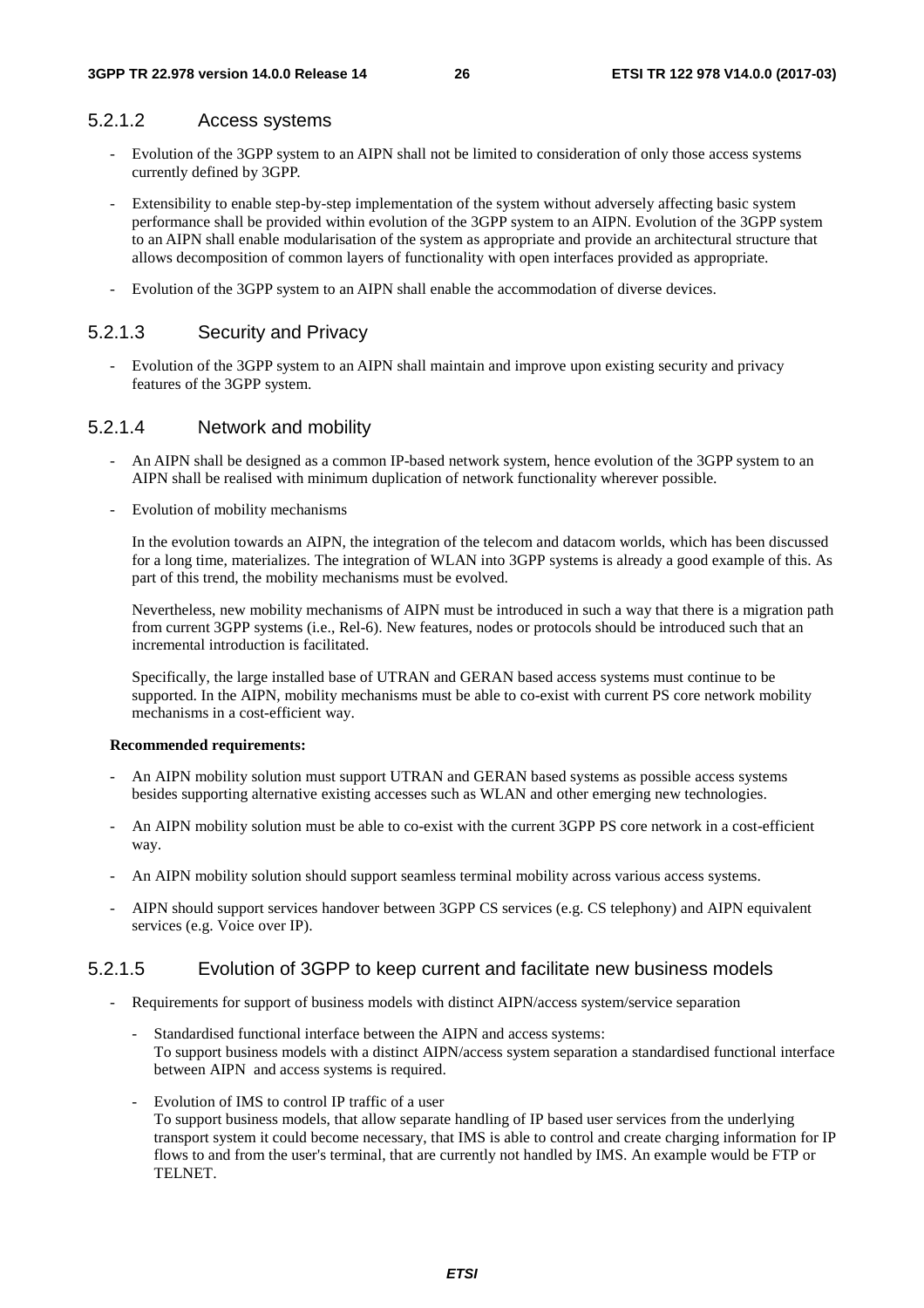### 5.2.1.6 Lawful Intercept

Even if the 3GPP system already today allows the capability to intercept IP based services through the IMS/PS domains, it should be investigated whether the introduction of AIPN requires further enhancements to lawful interception capabilities already existing in the 3GPP system.

## 5.2.2 Relationship of the AIPN to existing capabilities

By the time AIPN deployment starts, a significant amount of R99/Rel-4/5/6 infrastructure will already be rolled out in many different networks. All major areas will be covered, most of them with high-speed HSDPA / HSUPA connectivity, and there will be many millions of subscribers with terminals compliant to such releases. Therefore, AIPN can only be introduced in a non-disruptive way by reuse of existing equipment as much as possible.

A way to maximize the amount of existing equipment that can be reused by AIPN is to take 3GPP Rel-6 as the starting point for AIPN for stages 1, 2 and 3. This does come with requirements on backward compatibility, which do put restrictions on which solutions are possible for each given AIPN requirement that needs to be fulfilled. However, it also sets the starting point as a well known system, which is the only realistic way to proceed with AIPN.

Reuse of equipment is, however, not a well defined term, so it should not be understood as a requirement for AIPN but more as a working assumption.

### 5.2.2.1 Reuse of legacy infrastructure

The current R99/Rel-4/5/6 3GPP system includes two domains, CS and PS. The focus for evolution for AIPN is the PS domain, including IMS, together with areas such as I-WLAN. AIPN does not consider evolution of the CS domain but should still be able to interwork with the CS domain (e.g. 3GPP CS domain, PSTN). CS infrastructure will still be used in networks well after AIPN is rolled out. As the AIPN becomes more and more widespread, the conditions for the phasing out of the CS domain may be met. This could lead to an overall simplification of the core network architecture as well as to a reduction of OPEX costs. However, since this process will not happen overnight, the AIPN should still be capable of handling access systems based on CS and the necessary interworking with CS domains.

### 5.2.2.2 Reuse of legacy terminals

AIPN will be backward compatible on all existing Rel-6 3GPP UNI interfaces and, therefore, it will support all R99/Rel-4/5/6 terminals for all services that these terminals get under Rel-6.

Compatibility with legacy terminals for all new services enabled by AIPN should be considered on a case-by-case basis (e.g. it may be possible to provide session mobility even to existing terminals), but it is not a requirement for AIPN.

# 5.3 Migration and cost effective introduction of new technology

One of the primary motivations for the introduction of an AIPN is the ability to realise significant cost reduction when deploying the 3GPP system. This clause will describe how this can be achieved.

The introduction of an AIPN will enable further utilisation of general-purpose equipment with some enhancements to tailor it to the needs of the mobile community. This will further enable the commoditisation of mobile network components and will not only make it possible for considerable portions of mobile networks to be built `off the shelf` but will remove the need to purchase wholly mobile network specific equipment that is expensive to purchase as well as maintain. With a basis of general-purpose technology equipment can also be maintained in a general manner and so the need for specialised equipment maintenance is removed.

In order to achieve a high level of cost efficiency instead of replacing all equipment it is necessary to enable old equipment that still performs adequately to be accommodated and reused in the new system design. It is also necessary to ensure that legacy terminals are still supported. This coupled with the introduction of new technology providing equipment and operational cost reductions should lead to a steady improvement in the cost effectiveness of the network overall without wasting equipment, including legacy terminals, that still provide adequate performance. Moreover, in the case legacy terminals are still used by subscribers, support of these should be maintained to enable continuation of service provision to the user and revenue generation for the AIPN operator.

When an AIPN is introduced it should be designed to not only provide new improved functionality and performance but the system should also be extensible and if necessary it should be possible to deploy the system not in one single large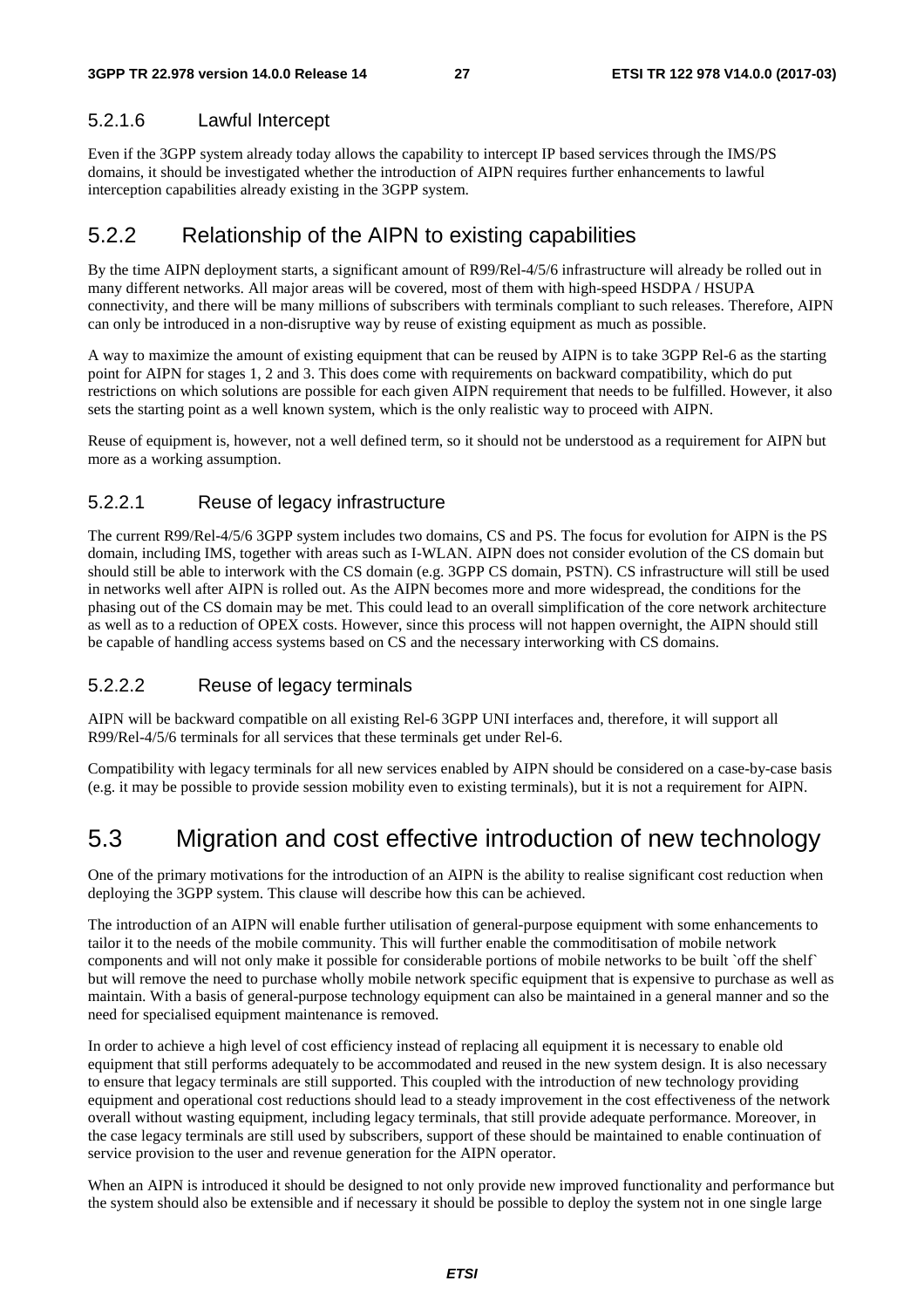scale implementation but step-by-step. This requires that the system be modularised and provide open interfaces between appropriate layers of functionality so that new functionality can be added as needed, and from the opposite point of view, functionality that is not required can be left out without reducing the performance of the system or leaving substantial deficiencies in the functionality of the deployed network.

The accommodation of a variety of access systems will enable an AIPN operator to optimise their coverage for particular environments. For example radio access that does not provide a particularly high speed connection but can cover a wide area can be deployed nationwide, whilst an access system that provides a high speed connection but has limited coverage can be provided in an environment in which there are users with high demands for speed but only require this over a limited area. This ability to optimise the access system coverage enables AIPN operators to offer services in a cost efficient manner which is not limited to just one or two methods for providing users with access to services offered by an AIPN operator.

The ability to be able to develop different elements of the network independently, for example the ability to develop the access system independent to the AIPN enables investment to be focused on the area requiring enhancement, not on the system as a whole. Therefore, it is possible to design and develop the system efficiently and focus on specific aspects in order to achieve maximum returns.

# 5.4 Security and Privacy considerations

User and network security and privacy issues, despite being a key concern in today's networks, tend not to be in the top list of priorities when evolving existing systems or designing new ones. The results of this tend to be that security is added to the system instead of being native in the system, which translates into insecure systems or unnecessarily complex security solutions which are often very user unfriendly. For this reason security and privacy considerations are considered within this Technical Report.

- Note 1: The feasibility of "user issues" should be considered within the regulation for lawful interception that exists in some countries i.e. it may be required that some of the features above are disabled in some networks in order to comply with local lawful interception regulations.
- Note 2: Further information regarding security issues is provided within Annex D.

## 5.4.1 Security Considerations

Transforming today's 3GPP system into an AIPN will introduce changes in the threat environment, introducing new threats but also changes in risk levels of already identified threats. Threats previously seen as having low risks may need to be reassessed leading to new security requirements and the need for new and/or improved security mechanisms. The changes in the threat environment will mainly be due to qualitative and quantitative changes in e.g.

- Threat environment (more and more severe attacks) but also increased risks of particular threats (i.e., the impacts and probabilities that attacks occur may increase as a result of the changed threat environment).
- System heterogeneity and multi-access (GSM, UMTS, WLAN, new accesses, etc)
- Fragmentation of security solutions
- Usage patterns (many more users of existing services and many new services)
- Requirements on user convenience (e.g. SSO, etc)
- Use of trust establishment mechanisms (To counter threats and to enable trusted transactions)

The changes in these areas will certainly motivate a review and revision of currently employed security principles and solutions.

An important process will also be to collect the high-level principles and requirements. Examples of proposed highlevel requirements for an AIPN are:

Security shall be equivalent or better than with the current system i.e. 3GPP Rel-6.

This includes support of:

- easy portability of subscriber identities to different UEs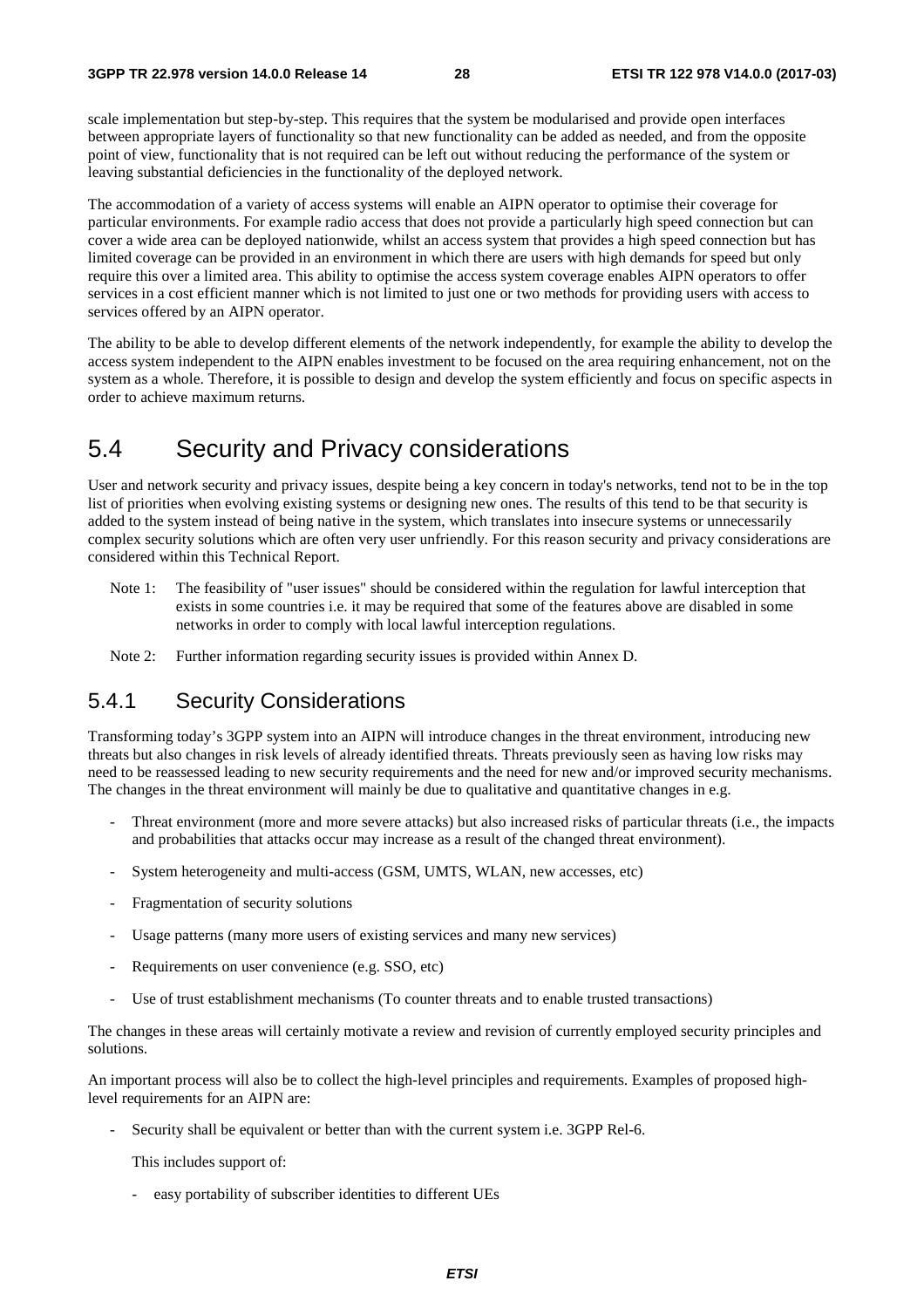- cost effective protection against unauthorized duplication of security related information such as keys for authentication purposes, key derivation purposes and protection of a session
- the possibility for an AIPN operator to control security algorithms (and level of security) that apply for particular services e.g. for authentication purposes
- AIPN operator controlled distribution of security information to devices used for the purpose of giving cost effective protection of access to the AIPN.
- An AIPN shall be security-conscious from its early phase, not just have security added later on. The shift to AIPN provides an opportunity to introduce new security paradigms and enhancements/upgrades and optimizations of current security solutions.
- Usability: maximum transparency to the user i.e. high levels of security should be provided with minimum user involvement.
- Ensure authenticity so that the user can trust the information he is receiving. This should cover private user to private user communications as well as private user to service provider communications.
- Networks shall be protected against attacks such as Denial-of-Service attacks and unauthorised access.
- Networks shall be able to authenticate each other and authorize services that need signalling between servers.
- Fast re-authentication shall be possible.
- Hiding of internal network elements shall be provided by an AIPN.
- It should be possible for the AIPN operator to select among several levels of security (e.g. 3GPP Rel-6 equivalent security or better)

## 5.4.1.1 Threat environment

The Internet is rapidly becoming a very hostile environment. Unless proper countermeasures are installed, the threats found in the Internet will soon be prevalent in mobile networks.

With 3G and upcoming extensions of it, many new players will enter the scene. Small and very large AIPN operators and service providers will work together to offer the services the users expect in a competitive way. At the same time, the equipment of the end-users will become more complex and capable. Users will connect PANs over multi-access links to the AIPN and users will act as Ad-hoc Network extensions of the access system. In this environment, attacks may occur in many different places and in many different ways.

## 5.4.1.2 Network heterogeneity and traffic protection

AIPNs will become increasingly heterogeneous as more and more types of access systems are tied into the cellular environment. To be able to handle new and legacy systems in a uniform way some generic principles for traffic protection have to be established. It is assumed that the existing principle that the system should protect user traffic over the radio access and into the network still holds. It is also assumed that user payload traffic is forwarded in plaintext unless protection is provided as an application specific service.

# 5.4.2 Privacy considerations

- User issues:
	- Location privacy. User location privacy should be guaranteed.

 The location of a user has to be known by some instances in the AIPN to insure reachability and delivery of packets. But only these instances shall know the location to the necessary level of detail.

- Communication confidentiality. Privacy of content and origin/destination of information in all user communications should be guaranteed.

 The information sent and received by the user should be protected in a way that neither the content nor the origination or destination of this information is accessible to non-authorised parties.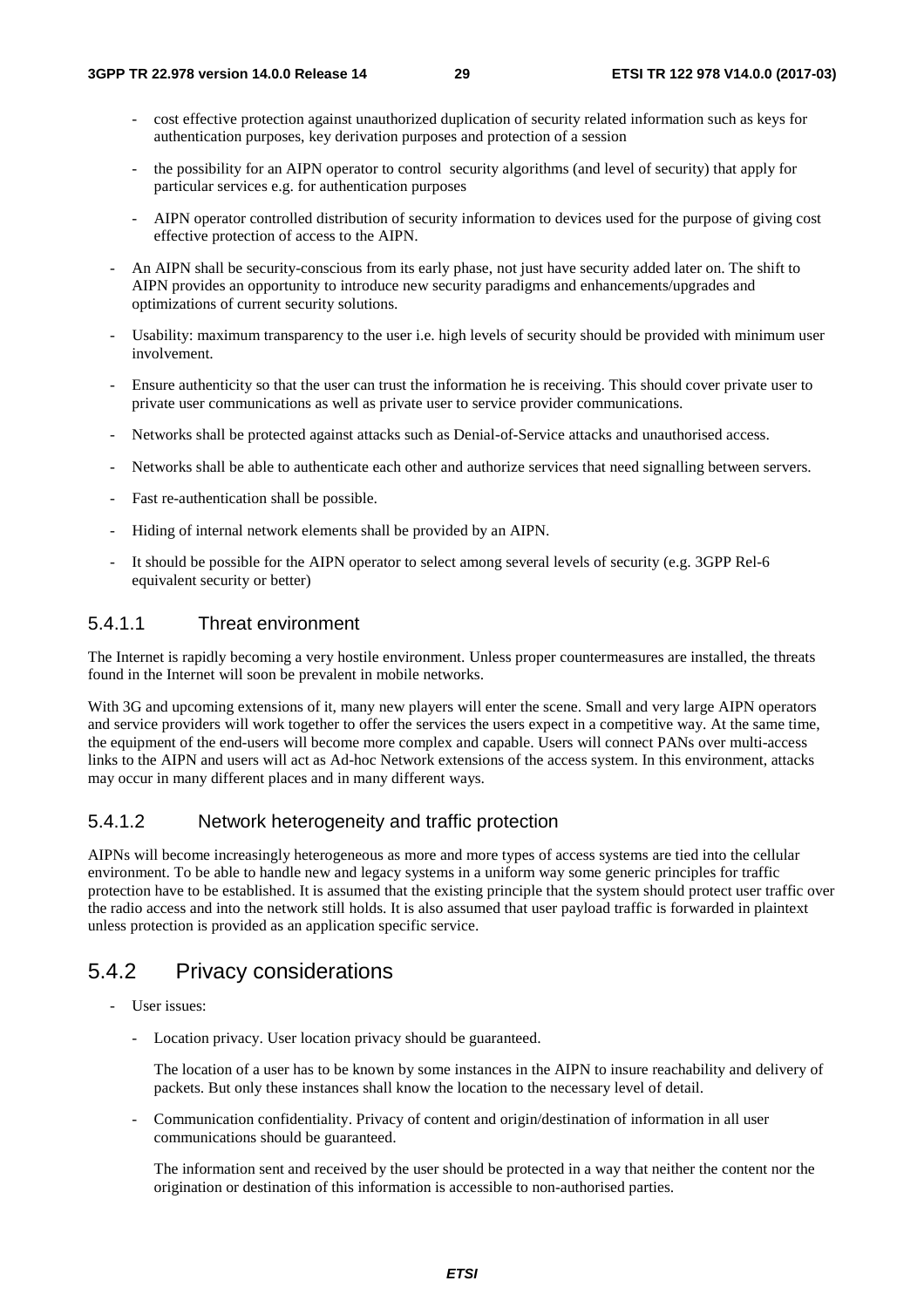- Non-disclosure of identity. Users should be allowed to hide their identities from non-authorised parties.

 Users should be able to have multiple identities from different providers with the relationship between the identities hidden from particular providers (thus supporting privacy).

Note: 2 use cases on this issue are described in Annex C.

# 6 Capability expansion required for the introduction of an AIPN

The AIPN vision provided in clause 5 of this Technical Report lists the desired capabilities of an AIPN. This clause provides a detailed gap-analysis between the existing capabilities of the 3GPP system and the capabilities of an AIPN. Based on this analysis it will be possible to obtain a clear picture of the work that needs to be undertaken within 3GPP to evolve to an AIPN.

# 6.1 Existing capabilities suitable for an AIPN

Note: The term "3GPP system" used within this clause refers to the 3GPP system as specified up to and including Rel-6.

It should be possible to evolve the 3GPP system to an AIPN without degradation in the capabilities [5] of the current 3GPP system whilst also maintaining the 3GPP system service principles [4]. More specifically, the following capabilities provided within the 3GPP specifications are felt to be suitable for an AIPN:

- Provision of IMS services [6]
	- Support for IP multimedia sessions
		- IP Multimedia Session control [4]
	- QoS for IP multimedia sessions
	- Support of multiple UEs with a single IMS subscription.
- Cost effective Control and Charging of IP Flows through FBC [7]
	- Identify IP flows for charging and policy control in a generic manner
	- Perform Real Time Charging
	- Support differentiated charging including zero rating of the bearer and event charging
	- Authorization of IP Flows
	- Awareness of user identity, subscription class, time-of-day, roaming status, QoS, Service input etc

# 6.2 New capabilities required for an AIPN

An AIPN will enhance the 3GPP system from the perspectives of providing enhanced functionality as well as improvements in system performance (e.g. communication delay, communication quality, connection set-up time).

## 6.2.1 Enhanced network performance

Together with the diversification of the services, requirements for network resource utilization will become diversified. It is necessary that network resources, especially the wireless resource, be used effectively and efficiently, including selection of the access system used based on the provided service.

The main traffic use case when defining the connection and routing methods of the current PS domain has been user-toserver communication. However, user-to-user communication is expected to increase more and more as services and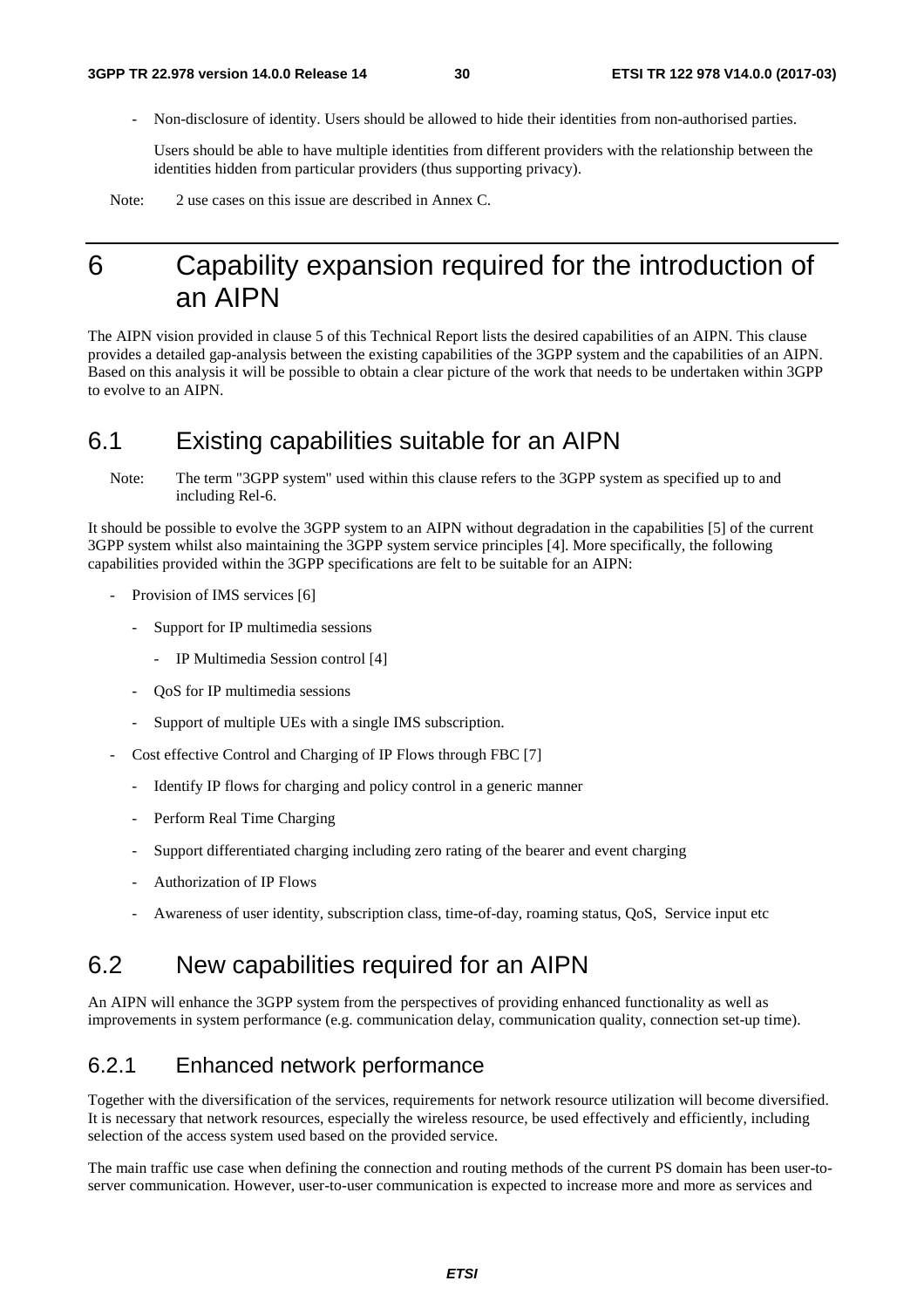service usage diversifies. Therefore, it is necessary that an AIPN provides the ability to efficiently handle a variety of different types of IP traffic and has optimized routing mechanisms, in particular for user-to-user traffic.

Recommended requirements:

- An AIPN shall provide the following features:
	- Ability to efficiently handle a variety of different types of IP traffic including user-to-user and user-tomulticast traffic models
	- Optimized routing of IP traffic, in particular for user-to-user traffic.
	- Efficient usage of radio resources (e.g. signalling optimization, compression), including selection of access system, based on the provided service.

### 6.2.1.1 IP-based routing and addressing

Due to future increases in the number of users and terminals accommodated by mobile networks it is necessary to ensure that addressing and routing schemes can accommodate a number of users and terminals significantly greater than the present number of mobile subscribers. Due to the limited amount of available MSISDN numbering capacity it would be desirable to be able to accommodate new users and terminals without the need to associate an MSISDN with terminals for which there are no need to receive calls addressed to E.164 numbers.

Moreover, adoption of 3GPP specific technology in existing 3GPP system results in cost increases for network operators (which are subsequently passed on to users) due to the need to deploy specialised network equipment. The use of specialised equipment also makes flexible service expansion difficult.

The use of IP technology is widespread which results in low costs for equipment based on IP technology. Moreover, the use of IP technology is standard throughout both the telecommunications and IT industries and it is necessary to enable the 3GPP system to be realised based wholly upon IP technology in the future. In particular, the use of IP technology for addressing and the routing technology within an AIPN is applicable.

Recommended requirements:

- An AIPN shall enable the accommodation of a vast number of users and terminals.
- Based upon industry trends IP technology shall be applied to the addressing and routing technology within an AIPN to enable accommodation of a vast number of users and terminals.

### 6.2.2 Support of a variety of different access systems (existing and future)

Wireless coverage is different depending on the radio technology and the radio signals of each of the accesses used may not necessarily be available within a particular area. Also, in the future it may be possible for AIPN operators to realise cost reduction by efficiently introducing appropriate access systems within different geographical areas. Therefore, in order to facilitate efficient provision of services, an AIPN shall support accommodation of several access systems (existing and future). The 3GPP system currently provides access to the CS and PS domain via UTRAN and GERAN as well as access to PS services over I-WLAN. However, currently there is no detailed specification for accommodation of access systems other than those based on UTRAN, GERAN and WLAN. Therefore, it is necessary that the accommodation of access systems be expanded to include other different access systems within an AIPN.

Concerning the provision of IP based services an AIPN shall support provisioning of services over several access systems accommodated within an AIPN. However, there will be some differences for the provision of IP services over different access systems hence it shall be possible for an AIPN to coordinate service provision across a variety of different access systems.

Recommended requirements:

- An AIPN shall support accommodation of several access systems (existing and future).
	- An AIPN shall support service provision across different access systems.
	- An AIPN shall support adaptation of service provision across different access systems.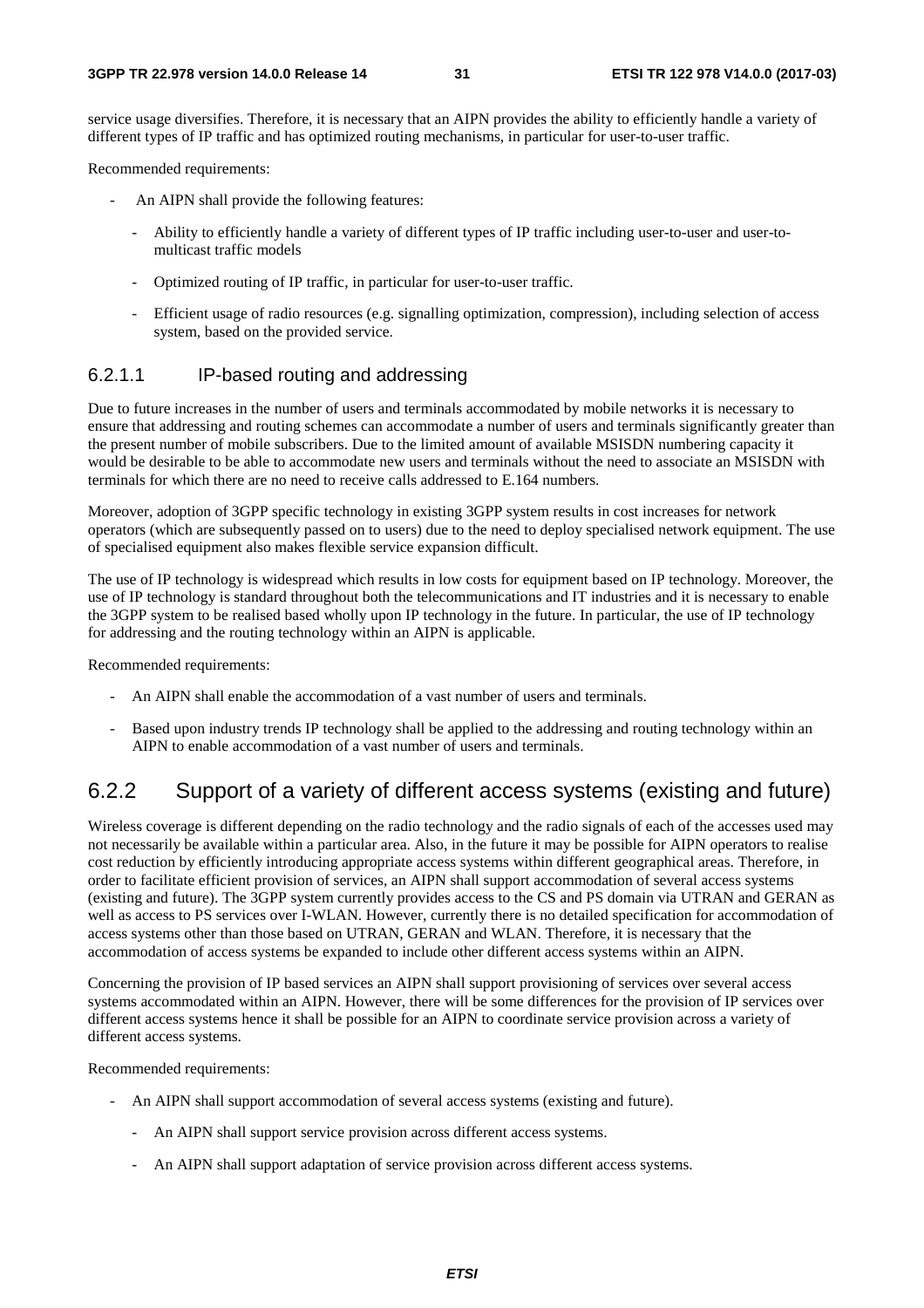### 6.2.2.1 Access system selection

The introduction of multiple access systems within the same coverage area raises new AIPN operator and user requirements; the user may wish to influence the selection of the access system for use based on such aspects as supported QoS, mobility, pricing, coverage, etc. and the AIPN operator may wish to influence the access system selection by setting policies. Optionally, a user may even wish to use simultaneous multi-access as well.

Note that the selection of the access system needs to be easy for the end user, e.g., it could be based on some preferences and the actual process can be partly or completely hidden.

It is expected that users using multiple access systems will require an appropriate service continuity experience as they switch from one access system to another. This means that their sessions remain in operation, with minimal interruption. In addition, the services provided should be made access system aware (e.g., choose video quality based on the available bandwidth).

Recommended requirements:

- An AIPN shall enable use of multiple access systems
- It should be possible to reach a user over multiple access systems simultaneously.
- It should be possible to provide access system-aware services.
- An AIPN shall provide support for access system selection based on combinations of AIPN operator policies, user preferences, service requirements of applications, access system conditions, and/or other AIPN operatordefined criteria.
- Note: The user preferences shall be respected as long as they do not negatively effect the operation of the system.

### 6.2.3 Enhanced Mobility

### 6.2.3.1 Heterogeneous Access Systems Mobility

An AIPN shall allow connectivity via a wide variety of access systems (both fixed and wireless). Some of these systems are specified by 3GPP where others are developed and specified by other organisations.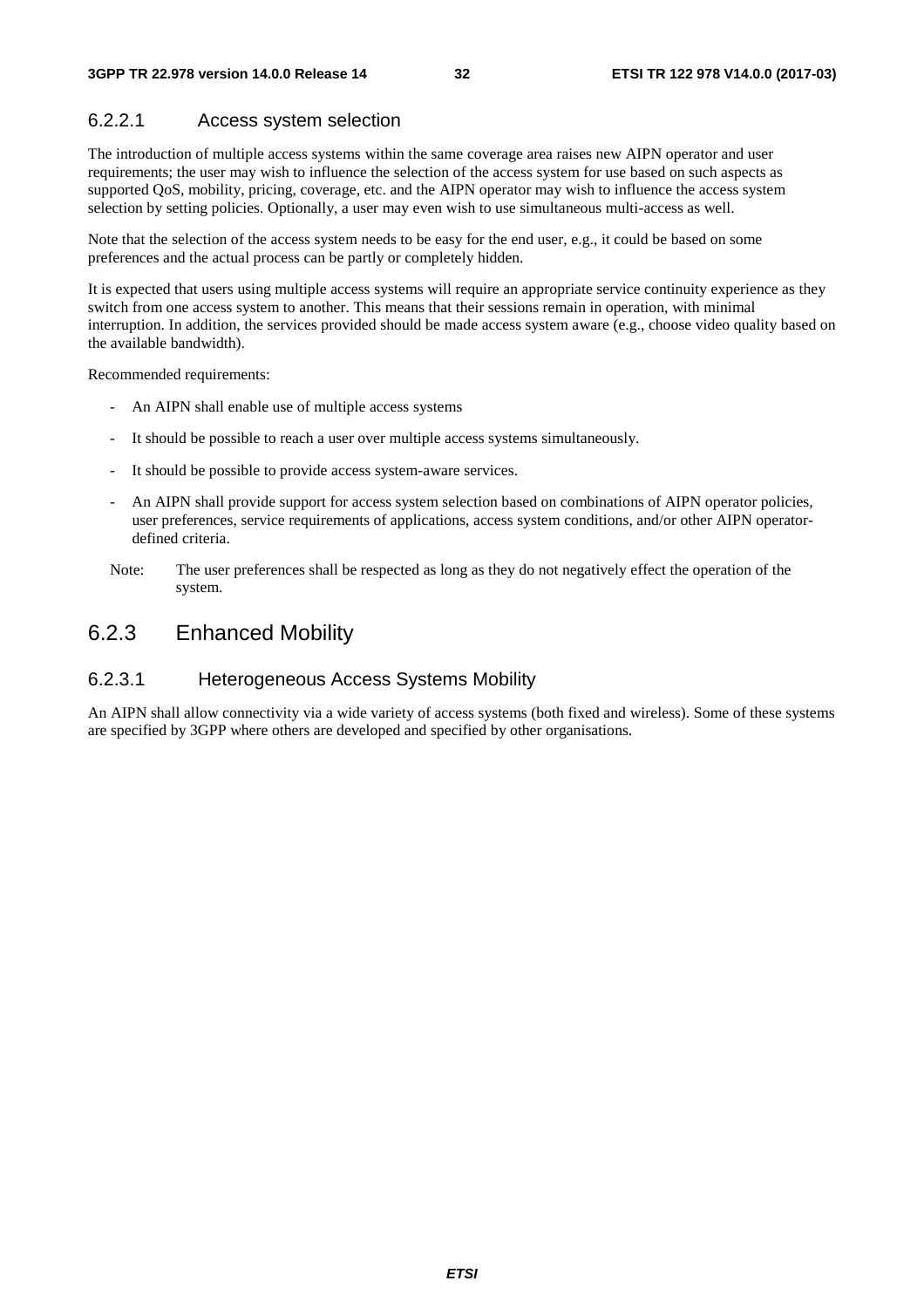![](_page_33_Figure_3.jpeg)

**Figure 4: AIPN and Heterogeneous Access Systems** 

For the purpose of optimising the mobility among diverse access systems, the AIPN shall provide open interfaces that allow the AIPN operator to direct the terminal towards the most suitable access system. The decision to move a terminal from one access system to another should be based on the information available in the AIPN e.g. load balancing, subscriber's profile as well as on the information provided by the terminal. Mobility within a given non-3GPP access system is not under the responsibility of the AIPN.

The AIPN should provide common open interfaces to allow the AIPN to exercise the control on the inter-access system mobility of the terminal. Furthermore, an AIPN should also provide other open interfaces that allow the terminal to access the other AIPN services needed for the management of the subscribers in the AIPN, i.e. session control, AAA, policy control (see figure 4 above).

Recommended requirements:

An AIPN should provide open interfaces to AIPN services such as mobility management in order to ease the terminal mobility across different access systems.

### 6.2.3.2 Heterogeneous mobility mechanisms

An AIPN shall support not only a heterogeneous set of access systems, but also the inter-working of heterogeneous mobility mechanisms in the AIPN as well. This is needed because the AIPN will have to provide an evolution from currently deployed core network technologies. As an example, both legacy 3GPP PS mobility and IP based mobility schemes may co-exist.

In principle, AIPN should aim to minimise the number of different mobility solutions. However, adoption of multiple mobility solutions may be necessary in the AIPN due to the following reasons:

- The access system, terminal technology, the services or roaming agreements provided may put varying requirements on the AIPN mobility solution.
- The mobility mechanisms must also satisfy security, QoS or other requirements, which may also vary.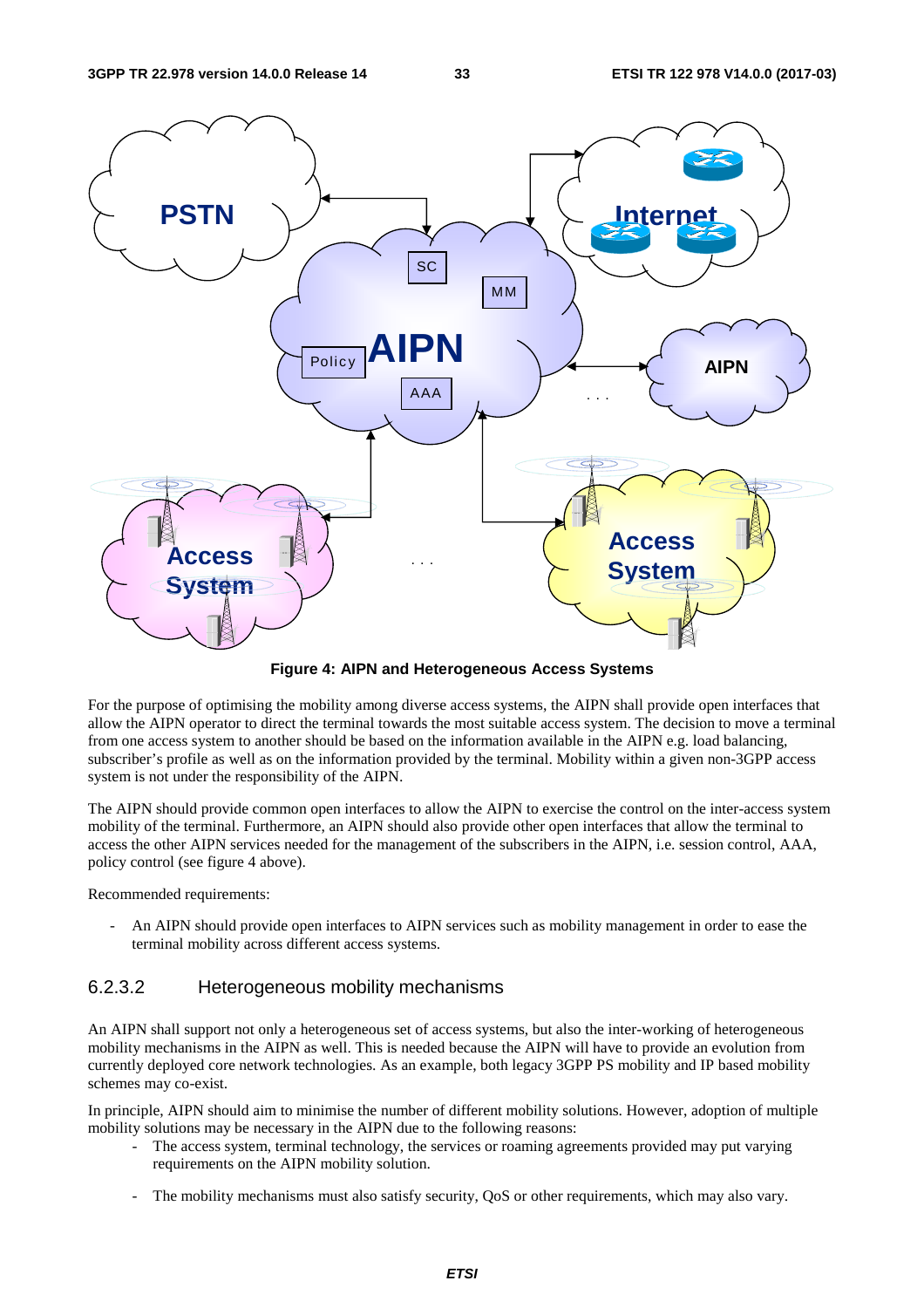The AIPN may incorporate multiple administrative domains.

Heterogeneous mobility mechanisms allow local optimizations. For example, parts of the AIPN may provide improved mobility performance by a solution that is tailor-made for the particular network configuration.

Recommended requirements:

- An AIPN must work with mobility mechanisms used by the specific networks it connects, including legacy mobility mechanisms of the current 3GPP PS core network.

### 6.2.3.3 Frequent mobility

Since an AIPN shall allow for multiple access systems optimized to particular user requirements, it will need to support access systems with highly varying characteristics in terms of robustness, quality and throughput as well as complexity and geographical coverage.

While 2G and 3G access systems provided a RAN with mobility support that can cover a large geographical area, an AIPN may need to accommodate access systems with RANs that provide mobility support only in a very limited area. In the extreme case, the access system may consist of base stations that are directly connected to the AIPN, or even access systems without any mobility management procedures at all.

Consequently, while in 2G and 3G networks most of the terminal mobility was handled in the radio access network and the core network had to handle only infrequent mobility, an AIPN shall support new access systems where handovers between AIPN nodes are also very frequent.

As a result, handover support in the AIPN has to provide a seamless user experience. Note that the corresponding performance requirements for a seamless user experience will depend on the service provided. This seamless user experience must be maintained even with an increasing AIPN size and increasing number of terminals.

Recommended requirements:

- An AIPN must support procedures related to frequent terminal mobility between AIPN nodes.
- Whenever feasible, the AIPN mobility solution must support seamless user experience for all services provided by the AIPN.
- The mobility solution must scale with the number of terminals and size of the AIPN.
- An AIPN shall be able to support access systems with very limited or no mobility management procedures.

## 6.2.4 Optimised IP session control

In principle it is assumed that session control within AIPN shall be optimised for user-to-user communication, i.e. from one user's mobile terminal to another user's mobile terminal, and for other traffic models such as those of streaming services, and shall be extended beyond IMS functionalities that are already provided. Some new session control mechanisms are introduced within an AIPN e.g. session mobility, session adaptation to terminal capability, user preferences, subscriber priorities, network conditions or other operator-defined criteria. Session adaption shall be under the control of the operator. The AIPN shall support session control for multicast sessions (e.g. user-to-multicast) and the solution shall scale with the number of participants.

Additionally, it is necessary for an AIPN to ensure efficient use of wireless resources and effective usage of power resources within mobile terminals whilst maintaining the appropriate usability for a particular service.

Recommended requirements:

- The IP session control mechanisms of AIPN shall be enhanced from the functionalities of IMS to provide session mobility, session adaptation to terminal capability, user preferences, subscriber priorities, network conditions or other operator-defined criteria. Session adaption shall be under the control of the operator. The AIPN shall support session control for multicast sessions (e.g. user-to-multicast) and the solution shall scale with the number of participants.
- Users shall perceive continuous service whilst ensuring the efficient use of wireless resources and the effective usage of power resources within mobile terminals.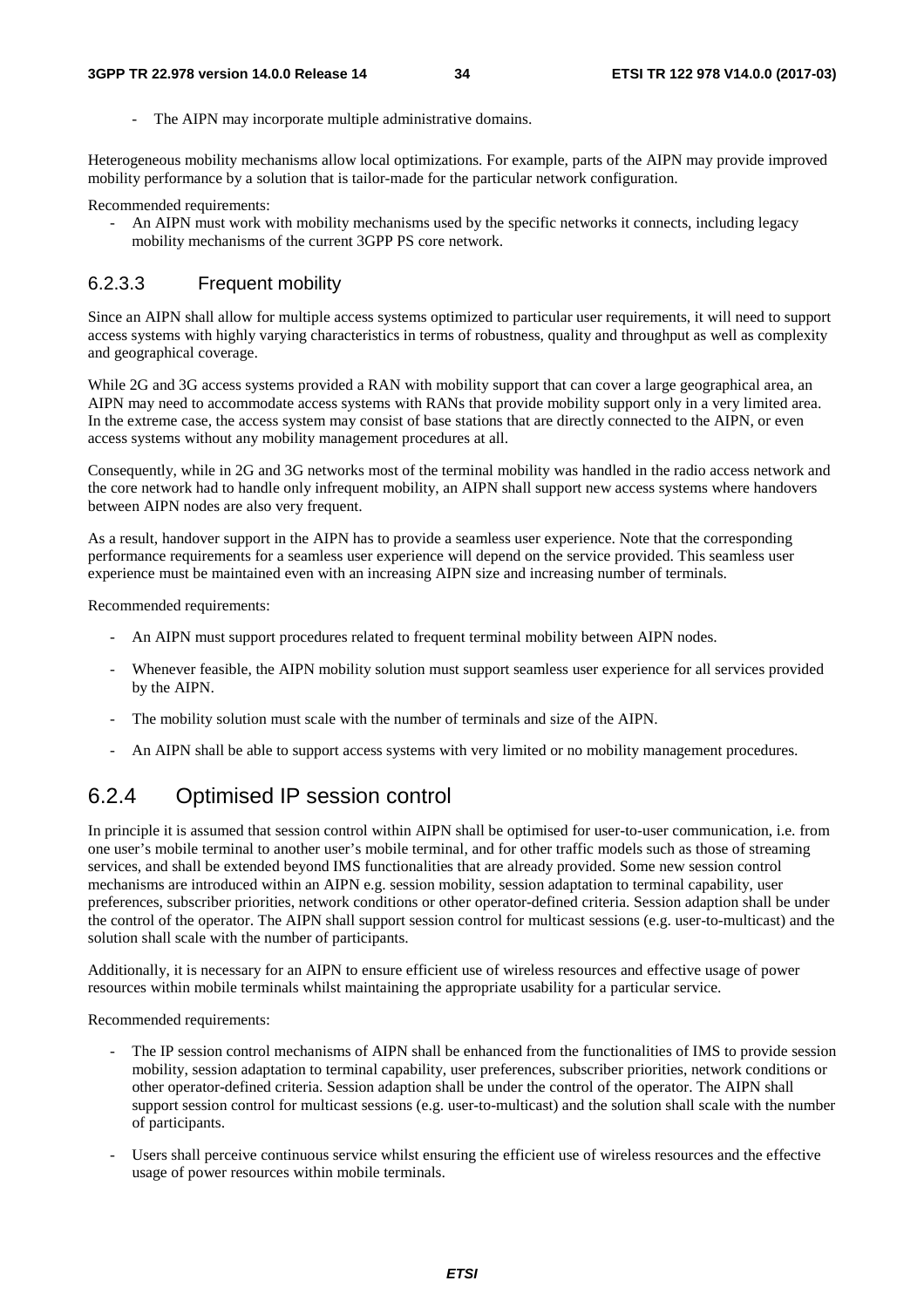# 6.2.5 Enhanced support of IP traffic

An AIPN will provide a variety of new mechanisms to support IP traffic.

### 6.2.5.1 Support of increased IP traffic demand

As the number of users accessing multimedia and data services from 3G networks will continue to accelerate, huge amounts of IP traffic are expected to be generated in the AIPN. Therefore, an AIPN must be able to accommodate a large increase of IP traffic whilst being able to guarantee QoS for different services, i.e. ensure that quality conditions for a particular communication are fulfilled without deterioration between the communication end-points, and ensure that network resources are used efficiently. This will enable the additional cost to AIPN operators to be minimised.

Advanced QoS control mechanism and traffic engineering techniques are possible methods to achieve better IP traffic performance and increase the efficiency of the AIPN resource usage.

Recommended requirements:

An AIPN shall be able to provide guaranteed OoS for services and use AIPN resources with high efficiency i.e. ensure that quality conditions for a particular communication are fulfilled without deterioration between the communication end-points.

Possible methods to achieve this within an AIPN include:

- a) The ability to control routing of IP traffic dynamically according to the actual resource usage condition from an end to end point of view which includes the end user devices, network entities and application servers. This could be achieved by using intelligent QoS routing algorithms taking into consideration of resource usage conditions.
- b) The ability to be able to monitor the AIPN entities statistics in real time, e.g. current reserved resources, unused resource in order to route IP traffic dynamically based on network conditions.

### 6.2.5.2 Ability to effectively handle a variety of different types of IP traffic

An AIPN is expected to handle different types of IP traffic: real-time (e.g. VoIP), non-real time (e.g. Web browsing) and mission critical (e.g. M-Commerce). However it is not easy to predict the traffic model in an AIPN. Sometimes it will need to handle a large amount of IP traffic which requires higher QoS class traffic and less traffic for lower QoS class traffic and vice versa. This may result in a worst case scenario in which most of the AIPN resources are used to handle higher QoS class IP traffic (e.g. guaranteed services) and so lower QoS class IP traffic (e.g. best effort traffic) suffers congestion and long delays.

It is believed that even under such situations, AIPN should still be able to provide satisfactory QoS to lower QoS class traffic e.g. best effort traffic. A possible method to achieve this could be to use dynamical load balancing mechanisms in the AIPN to control the load in the AIPN entities in terms of handling different type of traffic class according to the actual traffic model in real time.

Recommended requirements:

- AIPN shall be able to support different levels of QoS according the type of the IP traffic.
- Mechanisms should be available to the AIPN operator to enable AIPN congestion for the lower QoS class IP traffic to be avoided when a large amount of AIPN resource is used to handle higher QoS class traffic. A possible method to achieve this could be by using dynamic load balancing among the AIPN entities.

## 6.2.6 Enhanced Quality of Service

Though existing 3GPP systems guarantee end-to-end QoS for a session between 3GPP systems, a similar function is also needed for AIPNs. However, within an AIPN, this functionality shall be enhanced to enable guarantee of end-toend QoS across a variety of different access systems. Also, it is required that the continuation of QoS provision be possible whilst moving within an AIPN including when moving across access systems during handover. It is also required to provide QoS control for multicast (e.g. user-to-multicast) traffic.

The QoS ensuring methods have to consider cost aspects. Therefore, it is very important to support a variety of QoS ensuring methods, cost effective and adapted to the operator needs. Different operators have different cost structures,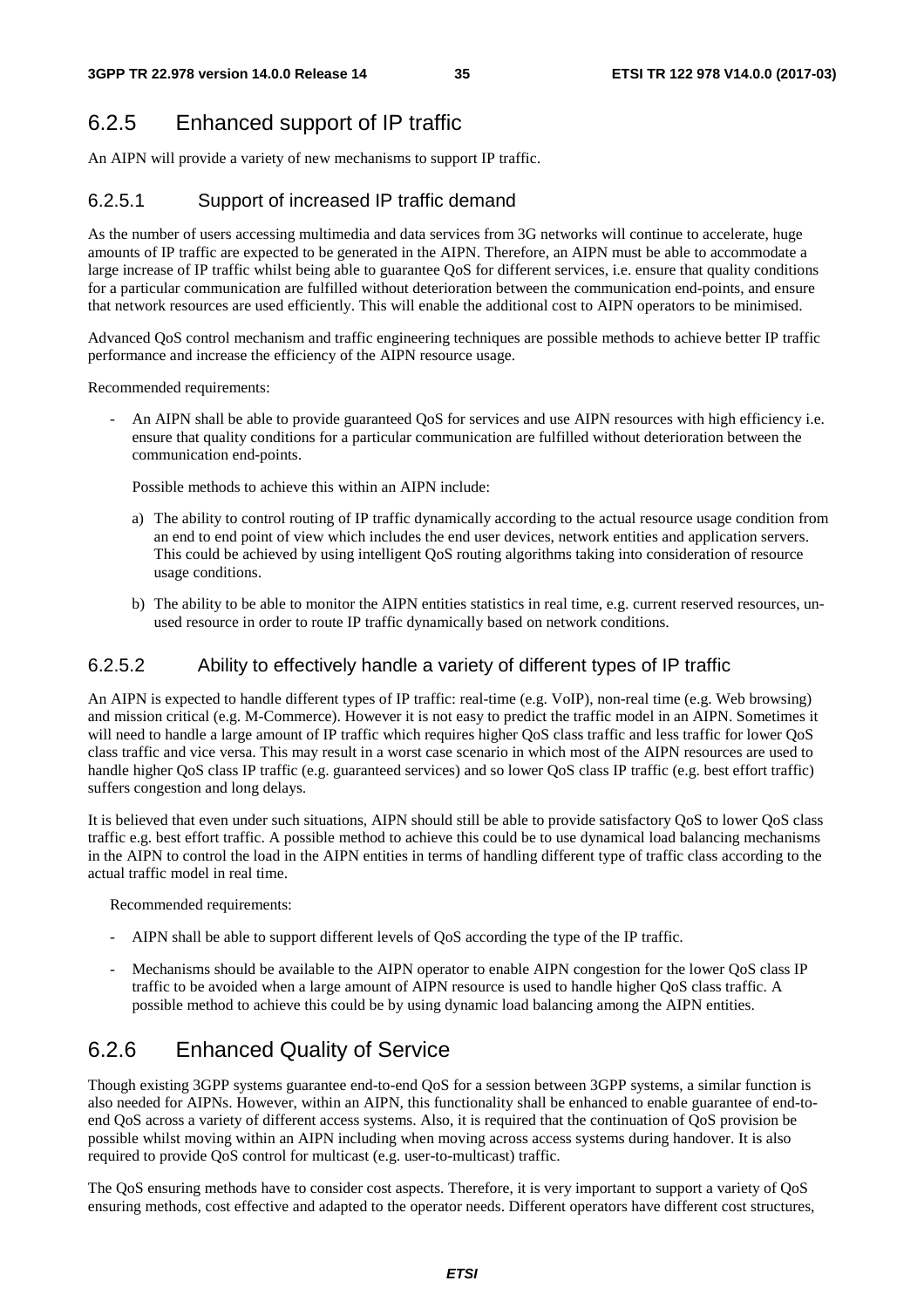i.e. multiple QoS ensuring methods may need to be supported in the end-to-end path. This may be also valid in a single operator case due to different cost structures of the different network parts.

Recommended requirements:

- It shall be possible to guarantee end-to-end QoS for a user-to-user or multicast (e.g. user-to-multicast) session between AIPNs. This includes the case where more than one network administration is involved in the provision of the end-to-end service.
- It shall be possible to support different QoS ensuring methods within the same AIPN and between different AIPNs.
- Interworking between different QoS ensuring methods in the end-to-end path has to be supported.
- QoS considerations need to be taken into account in handover decisions:
	- It shall be possible for AIPN to guarantee end-to-end QoS without modification when the terminal or session moves from one access system to another, if the target access system supports the required QoS.
	- It shall be possible for AIPN to guarantee end-to-end QoS, with QoS modification, when the terminal or session moves from one access system to another, if the target access system has a QoS mechanism but can not be guaranteed to support the required QoS.
	- It should be possible for AIPN to provide mobility for a terminal or session between an access system that provides QoS and one that does not. However, in this case, seamless experience is not guaranteed, the terminal/application/user may need to be notified via some means and the network may need to adjust service setting for the session(s) accordingly to the change (e.g. charging adjustments, etc).
- It shall be possible for an AIPN to guarantee QoS of a multicast session without modification to QoS of other terminals when one of the terminals moves from one access system to another (e.g. for multimedia streaming with adaptation to the conditions of each recipient).
	- It shall be possible for an AIPN to guarantee QoS of a multicast session without modification to QoS of other terminals when one of the terminals moves from one access system to another, when the target access system for this terminal does not support the required QoS.
	- It shall be possible for an AIPN to guarantee OoS of a multicast session with OoS modification to one of the terminals, when this terminal moves from one access system to another, if the target access system has a QoS mechanism but can not be guaranteed to support the required QoS. The QoS of the other terminals of the multicast session are unaffected by the modification of QoS of the terminal moving from one access system to another.
- It shall be possible for an AIPN to control guarantee of QoS of a multicast session with QoS modification to all of the terminals, when one of the terminals moves from one access system to another, if the target access system for this terminal has a QoS mechanism but can not be guaranteed to support the required QoS (e.g. for a gaming application where the conditions are to be equal for each of the players).

## 6.2.7 Personal Network, Personal Area Network (PAN), Ad-hoc Network and Moving Network Support

An AIPN will offer users the services through Personal Networks, PANs, Ad-hoc Networks and Moving Networks (see Annex E), which will encourage users to utilize the 3GPP services. Therefore, it is required that AIPN shall support Personal Networks, Personal Area Networks (PAN), Ad-hoc Networks and Moving Networks.

Recommended requirements:

#### **Personal Networks:**

- AIPN shall support a wide variety of service capabilities with the different (U)SIMs from the same AIPN operator (e.g. twin (U)SIMs) associated with a single user.
- AIPN shall provide a connection between the terminal devices of a Personal Network that is reliable and provides adequate protection to the user's data to give confidence that his data is adequately protected.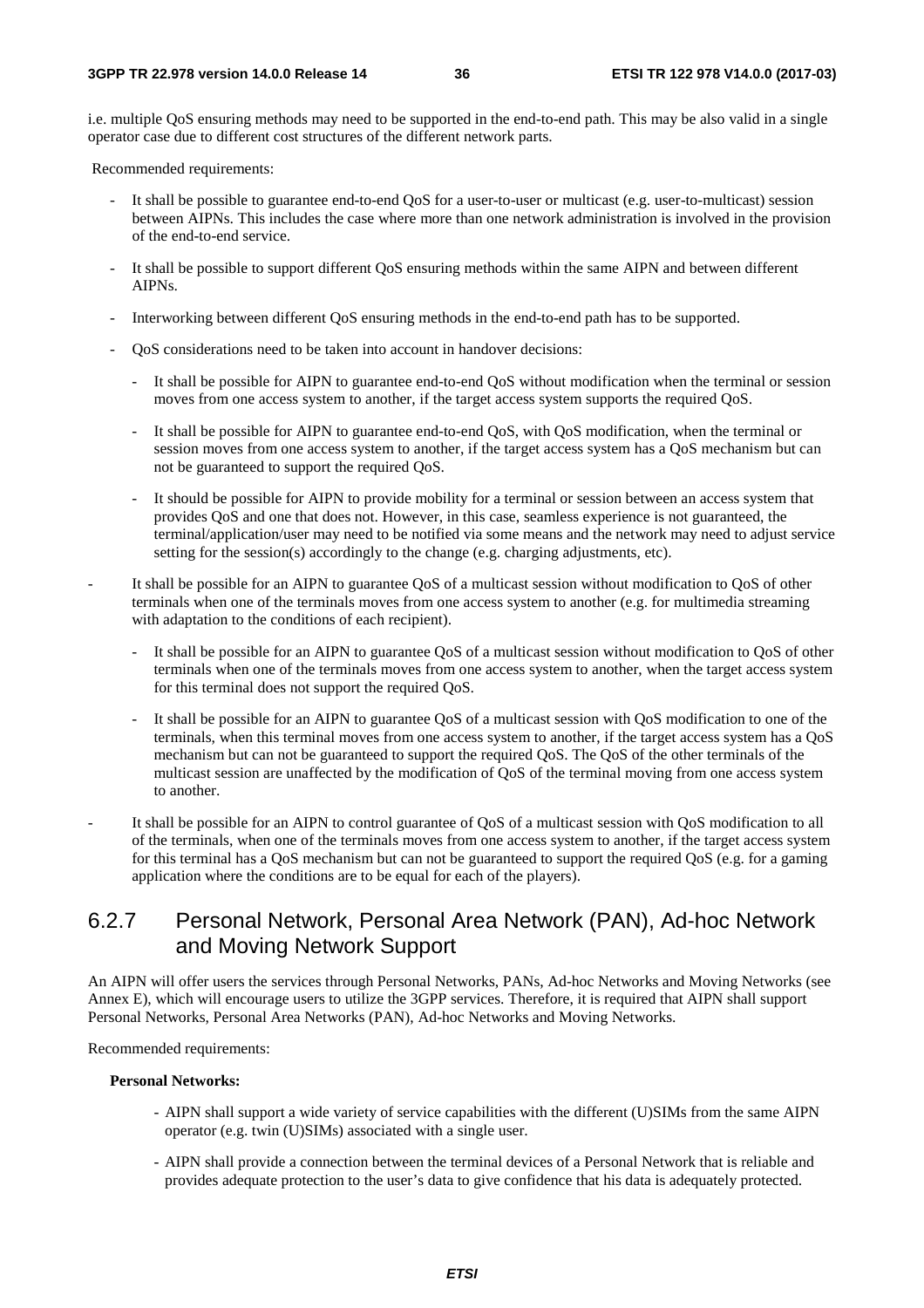#### **Personal Area Networks:**

- The AIPN shall support multiple simultaneous sessions originated from one or several devices using the same (U)SIM authority.

#### **Ad-hoc Networks:**

- The AIPN shall accept consolidated and distributed traffic from a group of users arriving through various access routes.
- The AIPN shall be able to re-route traffic to Ad-hoc Network devices via another gateway.
- The AIPN shall support changes in the access route for the consolidated traffic from an Ad-hoc Network. These changes may take place with no warning to the AIPN.
- Elements of the consolidated traffic from an Ad-hoc Network may originate from a PAN.
- Accurate charging records shall be created and maintained for the originating terminal when the traffic is routed through a terminal belonging to another subscriber.

Requirements for devices (terminals):

- A gateway device (terminal) must be able to route and forward packets to other devices in the Ad-hoc Network
- Ad-hoc Network UEs must be able to discover 'near by' gateway devices
- Note: Some type of incentives will need to be created for devices to act as gateways (e.g. a reward scheme whereby a gateway can "earn" something)

#### **Moving Networks:**

Use Case 1:

The AIPN shall support a point of access to the access system that has full mobility throughout the geographic region that uses the 3GPP access system for backhaul.

#### Use Case 2

- The AIPN shall accept consolidated traffic from a 3GPP terminal mounted in a vehicle with a router.
- The AIPN shall support changes in the alternate access route as the wireless access router moves throughout the service region.
- Accurate charging records shall be created and maintained for the originating terminal when the traffic created is routed through a Wireless Access Router.

Use Case 3:

- The AIPN shall support a mobile router connected directly to the AIPN using an alternate access route, e.g. via satellite.
- The AIPN shall support handovers of whole Moving Networks; i.e. it must be able to continuously route traffic for AIPN nodes of a Moving Network to a mobile router travelling as part of the Moving Network
- Accurate charging records shall be created and maintained for the originating terminal when the traffic routed through a Mobile Router.

# 7 Conclusions

This clause describes the conclusions of this Technical Report.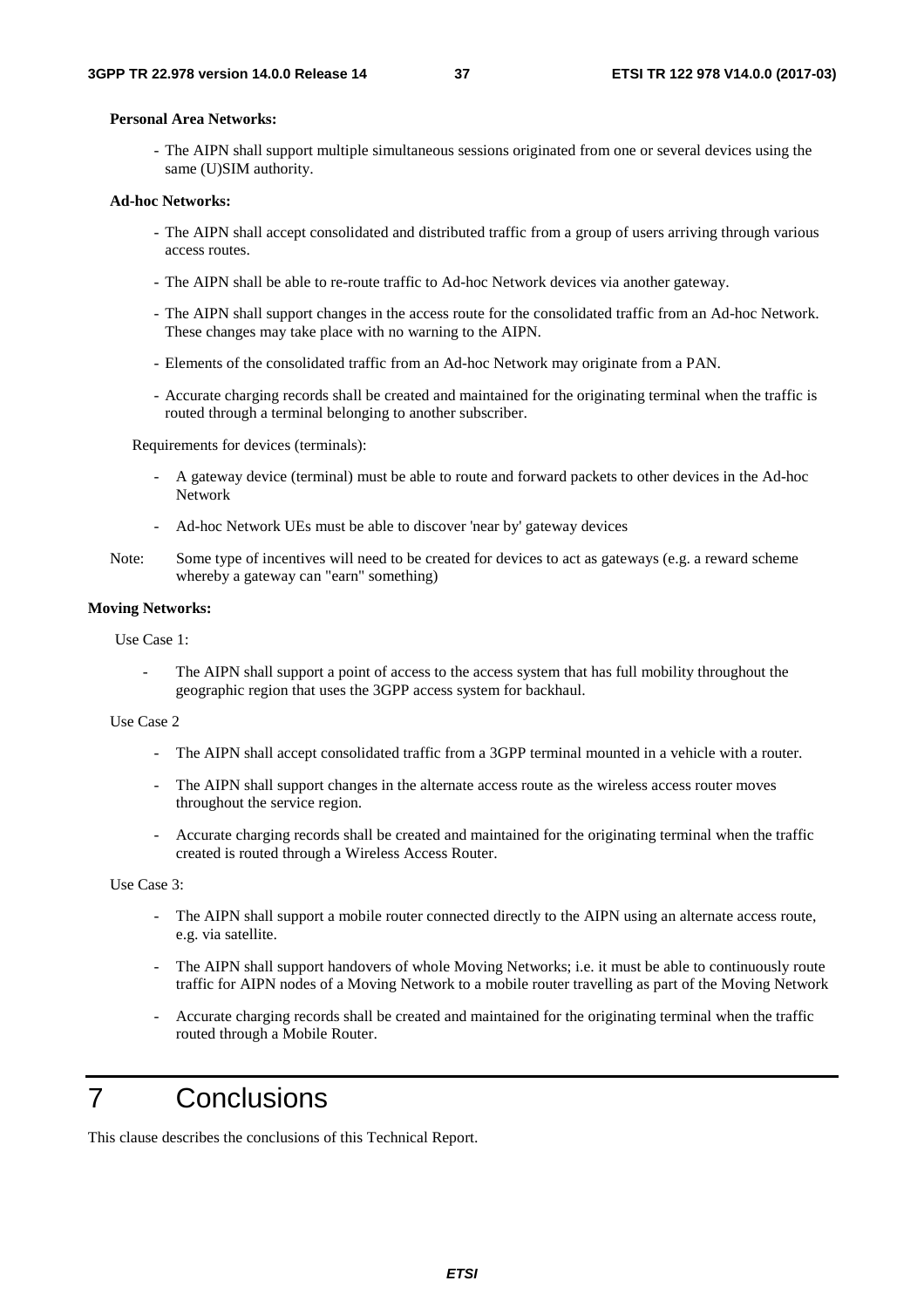# 7.1 Roadmap for work within Rel-7

## 7.1.1 New requirements for introduction to the 3GPP specifications in Rel-7

New requirements for the 3GPP system that should be specified to enable introduction of an AIPN have been identified in Clause 6.2 of this Technical Report. It is therefore recommended that the content of this clause be used as a basis for introducing AIPN service requirements in to the 3GPP Technical Specifications in Rel-7. Additionally, the content of other clauses may be considered within specification work for an AIPN as appropriate.

The introduction of new functionalities and the enhancement of existing functionalities are necessary to achieve multiple access system accommodation and the mobility across multiple different access systems which are the fundamental key aspects of an AIPN. For this reason it is recommended that these functionalities are captured by new service requirements for the 3GPP system with the highest priority.

# 7.1.2 Impact on specifications in Rel-7

The following table lists the recommended requirements described within this Technical Report and indicates the relevant existing SA1 Technical Specifications. These requirements should be analysed and captured within SA1 Technical Specifications as appropriate.

| <b>Clause</b> | <b>Recommended requirement</b>                                                                                                                                                                                                                                                                                                                                                                                                                                                                                                                                                                | <b>Relevant</b><br><b>Existing SA1</b><br><b>Technical</b><br><b>Specification</b> |
|---------------|-----------------------------------------------------------------------------------------------------------------------------------------------------------------------------------------------------------------------------------------------------------------------------------------------------------------------------------------------------------------------------------------------------------------------------------------------------------------------------------------------------------------------------------------------------------------------------------------------|------------------------------------------------------------------------------------|
| 5.1.1.4       | - An AIPN shall incorporate naming and addressing schemes that address a given<br>user or session.<br>- The AIPN shall support end-user mobility.<br>- The AIPN shall support terminal mobility.<br>- The AIPN shall support session mobility.                                                                                                                                                                                                                                                                                                                                                | TS 22.101<br>TS 22.129<br>TS 22.228                                                |
| 5.1.1.15      | - An AIPN should support Identity Federation and Single Sign On for the end user.<br>This would allow automatic authentication of the user to a multitude of service<br>providers once the user has been authenticated by the AIPN.                                                                                                                                                                                                                                                                                                                                                           | TS 22.101<br>(possibly)<br>Note 4                                                  |
| 5.2.1.4       | - An AIPN mobility solution must support UTRAN and GERAN based systems as<br>possible access systems besides supporting alternative existing accesses such as<br>WLAN and other emerging new technologies.<br>- An AIPN mobility solution must be able to co-exist with the current 3GPP PS core<br>network in a cost-efficient way.<br>- An AIPN mobility solution should support seamless terminal mobility across<br>various access systems.<br>- AIPN should support services handover between 3GPP CS services (e.g. CS<br>telephony) and AIPN equivalent services (e.g. Voice over IP). | TS 22.101<br>TS 22.129                                                             |
| 6.2.1         | - An AIPN shall provide the following features:<br>- Ability to efficiently handle a variety of different types of IP traffic including user-<br>to-user and user-to-multicast traffic models<br>- Optimized routing of IP traffic, in particular for user-to-user traffic.                                                                                                                                                                                                                                                                                                                   | TS 22.101<br>TS 22.105                                                             |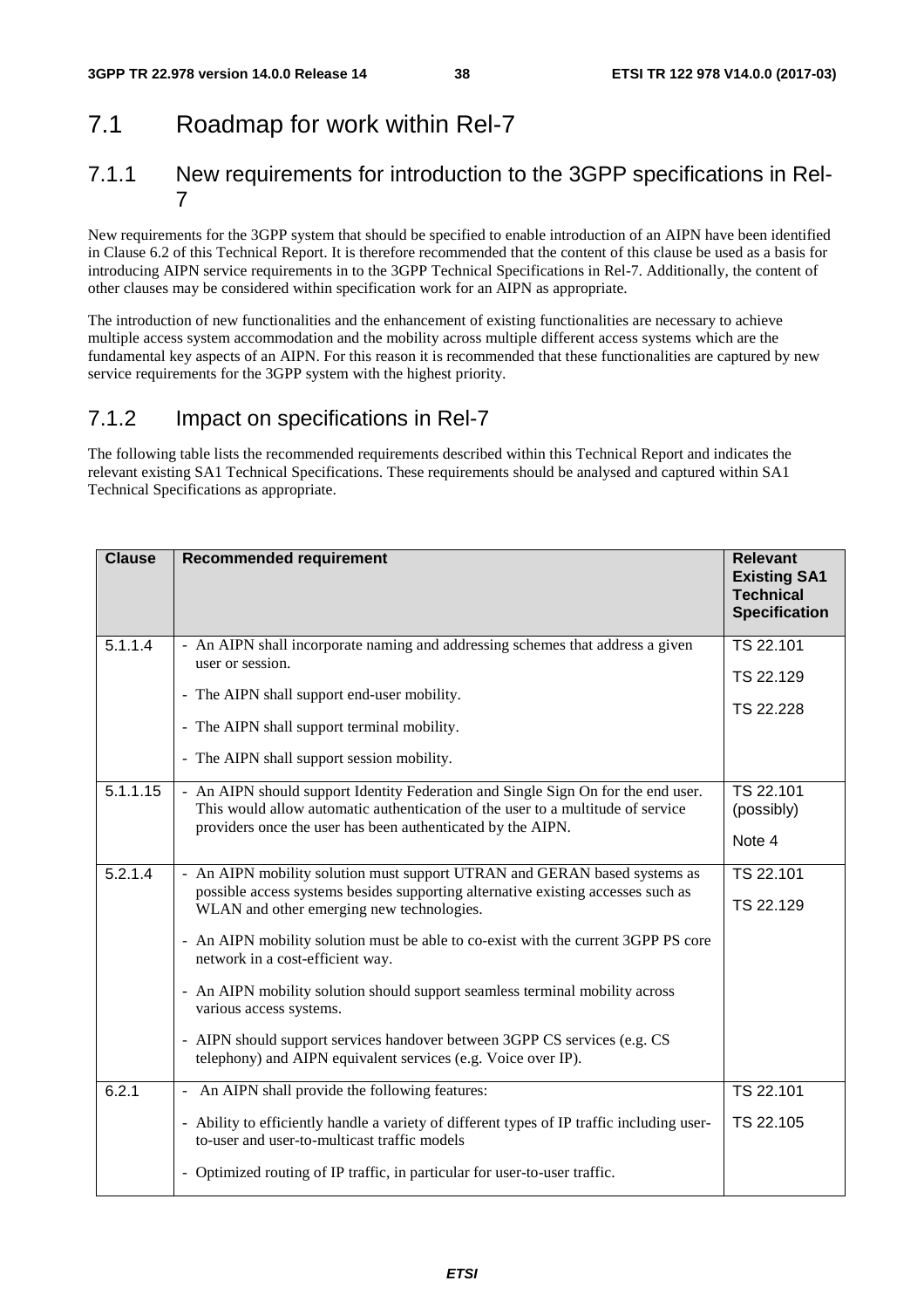| <b>Clause</b> | <b>Recommended requirement</b>                                                                                                                                                                                                                                                                                                                                                                                                                                                                                                                                                                                                                                                                      | <b>Relevant</b><br><b>Existing SA1</b><br><b>Technical</b><br><b>Specification</b> |
|---------------|-----------------------------------------------------------------------------------------------------------------------------------------------------------------------------------------------------------------------------------------------------------------------------------------------------------------------------------------------------------------------------------------------------------------------------------------------------------------------------------------------------------------------------------------------------------------------------------------------------------------------------------------------------------------------------------------------------|------------------------------------------------------------------------------------|
|               | - Efficient usage of radio resources (e.g. signalling optimization, compression),<br>including selection of access system, based on the provided service.                                                                                                                                                                                                                                                                                                                                                                                                                                                                                                                                           |                                                                                    |
| 6.2.1.1       | - An AIPN shall enable the accommodation of a vast number of users and terminals.                                                                                                                                                                                                                                                                                                                                                                                                                                                                                                                                                                                                                   | TS 22.101                                                                          |
|               | - Based upon industry trends IP technology shall be applied to the addressing<br>and routing technology within an AIPN to enable accommodation of a vast<br>number of users and terminals.                                                                                                                                                                                                                                                                                                                                                                                                                                                                                                          | TS 22.105                                                                          |
| 6.2.2         | - An AIPN shall support accommodation of several access systems (existing and<br>future).                                                                                                                                                                                                                                                                                                                                                                                                                                                                                                                                                                                                           | TS 22.101<br>TS 22.105                                                             |
|               | - An AIPN shall support service provision across different access systems.                                                                                                                                                                                                                                                                                                                                                                                                                                                                                                                                                                                                                          | TS 22.011                                                                          |
|               | - An AIPN shall support adaptation of service provision across different access<br>systems.                                                                                                                                                                                                                                                                                                                                                                                                                                                                                                                                                                                                         |                                                                                    |
| 6.2.2.1       | - An AIPN shall enable use of the multiple access systems                                                                                                                                                                                                                                                                                                                                                                                                                                                                                                                                                                                                                                           | TS 22.101                                                                          |
|               | - It should be possible to reach a user over multiple access systems simultaneously.                                                                                                                                                                                                                                                                                                                                                                                                                                                                                                                                                                                                                | TS 22.105                                                                          |
|               | - It should be possible to provide access system-aware services.                                                                                                                                                                                                                                                                                                                                                                                                                                                                                                                                                                                                                                    | TS 22.011                                                                          |
|               | - An AIPN shall provide support for access system selection based on<br>combinations of AIPN operator policies, user preferences, service<br>requirements of applications access system conditions, and/or other AIPN<br>operator-defined criteria.                                                                                                                                                                                                                                                                                                                                                                                                                                                 |                                                                                    |
| 6.2.3.1       | - An AIPN should provide open interfaces to AIPN services such as mobility<br>management in order to ease the terminal mobility across different access                                                                                                                                                                                                                                                                                                                                                                                                                                                                                                                                             | TS 22.101                                                                          |
|               | systems.                                                                                                                                                                                                                                                                                                                                                                                                                                                                                                                                                                                                                                                                                            | TS 22.129                                                                          |
|               |                                                                                                                                                                                                                                                                                                                                                                                                                                                                                                                                                                                                                                                                                                     | TS 22.234                                                                          |
| 6.2.3.2       | - An AIPN must work with mobility mechanisms used by the specific networks it                                                                                                                                                                                                                                                                                                                                                                                                                                                                                                                                                                                                                       | TS 22.101                                                                          |
|               | connects, including legacy mobility mechanisms of the current 3GPP PS core<br>network.                                                                                                                                                                                                                                                                                                                                                                                                                                                                                                                                                                                                              | TS 22.129                                                                          |
|               |                                                                                                                                                                                                                                                                                                                                                                                                                                                                                                                                                                                                                                                                                                     | TS 22.234                                                                          |
| 6.2.3.3       | - An AIPN must support procedures related to frequent terminal mobility between<br>AIPN nodes.                                                                                                                                                                                                                                                                                                                                                                                                                                                                                                                                                                                                      | TS 22.101                                                                          |
|               |                                                                                                                                                                                                                                                                                                                                                                                                                                                                                                                                                                                                                                                                                                     | TS 22.129                                                                          |
|               | - Whenever feasible, the AIPN mobility solution must support seamless user<br>experience for all services provided by the AIPN.                                                                                                                                                                                                                                                                                                                                                                                                                                                                                                                                                                     | TS 22.234                                                                          |
|               | - The mobility solution must scale with the number of terminals and size of the<br>AIPN.                                                                                                                                                                                                                                                                                                                                                                                                                                                                                                                                                                                                            |                                                                                    |
|               | - An AIPN shall be able to support access systems with very limited or no mobility<br>management procedures.                                                                                                                                                                                                                                                                                                                                                                                                                                                                                                                                                                                        |                                                                                    |
| 6.2.4         | The IP session control mechanisms of AIPN shall be enhanced from the<br>$\blacksquare$<br>functionalities of IMS to provide session mobility, session adaptation to terminal<br>capability, user preferences, subscriber priorities, network conditions or other<br>operator-defined criteria. Session adaption shall be under the control of the<br>operator. The AIPN shall support session control for multicast sessions (e.g. user-<br>to-multicast) and the solution shall scale with the number of participants.<br>- Users shall perceive continuous service whilst ensuring the efficient use of wireless<br>resources and the effective usage of power resources within mobile terminals. | TS 22.101<br>TS 22.228                                                             |
|               |                                                                                                                                                                                                                                                                                                                                                                                                                                                                                                                                                                                                                                                                                                     |                                                                                    |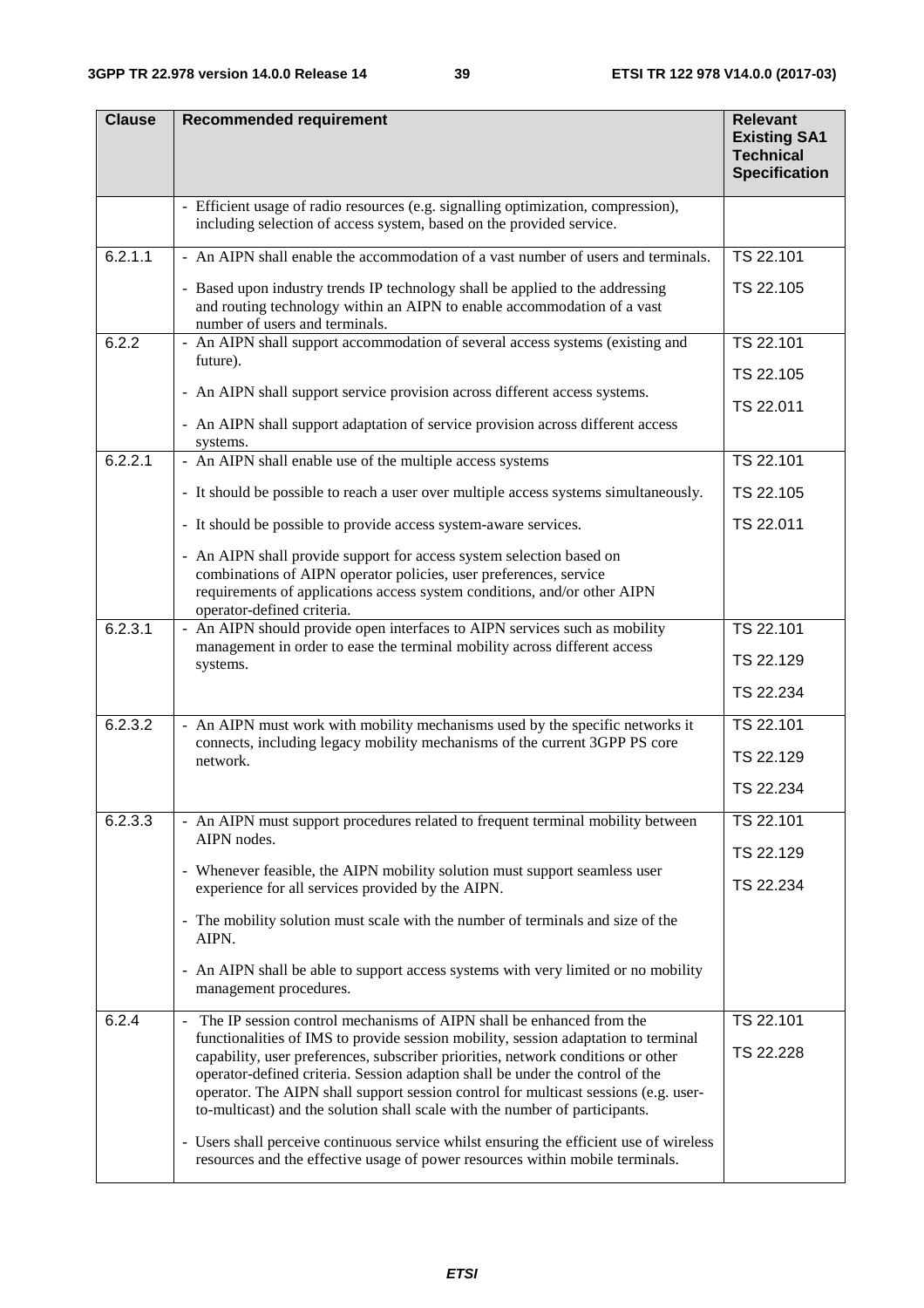| <b>Clause</b> | <b>Recommended requirement</b>                                                                                                                                                                                                                                                                                                                                                                                                     | <b>Relevant</b><br><b>Existing SA1</b><br><b>Technical</b><br><b>Specification</b> |
|---------------|------------------------------------------------------------------------------------------------------------------------------------------------------------------------------------------------------------------------------------------------------------------------------------------------------------------------------------------------------------------------------------------------------------------------------------|------------------------------------------------------------------------------------|
| 6.2.5.1       | - An AIPN shall be able to provide guaranteed QoS for services and use AIPN<br>resources with high efficiency i.e. ensure that quality conditions for a particular<br>communication are fulfilled without deterioration between the communication end-<br>points.                                                                                                                                                                  | TS 22.105                                                                          |
| 6.2.5.2       | AIPN shall be able to support different levels of QoS according the type of the IP<br>traffic.                                                                                                                                                                                                                                                                                                                                     | TS 22.105                                                                          |
|               | - Mechanisms should be available to the AIPN operator to enable AIPN congestion<br>for the lower QoS class IP traffic to be avoided when a large amount of AIPN<br>resource is used to handle higher QoS class traffic. A possible method to achieve<br>this could be by using dynamic load balancing among the AIPN entities.                                                                                                     |                                                                                    |
| 6.2.6         | - It shall be possible to guarantee end-to-end QoS for a user-to-user or multicast (e.g.<br>user-to-multicast) session between AIPNs. This includes the case where more than<br>one network administration is involved in the provision of the end-to-end service.                                                                                                                                                                 | TS 22.105                                                                          |
|               | - It shall be possible to support different QoS ensuring methods within the same<br>AIPN and between different AIPNs.                                                                                                                                                                                                                                                                                                              |                                                                                    |
|               | - Interworking between different QoS ensuring methods in the end-to-end path has<br>to be supported.                                                                                                                                                                                                                                                                                                                               |                                                                                    |
|               | QoS considerations need to be taken into account in handover decisions:                                                                                                                                                                                                                                                                                                                                                            |                                                                                    |
|               | It shall be possible for AIPN to guarantee end-to-end QoS without<br>$\blacksquare$<br>modification when the terminal or session moves from one access system<br>to another, if the target access system supports the required QoS.                                                                                                                                                                                                |                                                                                    |
|               | It shall be possible for AIPN to guarantee end-to-end QoS, with QoS<br>modification, when the terminal or session moves from one access system<br>to another, if the target access system has a QoS mechanism but can not be<br>guaranteed to support the required QoS.                                                                                                                                                            |                                                                                    |
|               | It should be possible for AIPN to provide mobility for a terminal or<br>session between an access system that provides QoS and one that does not.<br>However, in this case, seamless experience is not guaranteed, the<br>terminal/application/user may need to be notified via some means and the<br>network may need to adjust service setting for the session(s) accordingly<br>to the change (e.g. charging adjustments, etc). |                                                                                    |
|               | It shall be possible for an AIPN to guarantee QoS of a multicast session<br>without modification to QoS of other terminals when one of the terminals<br>moves from one access system to another (e.g. for multimedia streaming with<br>adaptation to the conditions of each recipient).                                                                                                                                            |                                                                                    |
|               | It shall be possible for an AIPN to guarantee QoS of a multicast session<br>without modification to QoS of other terminals when one of the terminals<br>moves from one access system to another, when the target access system<br>for this terminal does not support the required QoS.                                                                                                                                             |                                                                                    |
|               | It shall be possible for an AIPN to guarantee QoS of a multicast session<br>with QoS modification to one of the terminals, when this terminal moves<br>from one access system to another, if the target access system has a QoS<br>mechanism but can not be guaranteed to support the required QoS. The<br>QoS of the other terminals of the multicast session are unaffected by the                                               |                                                                                    |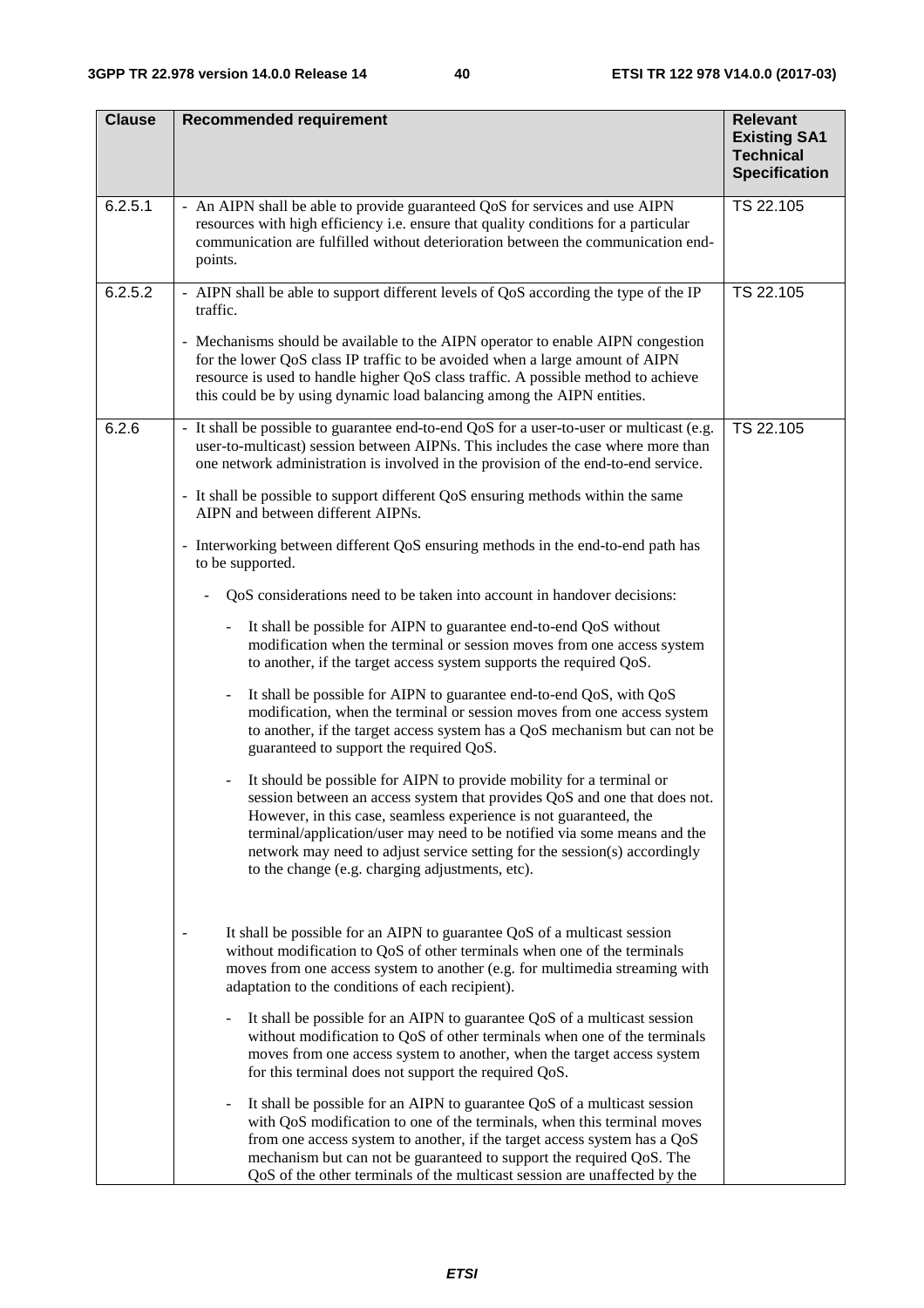| <b>Clause</b> | <b>Recommended requirement</b>                                                                                                                                                                                                                                                                                                                                                                                                            | <b>Relevant</b>                                                 |
|---------------|-------------------------------------------------------------------------------------------------------------------------------------------------------------------------------------------------------------------------------------------------------------------------------------------------------------------------------------------------------------------------------------------------------------------------------------------|-----------------------------------------------------------------|
|               |                                                                                                                                                                                                                                                                                                                                                                                                                                           | <b>Existing SA1</b><br><b>Technical</b><br><b>Specification</b> |
|               | modification of QoS of the terminal moving from one access system to<br>another.                                                                                                                                                                                                                                                                                                                                                          |                                                                 |
|               | - It shall be possible for an AIPN to control guarantee of QoS of a multicast session<br>with QoS modification to all of the terminals, when one of the terminals moves<br>from one access system to another, if the target access system for this terminal has<br>a QoS mechanism but can not be guaranteed to support the required QoS (e.g. for a<br>gaming application where the conditions are to be equal for each of the players). |                                                                 |
| 6.2.7         | <b>Personal Networks:</b><br>- AIPN shall support a wide variety of service capabilities with the different USIMs                                                                                                                                                                                                                                                                                                                         | TS 22.011                                                       |
|               | from the same AIPN operator (e.g. twin USIMs) associated with a single user.                                                                                                                                                                                                                                                                                                                                                              | Note <sub>3</sub>                                               |
|               | - AIPN shall provide a connection between the terminal devices of a Personal<br>Network that is reliable and provides adequate protection to the user's data to give<br>confidence that his data is adequately protected.                                                                                                                                                                                                                 |                                                                 |
|               | Personal Area Networks:<br>- The AIPN shall support multiple simultaneous sessions originated from one<br>or several devices using the same (U)SIM authority.                                                                                                                                                                                                                                                                             |                                                                 |
|               | <b>Ad-hoc Networks:</b>                                                                                                                                                                                                                                                                                                                                                                                                                   |                                                                 |
|               | - The AIPN shall accept consolidated and distributed traffic from a group of                                                                                                                                                                                                                                                                                                                                                              |                                                                 |
|               | users arriving through various access routes.<br>- The AIPN shall be able to re-route traffic to Ad-hoc Network devices via<br>another gateway.                                                                                                                                                                                                                                                                                           |                                                                 |
|               | - The AIPN shall support changes in the access route for the consolidated<br>traffic from an Ad-hoc Network. These changes may take place with no<br>warning to the AIPN.                                                                                                                                                                                                                                                                 |                                                                 |
|               | - Elements of the consolidated traffic from an Ad-hoc Network may originate<br>from a PAN.                                                                                                                                                                                                                                                                                                                                                |                                                                 |
|               | - Accurate charging records shall be created and maintained for the originating<br>terminal when the traffic is routed through a terminal belonging to another<br>subscriber.                                                                                                                                                                                                                                                             |                                                                 |
|               | Requirements for devices (terminals):<br>A gateway device (terminal) must be able to route and forward packets to                                                                                                                                                                                                                                                                                                                         |                                                                 |
|               | other devices in the Ad-hoc Network<br>Ad-hoc Network UEs must be able to discover 'near by' gateway devices                                                                                                                                                                                                                                                                                                                              |                                                                 |
|               | <b>Moving Networks:</b><br>Use Case 1:                                                                                                                                                                                                                                                                                                                                                                                                    |                                                                 |
|               | - The AIPN shall support a point of access to the access system that has full<br>mobility throughout the geographic region that uses the 3GPP access system<br>for backhaul.                                                                                                                                                                                                                                                              |                                                                 |
|               | Use Case 2<br>- The AIPN shall accept consolidated traffic from a 3GPP terminal mounted in                                                                                                                                                                                                                                                                                                                                                |                                                                 |
|               | a vehicle with a router.<br>- The AIPN shall support changes in the alternate access route as the wireless                                                                                                                                                                                                                                                                                                                                |                                                                 |
|               | access router moves throughout the service region.<br>- Accurate charging records shall be created and maintained for the originating<br>terminal when the traffic created is routed through a Wireless Access Router.                                                                                                                                                                                                                    |                                                                 |
|               | Use Case 3:                                                                                                                                                                                                                                                                                                                                                                                                                               |                                                                 |
|               | - The AIPN shall support a mobile router connected directly to the AIPN using<br>an alternate access route, e.g. via satellite.                                                                                                                                                                                                                                                                                                           |                                                                 |
|               | - The AIPN shall support handovers of whole Moving Networks; i.e. it must be                                                                                                                                                                                                                                                                                                                                                              |                                                                 |
|               | able to continuously route traffic for AIPN nodes of a Moving Network to a<br>mobile router travelling as part of the Moving Network                                                                                                                                                                                                                                                                                                      |                                                                 |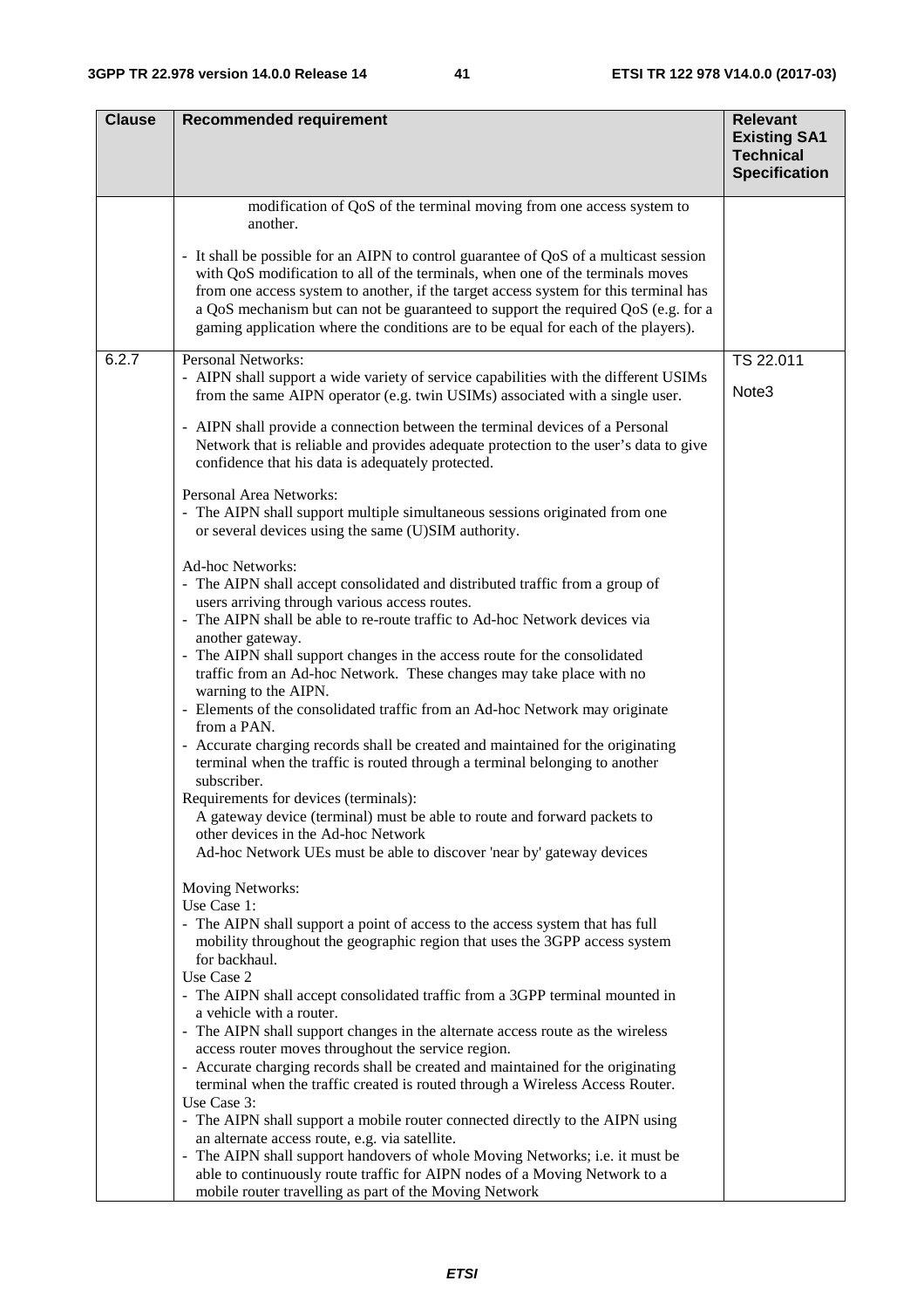| <b>Clause</b> | <b>Recommended requirement</b>                                                                                                                                                                                           | <b>Relevant</b><br><b>Existing SA1</b><br><b>Technical</b><br><b>Specification</b> |
|---------------|--------------------------------------------------------------------------------------------------------------------------------------------------------------------------------------------------------------------------|------------------------------------------------------------------------------------|
|               | - Accurate charging records shall be created and maintained for the originating                                                                                                                                          |                                                                                    |
|               | terminal when the traffic is routed through a Mobile Router.                                                                                                                                                             |                                                                                    |
| Note 1:       | The introduction of aspects relevant to Technical Specifications not under SA1 responsibility is to be<br>determined by the appropriate 3GPP TSG WG.                                                                     |                                                                                    |
| Note 2:       | The content of the column entitled 'Relevant Technical Specification' is non-exhaustive, i.e. the introduction<br>of requirements for an AIPN into Technical Specifications other than those stated may be considered if |                                                                                    |
|               | appropriate.                                                                                                                                                                                                             |                                                                                    |
| Note 3:       | No SA1 Technical Specification appropriate to fully capture these requirements.                                                                                                                                          |                                                                                    |
| Note 4:       | The relevant existing SA1 Technical Specification for this functionality is for further study.                                                                                                                           |                                                                                    |

# 7.2 Overall conclusion

This Technical Report has analysed the vision and the key aspects of AIPN and identified new capabilities to be specified for the 3GPP system to enable evolution to an AIPN. It is concluded that the capabilities required for introduction of an AIPN into the 3GPP system require new specification work within 3GPP. The recommendation of this Technical Report is that the work be undertaken as a single Feature. A new Technical Specification may be produced to capture the service requirements for an AIPN. It is also recommended that new requirements identified within this Technical Report relevant to existing features of the 3GPP system, i.e. indicating that expansion of an existing capability (e.g. IMS), be added to existing specifications where appropriate.

Note 1: When undertaking specification work for an AIPN care should be taken to ensure that service requirements are not duplicated across multiple Technical Specifications. This could be achieved by e.g. adding the text for a new requirement to a single Technical Specification and referencing this requirement within other Technical Specifications as appropriate.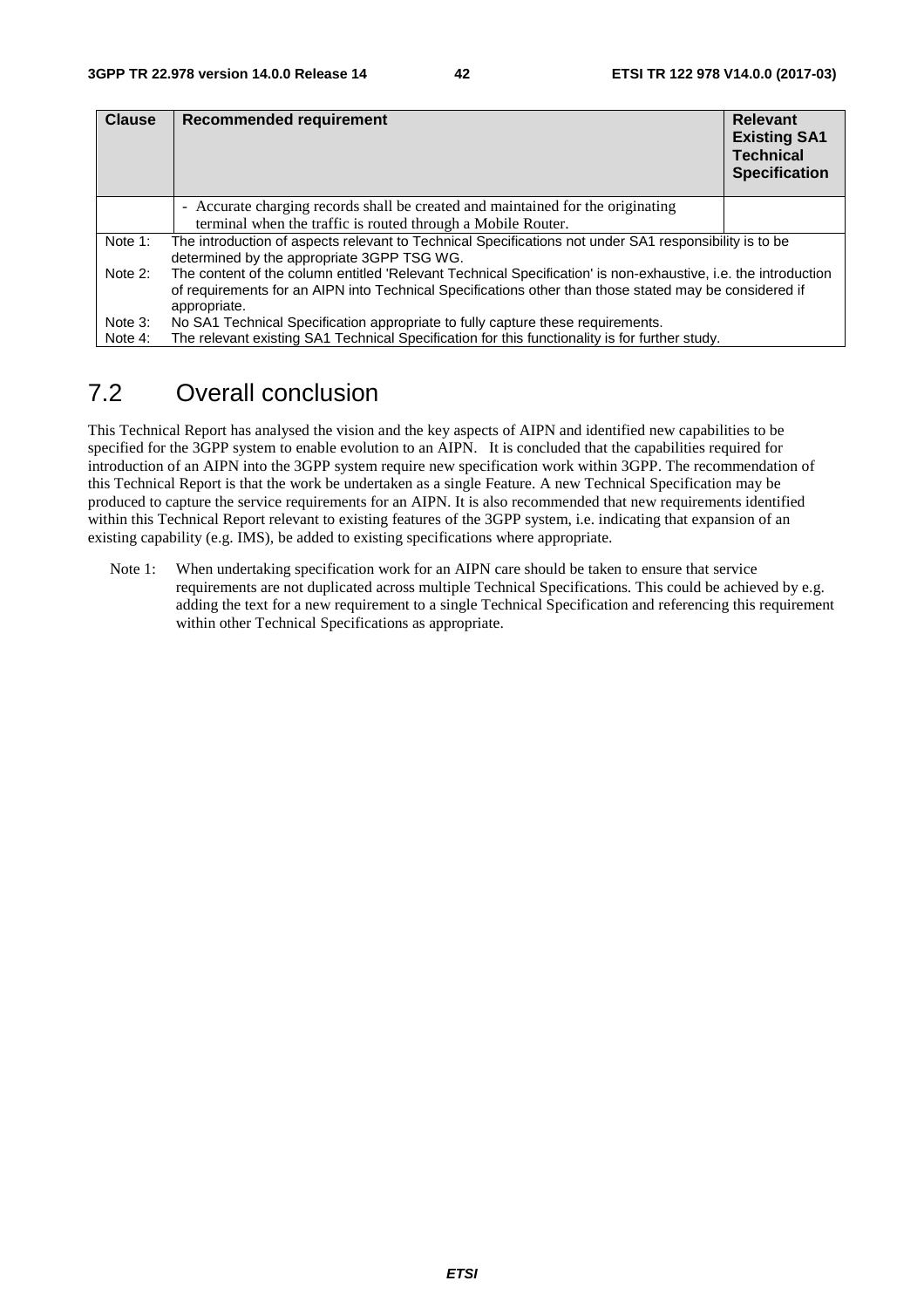# Annex A: Mapping of AIPN Motivations to Key Aspects of an AIPN

This annex contains a matrix mapping the AIPN Motivations and Drivers (Clause 4) to the Key Aspects of an AIPN (Clause 5).

|                                |                                     |                                                                                                   |                            |                                                 |                                                      |                                 |                       |                               |                         | Key Aspects of an AIPN          |                                          |                         |                                             |                         |                                     |                                           |                     |
|--------------------------------|-------------------------------------|---------------------------------------------------------------------------------------------------|----------------------------|-------------------------------------------------|------------------------------------------------------|---------------------------------|-----------------------|-------------------------------|-------------------------|---------------------------------|------------------------------------------|-------------------------|---------------------------------------------|-------------------------|-------------------------------------|-------------------------------------------|---------------------|
|                                |                                     |                                                                                                   | Common IP-based<br>network | of<br>access<br>Support<br>different<br>systems | $\mathbf{r}$<br>Convergence<br>technology<br>towards | Advanced mobility<br>management | management<br>Session | system<br>selection<br>Access | Enhanced services       | Enhanced network<br>performance | Network<br>extensibility/comp<br>osition | management<br>Network   | and<br>functionality<br>Security<br>privacy | Quality of Service      | Terminal and User<br>identification | ${\rm future}$<br>development<br>Flexible | Identity federation |
|                                |                                     | Consumer<br>trend<br>demanding<br>diversification of mobile services                              | $\overline{\mathsf{x}}$    | Χ                                               | X                                                    | $\overline{\mathsf{x}}$         | X                     | $\overline{\mathsf{x}}$       | $\overline{\mathsf{x}}$ | $\overline{\mathsf{x}}$         |                                          |                         |                                             | $\overline{\mathsf{x}}$ | $\overline{\mathsf{x}}$             |                                           | $\overline{X}$      |
|                                |                                     | Human need to be able to interact with his<br>personal environment                                |                            |                                                 |                                                      |                                 |                       |                               | $\mathsf{X}$            |                                 |                                          |                         |                                             |                         | X                                   | $\overline{\mathsf{x}}$                   |                     |
|                                | and Social Drivers                  | Social behaviour and the need to<br>understand one's environment                                  |                            |                                                 |                                                      | X                               | X                     | $\mathsf{X}$                  | $\mathsf{X}$            | $\overline{\mathsf{X}}$         |                                          |                         | $\mathsf X$                                 | X                       |                                     |                                           |                     |
|                                | User related                        | The social trend of increasing differences<br>in income within societies                          |                            |                                                 |                                                      |                                 |                       |                               | X.                      |                                 |                                          |                         |                                             | X                       |                                     |                                           |                     |
|                                |                                     | The need to satisfy user experience of<br>'early-adopters'                                        |                            |                                                 |                                                      | X                               |                       |                               | X                       | $\overline{\mathsf{x}}$         |                                          |                         |                                             |                         |                                     |                                           |                     |
|                                |                                     | Mobile industry anticipating PS traffic to<br>surpass CS                                          | $\mathsf{X}$               |                                                 | X                                                    |                                 |                       |                               |                         | X                               |                                          |                         |                                             |                         |                                     |                                           |                     |
|                                | Drivers from a Business Perspective | Desire of AIPN operators to encompass<br>various access systems that are not<br>specified by 3GPP | X                          | X                                               | X                                                    | X                               |                       | $\pmb{\times}$                | X                       |                                 |                                          |                         |                                             |                         |                                     | $\boldsymbol{\mathsf{X}}$                 | X                   |
|                                |                                     | Marriage of IT- and telecom world                                                                 | $\boldsymbol{\mathsf{X}}$  |                                                 | X                                                    |                                 |                       |                               |                         |                                 | $\overline{\mathsf{x}}$                  |                         |                                             |                         |                                     |                                           | X                   |
|                                |                                     | Need for increased system efficiency<br>leading to substantial cost reduction                     | $\boldsymbol{\mathsf{X}}$  | $\overline{\mathsf{x}}$                         | X                                                    |                                 |                       |                               |                         | $\overline{\mathsf{x}}$         |                                          | $\overline{\mathsf{x}}$ |                                             |                         |                                     | X                                         |                     |
| <b>Motivations and Drivers</b> |                                     | Trend of the industry to align along the<br>structure: access / transport / control /<br>services |                            |                                                 |                                                      |                                 |                       |                               |                         |                                 | X                                        |                         |                                             |                         |                                     | X                                         |                     |
|                                |                                     | Fixed/Mobile network convergence                                                                  |                            | X                                               |                                                      |                                 |                       |                               |                         |                                 | $\overline{X}$                           |                         |                                             |                         |                                     |                                           |                     |
|                                |                                     | Evolution of next generation radio access<br>systems (3GPP specified)                             | $\boldsymbol{\mathsf{X}}$  | $\pmb{\times}$                                  |                                                      | $\pmb{\times}$                  |                       | $\pmb{\times}$                | X                       | X                               |                                          |                         |                                             |                         |                                     |                                           |                     |
|                                | Perspective                         | Progress of broadband wireless IP-based<br>networks (non-3GPP specified)                          | $\boldsymbol{\mathsf{X}}$  | X                                               |                                                      | $\mathsf X$                     |                       | $\pmb{\times}$                | X                       | $\overline{\mathsf{x}}$         |                                          |                         |                                             |                         |                                     |                                           |                     |
|                                | $50^{\circ}$                        | Progress in ad-hoc networking for user<br>defined services.                                       |                            |                                                 |                                                      |                                 |                       |                               |                         | X                               | X                                        |                         | X                                           |                         |                                     |                                           |                     |
|                                | a Technolo                          | Dawning of new, radio based services                                                              |                            |                                                 |                                                      |                                 |                       |                               | $\mathsf{X}$            | $\mathsf X$                     | $\mathsf X$                              |                         |                                             |                         | X                                   |                                           |                     |
|                                |                                     | Reconfigurable Radio                                                                              |                            | $\mathsf{X}$                                    |                                                      | $\mathsf X$                     |                       | $\mathsf{X}$                  |                         | $\mathsf X$                     |                                          |                         |                                             |                         |                                     |                                           |                     |
|                                | Drivers from                        | Web services                                                                                      |                            |                                                 |                                                      |                                 |                       |                               | $\mathsf{X}$            |                                 |                                          |                         |                                             |                         |                                     |                                           | $\times$            |
|                                |                                     | Multi-access                                                                                      |                            | $\pmb{\mathsf{X}}$                              |                                                      | $\mathsf X$                     |                       | $\mathsf{X}$                  | $\mathsf{X}$            |                                 |                                          |                         |                                             |                         |                                     |                                           |                     |
|                                |                                     | Progress of advanced Traffic Engineering<br>Technologies                                          |                            |                                                 |                                                      |                                 |                       |                               |                         | $\boldsymbol{\mathsf{X}}$       |                                          |                         |                                             | $\mathsf{X}$            |                                     |                                           |                     |

**Note1:** This matrix maps the sub-clauses of clauses 4.2 and 5.1.1 of this Technical Report. In some cases the subclause headings have been abbreviated to improve readability.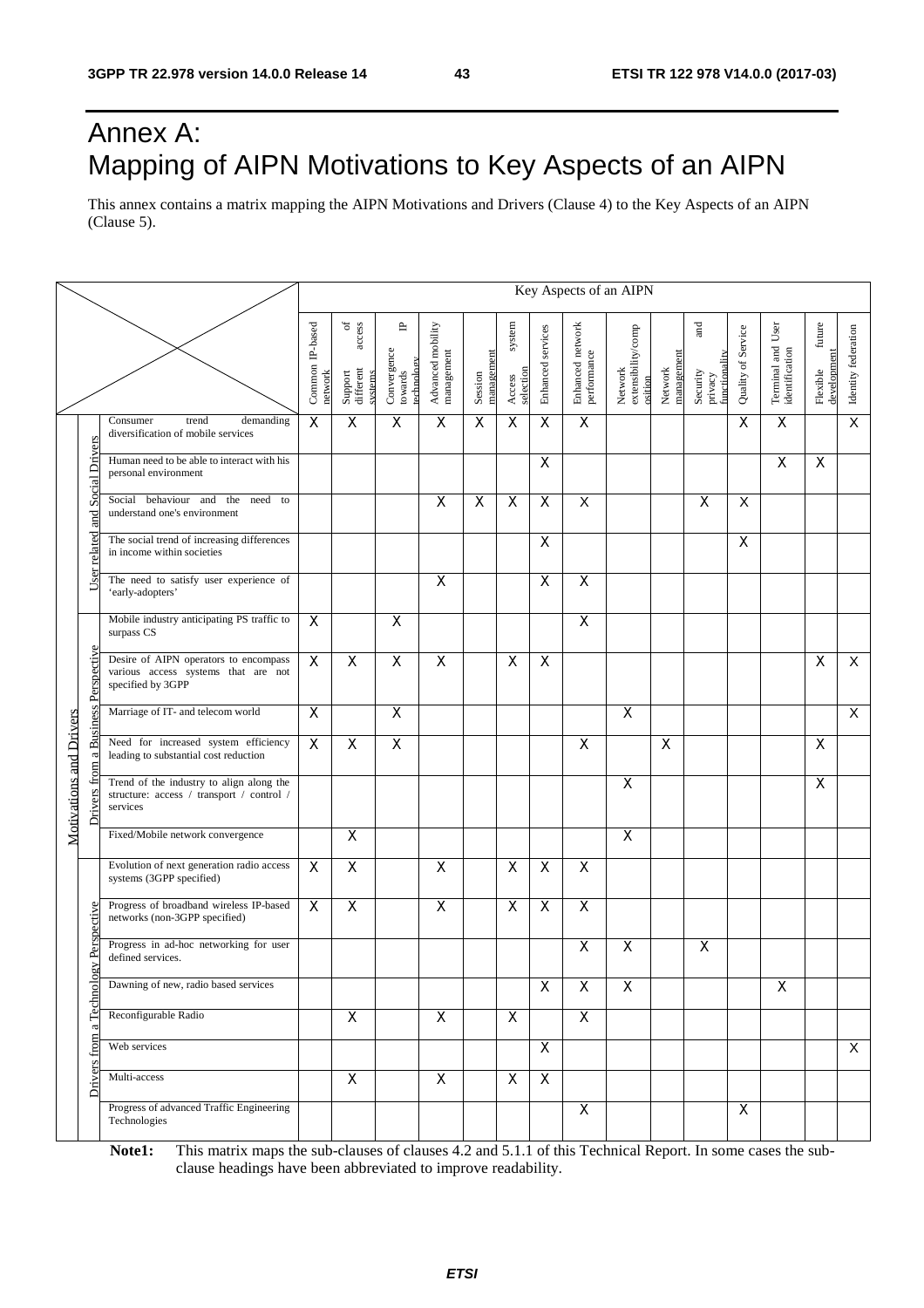# Annex B: Use cases for AIPN key aspects

# B.1 Resilience in the presence of network disruptions and intermittent connectivity

#### **Use case:**

This use case is illustrated in the figure below.

![](_page_44_Figure_6.jpeg)

The user is driving a car. While being under good radio coverage, he starts an IMS session with several media. The car goes through a tunnel where there is no radio coverage, and comes out of the tunnel into good radio coverage a minute later. Connections using disruption resilient transport protocols are automatically re-established and these protocols restore the communication to the point they were before the interruption.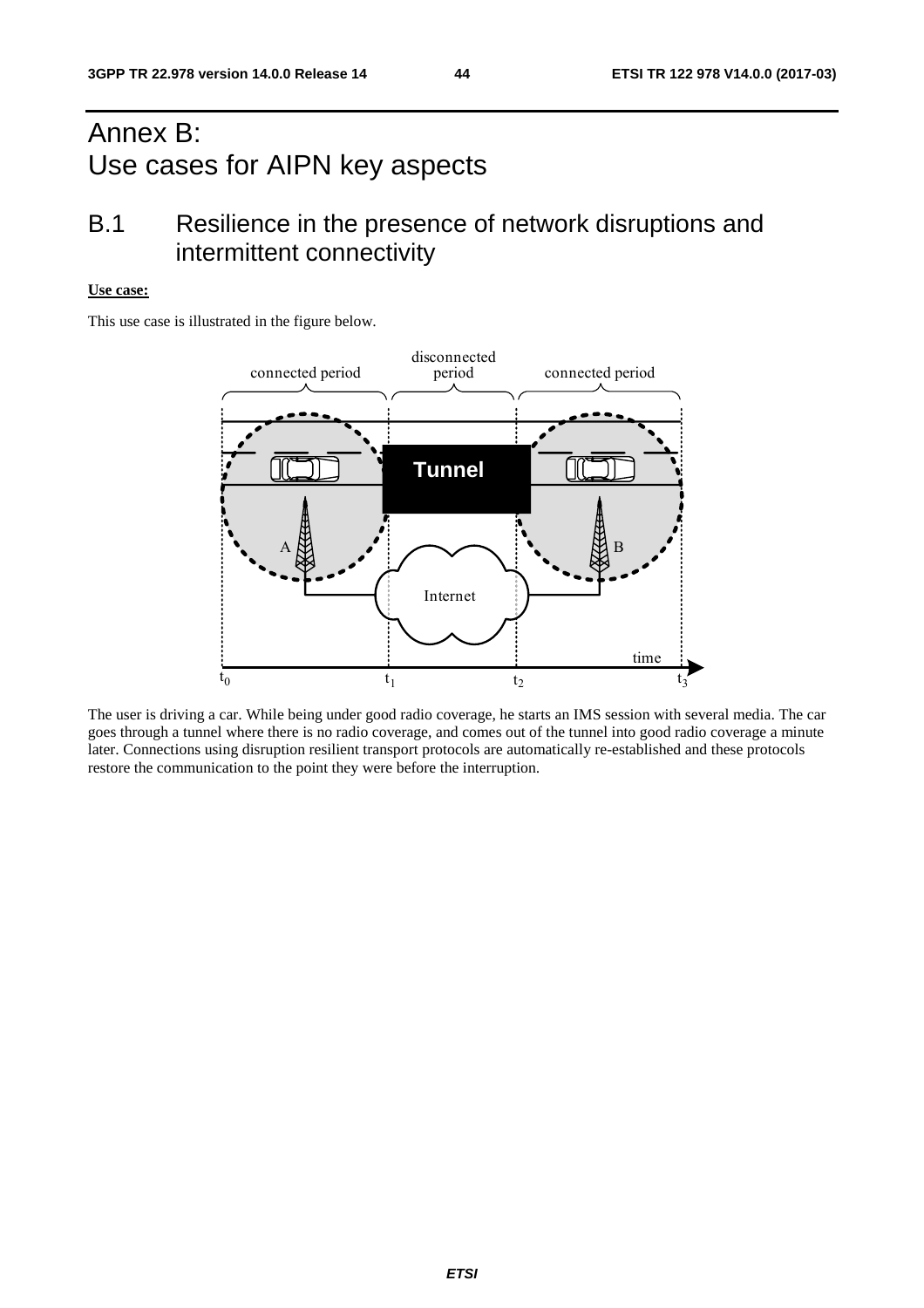# B.2 Service adaptation to terminal capabilities

#### **Use case:**

This use case is illustrated in the figure below.

![](_page_45_Figure_6.jpeg)

Alice has a mobile device and Bob has a fixed one. Both devices have equal audio but different video capabilities in terms of screen size, number of colors and video codecs supported. Alice establishes a multimedia connection with audio and video components to Bob. The terminal capabilities are discovered and it is realized that Bob's terminal has better video capabilities than Alice. The terminal informs the network that it is unable to support new the new video codec and the AIPN then introduces a video transcoder in the path of the video media to adapt the video signal (stream, codec, format, etc) to the video capabilities and bit rates available on each side of the transcoder.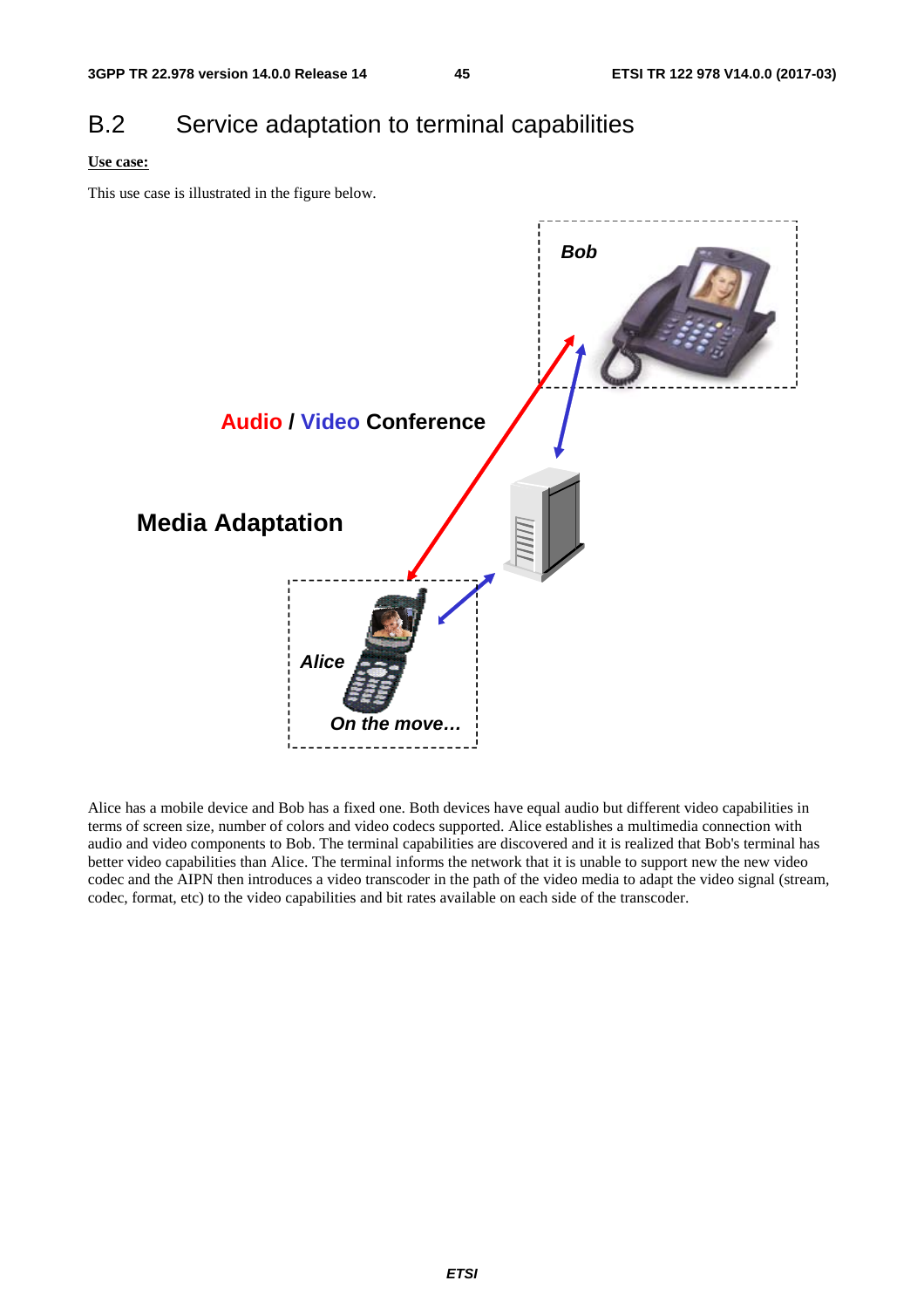# B.3 Facilitate integration of networks with different administrative domains (e.g. handle negotiation of administrative issues, security, trust, etc)

#### **Use case:**

The following picture illustrates this use case.

![](_page_46_Figure_5.jpeg)

Bob has his own Personal Area Network (PAN). While at home, this network is composed with the Home Area Network using WLAN, which in turn connects externally with a local hotspot service, which in turn connects to a cellular network. Bob's PAN, Bob's Home-WLAN, the local hotspot service and the AIPN cellular access system are under different administrative domains. Still, if Bob moves outside coverage of his Home-WLAN, his PAN will communicate with the outside world via the local hotspot service. If he moves outside coverage from the hotspot service, his PAN will communicate with the outside world via the AIPN cellular access system.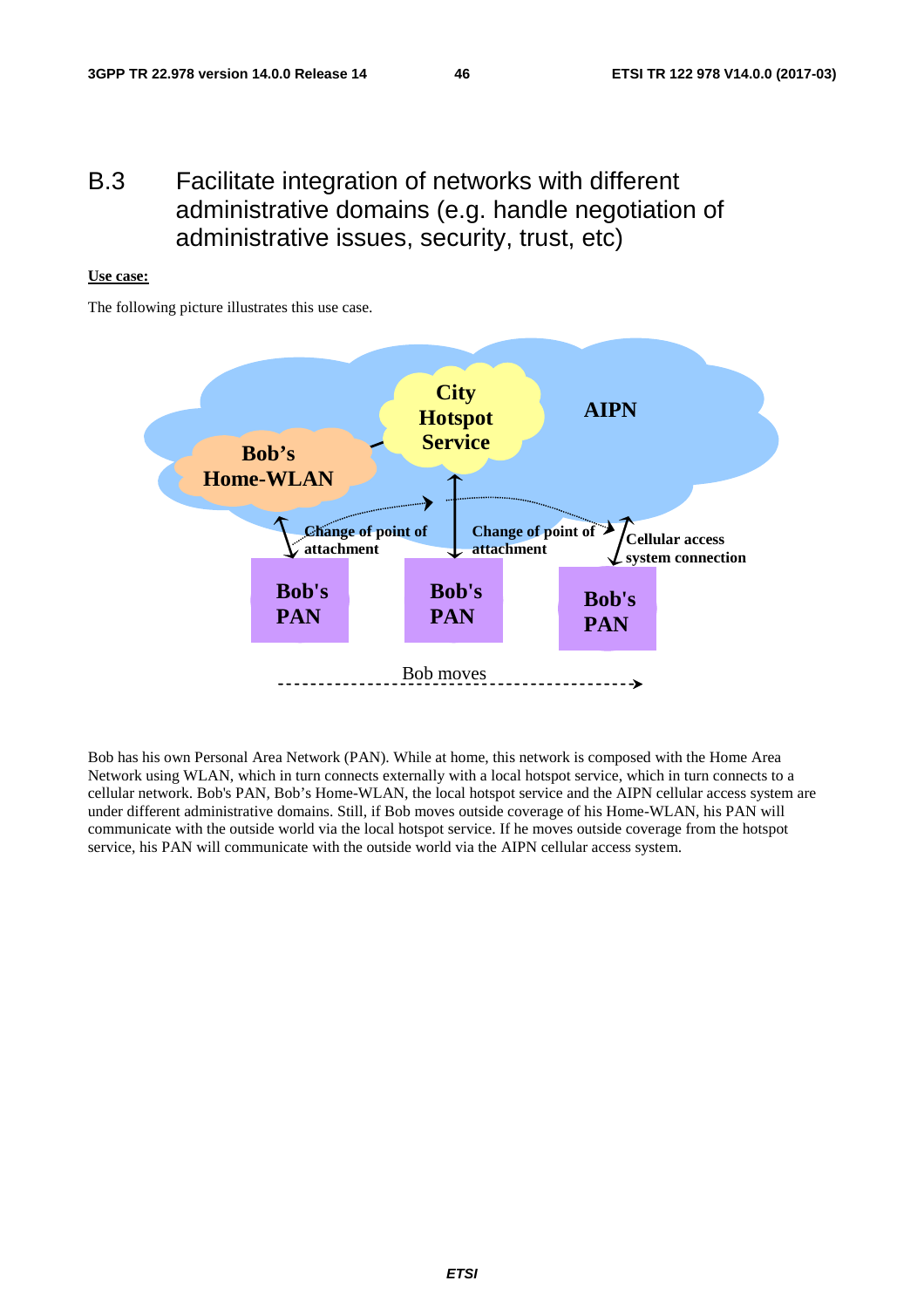# Annex C: Use cases for Security

- C.1 User issues
- C.1.1 Ensure privacy and authenticity so that the user can trust the information he is receiving. This should cover private user to private user communications as well as private user to service provider communications

#### **Use case:**

Using the AIPN operator as a certificate checking authority.

The figure below illustrates this case:

![](_page_47_Figure_9.jpeg)

A user wants to access his medical records, stored in the hospital server, with his mobile terminal. The user connects with the hospital and authenticates itself. The hospital authenticates to the user by sending a certificate CH signed by certification authority CA. The user, however, does not recognize CA and asks the AIPN operator to check the validity of CH. The AIPN operator checks the validity of CH and informs the user about the positive result. At that point the user is sure that the information is really coming from the hospital.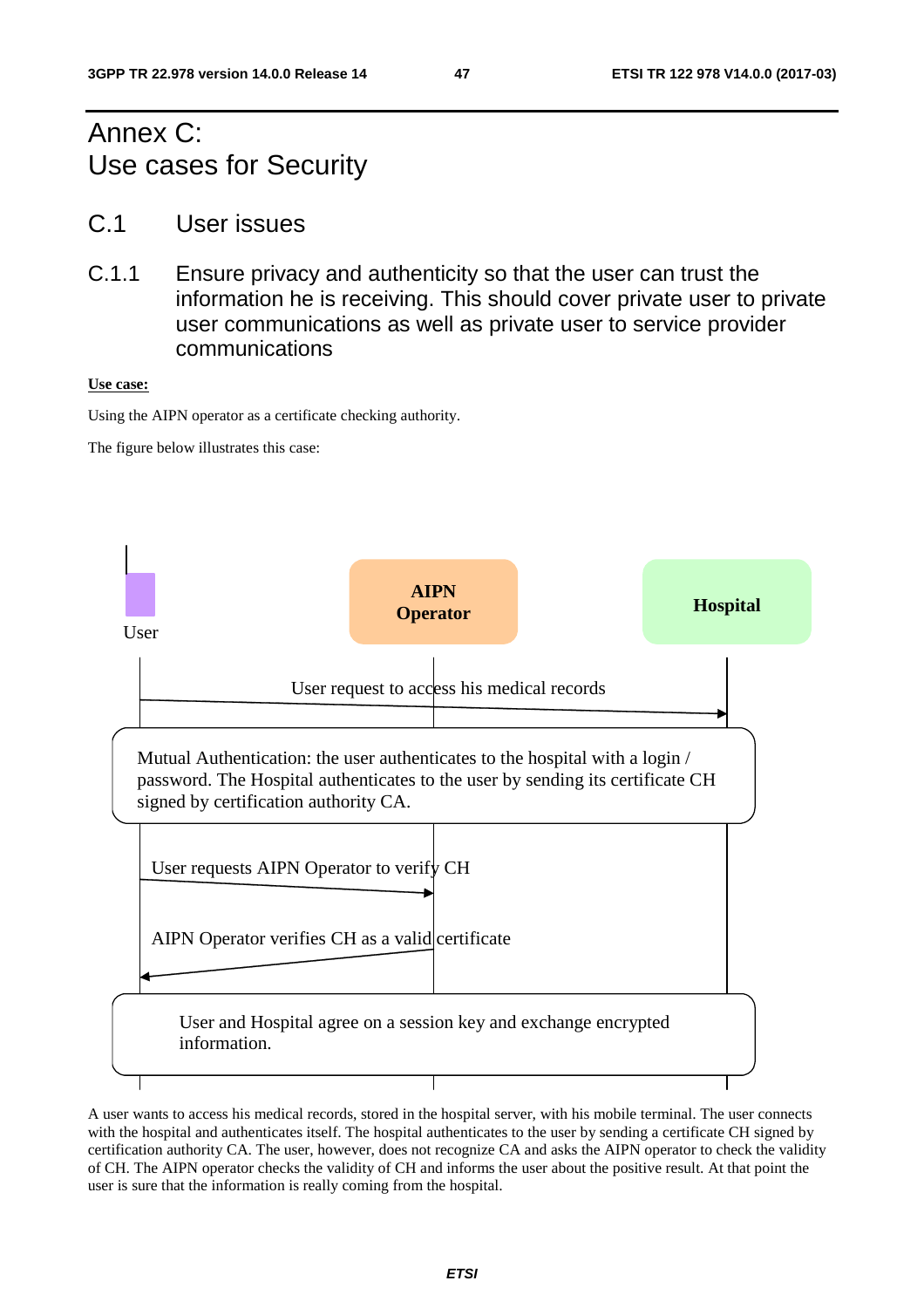C.1.2 Multiple user identities: Users should be able to have multiple identities from different providers, with the relationship between identities hidden to particular providers (thus supporting privacy)

#### **Use case:**

The AIPN operator generates temporary identities for the user to be used towards different providers.

The figure below illustrates this case:

![](_page_48_Figure_7.jpeg)

The user wants to connect to two providers but keeping full privacy. The AIPN operator enables this possibility by acting as a mediator. The AIPN operator allows the user to gain access to the two providers with completely different identities. Both identities are temporary ones and can not be correlated in any sense by just looking at log records in Provider A and Provider B.

In order to enable this type of service, the providers have to establish a "trust relationship" with the AIPN operator, so that he can perform accounting towards that AIPN operator for the services provided to the AIPN operator's subscribers.

The user already has a long term relationship with the AIPN operator, and will be billed by the AIPN operator for services he accesses via external providers.

The AIPN operator does know the user's real identity and the temporary pseudonyms that he has given to the user to access services from external providers. The AIPN operator can then correlate the real and temporary identities for billing purposes.

#### **Use case:**

The AIPN operator generates temporary identities for the user to be used towards different providers. An identity broker, e.g. Liberty Alliance, acts as the long term trust relation centre.

This use case is similar to the previous one, but in this case the AIPN operator does not have a long term trust relationship with the providers, instead the AIPN operator has a long term relationship with an identity broker, e.g.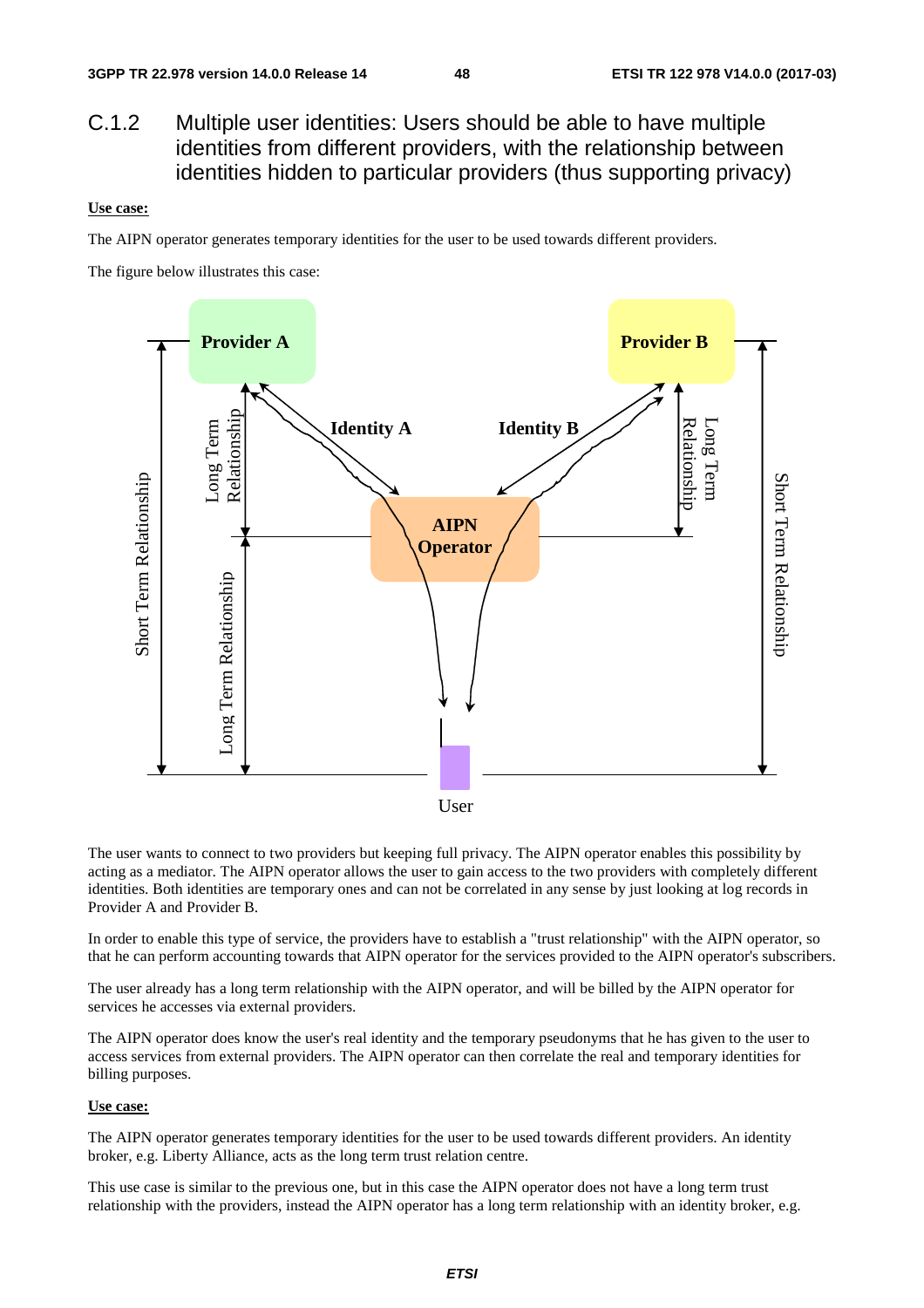Liberty Alliance, and the identity broker has a long term trust relationship with the external providers. This case is illustrated in the figure below:

![](_page_49_Figure_4.jpeg)

The user wants to connect to two providers but keep full privacy. The AIPN operator enables this possibility by acting as a mediator. The AIPN operator allows the user to gain access to the two providers with completely different identities. Both identities are temporary ones and can not be correlated in any sense by just looking at log records in Provider A and Provider B.

The AIPN operator however, does not have a trust relationship with the providers but has one with an identity broker e.g. Liberty Alliance. The providers also have a trust relationship with the identity broker. So the identity broker is used as the common trust point to for the providers to offer services to the AIPN operator's subscribers. The AIPN operator can offer these services fully protecting the privacy of its subscribers.

# C.2 Network issues

## C.2.1 Fast re-authentication shall be possible

#### **Use case:**

Fast re-authentication in handovers between access systems.

The figure below illustrates this case: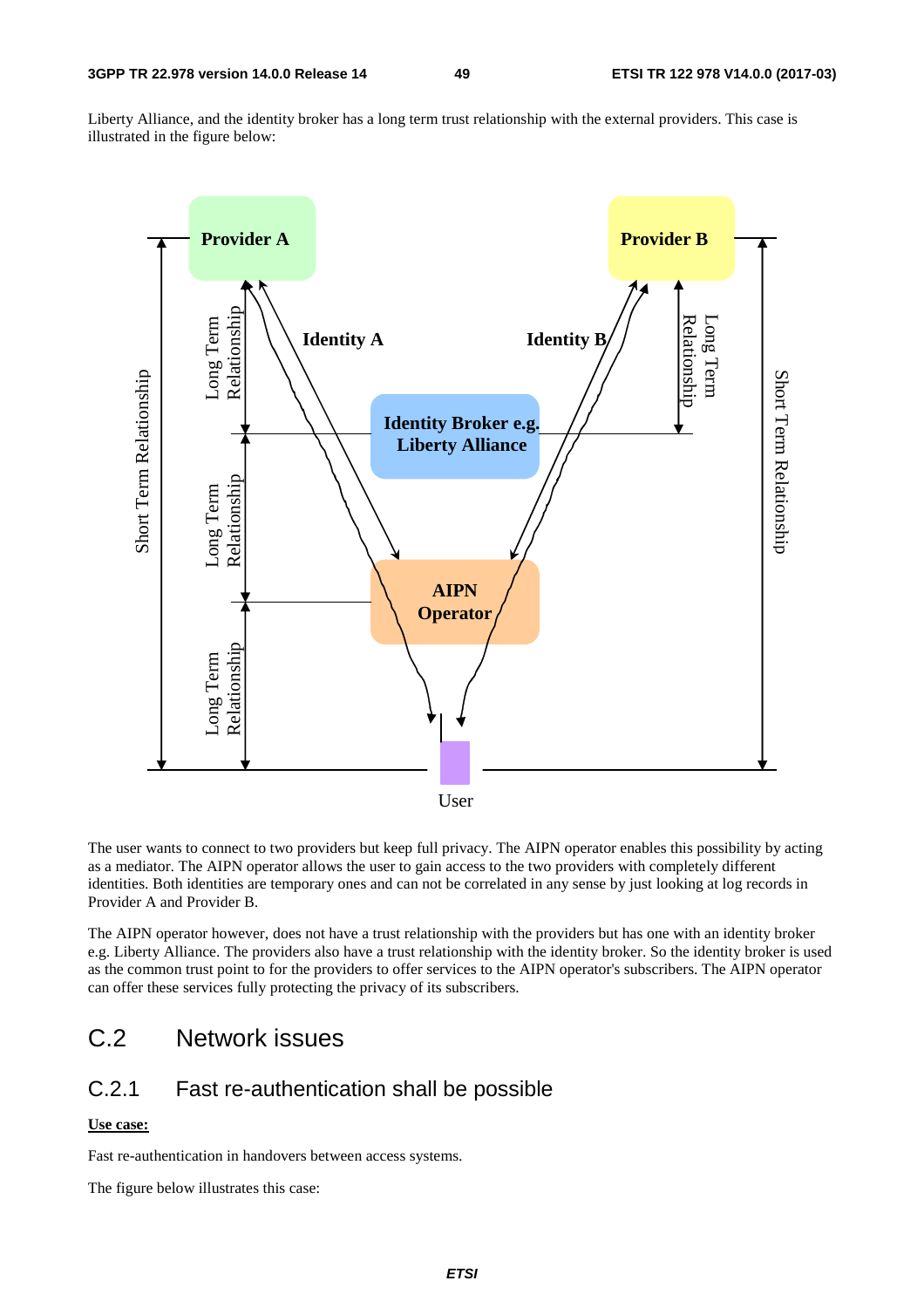![](_page_50_Figure_3.jpeg)

The user is initially connected to Access System-A and has a session with several media established. He moves towards Access System-B, which may be under a different administrative domain than Access System-A. In this case there are mechanisms for fast authentication to continue communication across Access System-A and Access System-B.

Note: In this case the user's terminal needs to support each of the access systems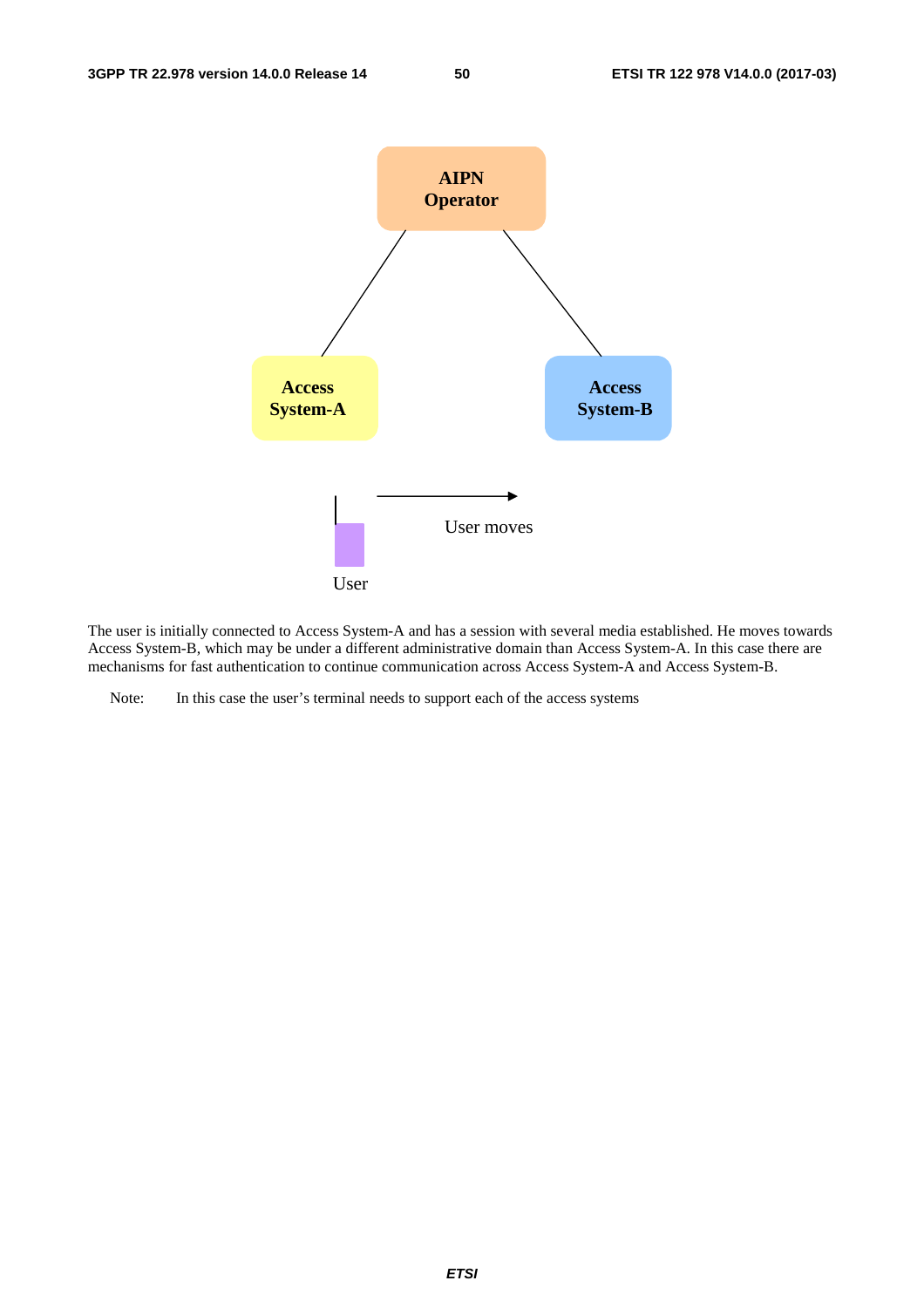# Annex D: Security Issues

These issues are very high level and many aspects need to be investigated further to be able to specify them more clearly. This could e.g., include:

- Investigating how and where to realize policy enforcement functionality to get the most general, efficient and secure solution to protect the end-users and the AIPN operators' networks.
- Reviewing architectural and protocol features to get a better understanding of how to protect the network against attacks such as denial-of-service.
- Investigate how to develop a homogenous SSO concept taking privacy and anonymity requirements into account.
- Investigating the need for end-to-end security solutions.

In summary, the challenges will be in understanding the new risks to identify any new or lacking security requirements, and of course finally ensuring that the right mechanisms are in place.

To mitigate the problems and protect users and systems and to deter from attacks different types of policy enforcement functions are needed to build trusted domains. Policy enforcement should cover

- Available network services. General purpose IP access may be restricted or tunneled securely through the network.
- Traffic/content inspection in the AIPN to stop download of malware and intrusive content.
- Spam control
- Blocking of non-trusted services and service providers
- Traffic separation
- Traffic origin (e.g. prohibit source IP address spoofing).

There will be a need for policy enforcement controlled by end-users and by AIPN operators and a need to investigate how and where to realize policy enforcement functionality to get the most general, efficient and secure solution.

End-user policy enforcement will become a very important function, which AIPNs will have to provide. One particularly important area is to control distribution of location information. However, presence information in general could be just as sensitive.

For protection against denial-of-service attacks, architectural and protocol features have to be reviewed**.** 

# D.1 Trust domains

Often, the only means to deter attackers and mitigate threats are to build logging and detection systems to make the risk of getting caught sufficiently high. Thus, it will be critical to define trust domains, means to establish trust, authenticate and authorize users and systems, and put requirements on trusted hardware (especially end-user equipment). A key issue is if monolithic mobile phones can become the trusted devices in which AIPN operators can enforce different policies.

A specific issue is how to design the trust model when ad-hoc extensions of access systems are offered by ordinary enduser equipment. Should all such traffic just be tunneled through the ad-hoc extension or should there be some policy enforcement performed. There is also the question of who is responsible for the traffic from the Ad-hoc Network. Either the originating device of the traffic or the relaying device (or both) has to be responsible. Since they belong to different end-users, maybe having different AIPN operators, this may pose a problem.

Another issue is how to enforce policies in multi-access system environments. One threat scenario is that a user connects his device to two different domains with different "trust levels".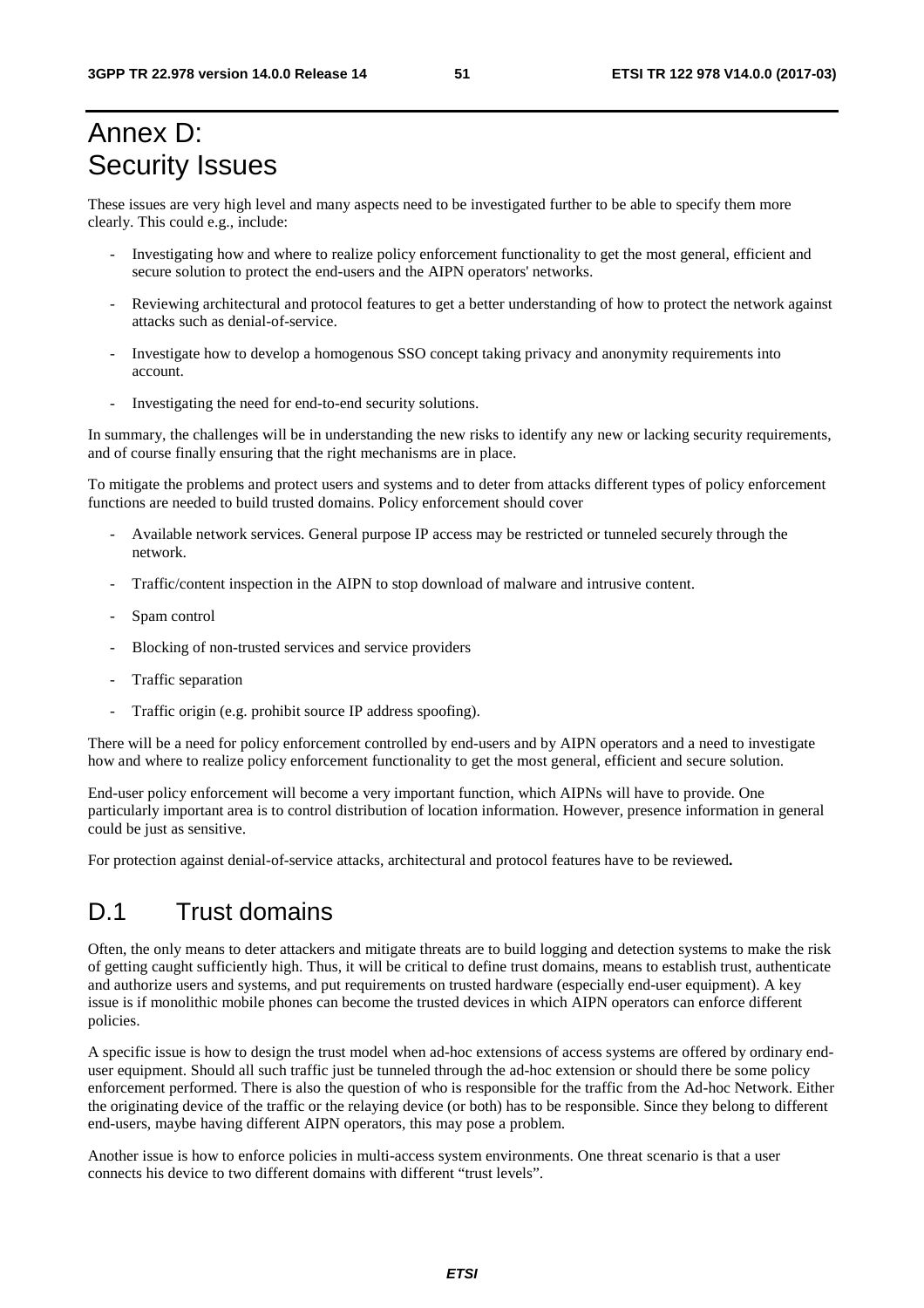# D.2 Trust establishment

There is a need for different trust establishment mechanisms e.g. for end-users towards AIPN operators, end-users towards service providers, between end-user and between service providers. These mechanisms may be identical but could also be based on different principles if that would make them more efficient.

The natural choice for authentication of end-users towards AIPN operators is of course (X)SIM based. However, public key based systems may have advantages for other situations. The DRM solutions also show the need for secure authentication of trusted hardware.

A basic end-user requirement is that security mechanisms should be automatic and invisible to the end-user. User authentication and authorization should be able to be performed with a minimum of user interaction. At the same time, legitimate requirements on user privacy and even anonymity should be able to be catered for. Current work in SA3 (GAA/GBA) and Liberty show that there is a need for simple and uniform trust establishment mechanisms for service provisioning at different levels.

To increase user convenience, make systems less complex, simplify application development a common, standardized, homogenous SSO system taking privacy and anonymity requirements into account is needed. Today, we are moving towards a situation in which we have a set of diverse user authentication and authorization mechanisms tailored for different services.

# D.3 Network heterogeneity and traffic protection

Specific issues that need to be reviewed are

- Location of the network point of trust. Network point of trust means the first network point at which user payload traffic is available in plaintext format. Simultaneous multi-access should be taken into account.
- Should user authentication and key agreement be performed on layer 3 (IP-layer) to enhance "portability".
- Layer 2 protection is needed to protect system signaling and protect against Denial of service attacks. How to establish keys?
- How to handle the situation that in the future user payload traffic and end-user equipment control signaling traffic may have different endpoints in the AIPN
- New means to derive and distribute keys based on an initial user authentication.

# D.4 End-to-end protection

With the introduction of IP based conversational multi-media over an AIPN, many users could feel a need for better end-to-end protection of their communication. A natural first step would be to introduce end-to-end integrity protection to guarantee the authenticity of data. Confidentiality of data may also be required (e.g. government agencies). Thus, the AIPN should be designed to allow efficient end-to-end protection of multimedia sessions. Here it might be beneficial to deploy (new) generic protocols for key management and data protection to limit signaling and computational load in the terminals. Lawful intercept requirements have also to be considered.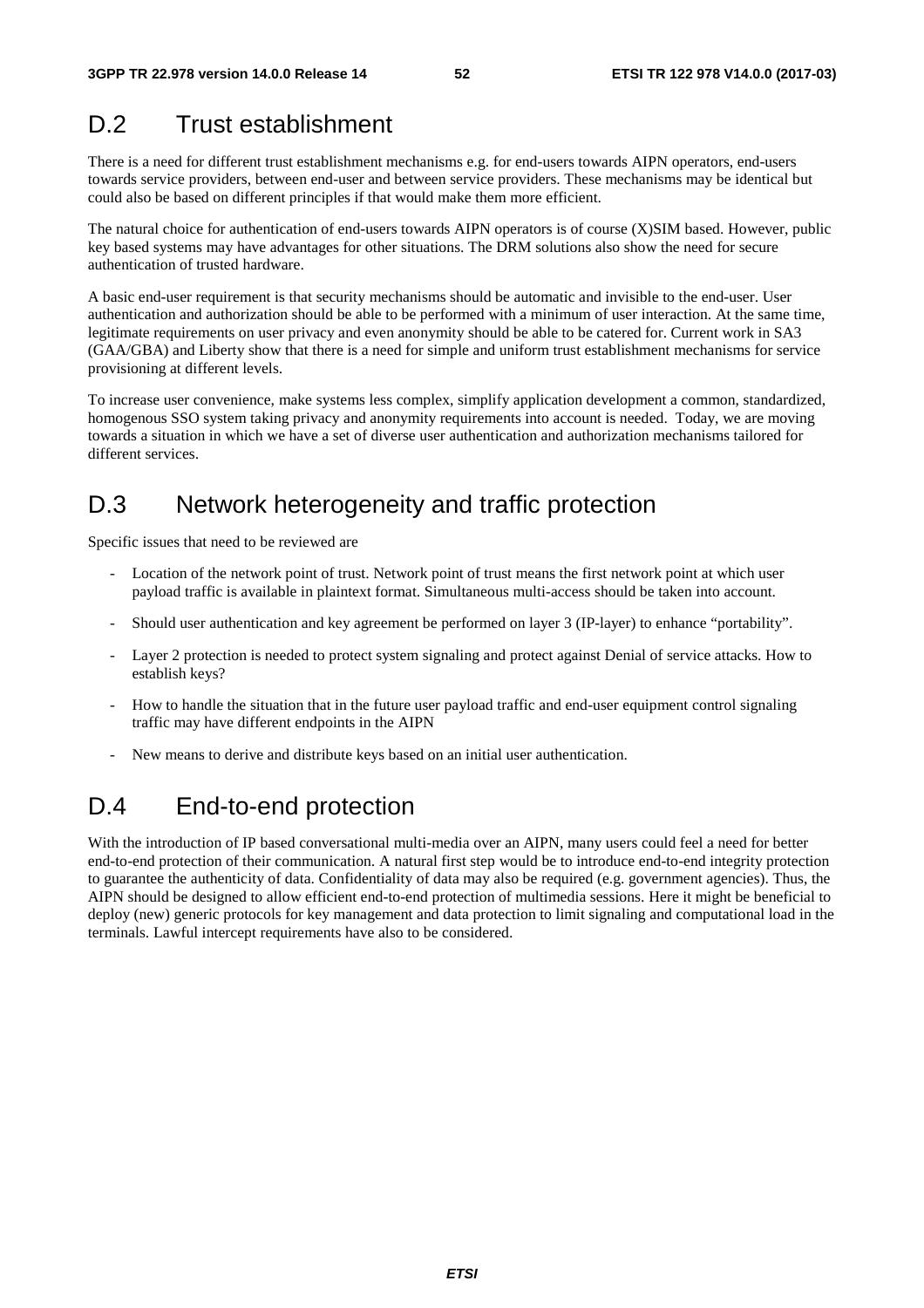# Annex E: Use cases for Personal Network (PN), Personal Area Network (PAN), Ad-hoc Network and Moving Network Support

The following use cases are intended to provide some examples of how the AIPN is impacted by major categories of user networks. This should not be considered an exhaustive list of possible use cases. Detailed consideration of the networking of user terminals is for further study.

# E.1 Personal Network (PN)

## E.1.1 Use case 1: PN with the terminal away from the user

The AIPN provides a connection between the user's personal terminal and a terminal connected to the PC in his home such that the user is provided with a virtual secure Personal Network. Through this secure link, a user is able to synchronise his 3GPP terminal with data contained on his PC at home or monitor his heating or burgular alarm system while away from his home. Additional devices would enable connection to the user's car or holiday home.

![](_page_53_Figure_7.jpeg)

Use case 1: PN with the terminal away from the user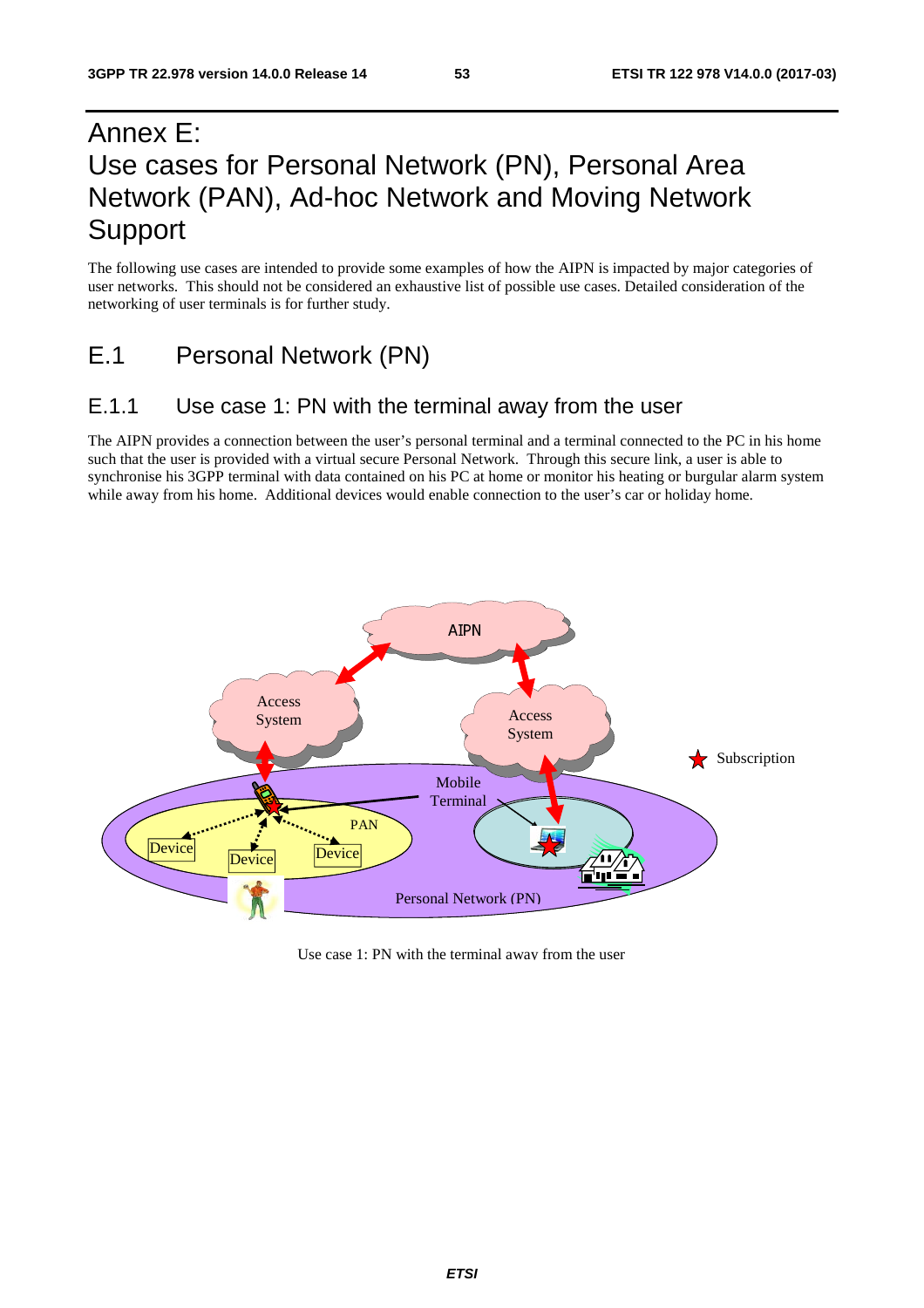# E.2 Personal Area Network (PAN)

![](_page_54_Figure_4.jpeg)

## E.2.1 Use case 2: Multiple devices held by the same user

A user will carry a plurality of devices (PDA, music player, laptop, camera, headset, etc.) as well as mobile terminals with him/her. Each of them has a demand to access services provided by the AIPN or to communicate with another entity through the AIPN, but they might lack a USIM and/or a means to directly access to the AIPN.

A mobile terminal, containing a USIM, with short-range wireless connectivity (e.g. IEEE 802.15) can connect to other devices with wireless access when they are close to each other to form a small network called a *Personal Area Network (PAN),* which is controlled by the user of the mobile terminal.

A calling party may request a call indicating the particular terminal/device within the PAN subject to service attributes and terminal/device capability.

### E.2.1.1 Use case 2a: Subscription data within one device only

When only one device (mobile terminal 1) holds a USIM and another device (mobile terminal 2) does not hold a USIM but has a means to access the AIPN, mobile terminal 2 will be authorized to access the AIPN using the USIM in mobile terminal 1. The data transfer channel (i.e. transport and session) can be established and maintained through the access means of mobile terminal 2 as long as mobile terminal 2 can access the USIM through the PAN. If the mobile containing the USIM is removed from the PAN all service sessions, other than those on the mobile containing the USIM, will be terminated immediately.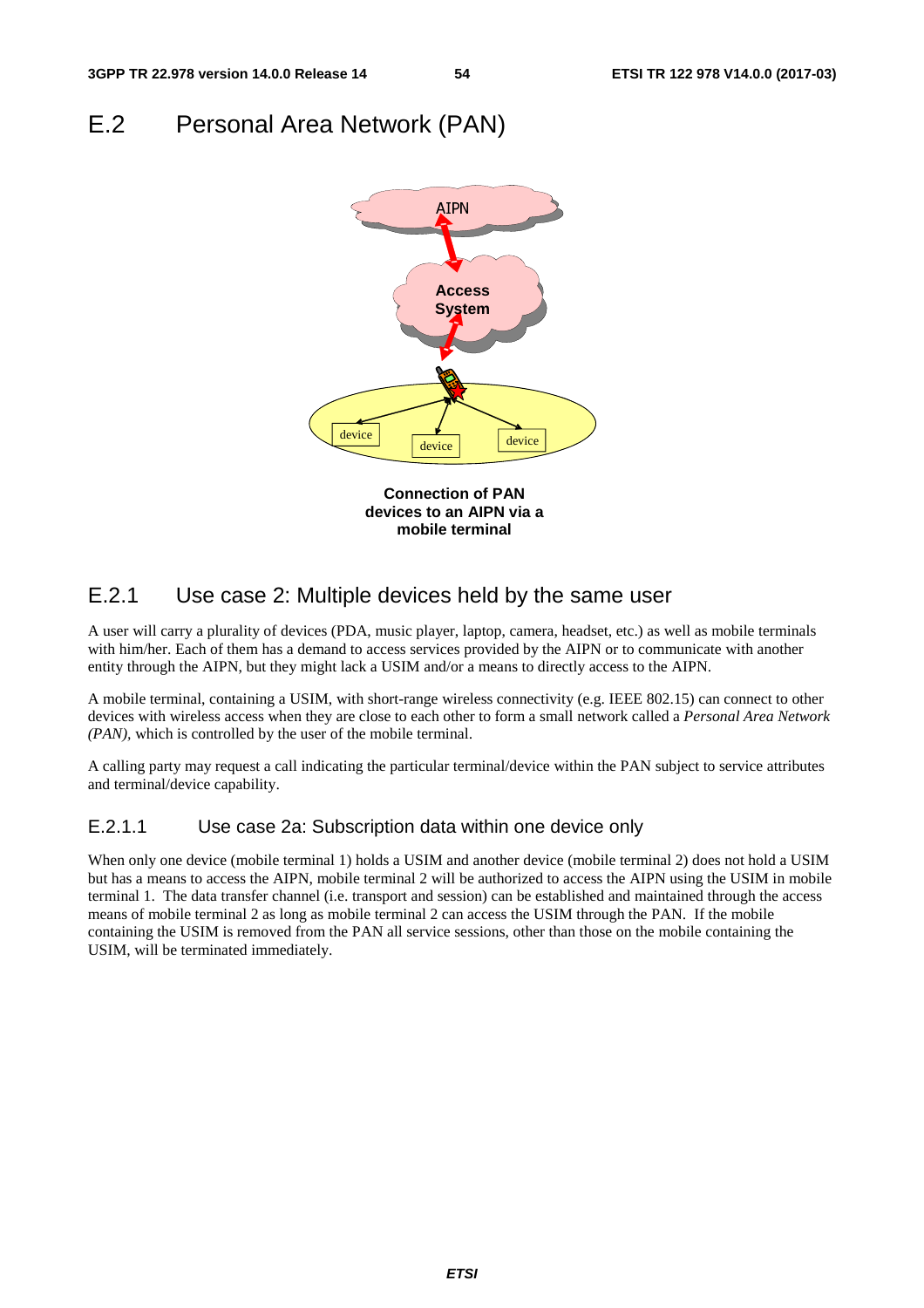![](_page_55_Figure_3.jpeg)

Use Case 2a: Subscription data within one device only

#### E.2.1.2 Use case 2b: Relationship between Personal Network and Personal Area **Network**

Devices close to the user are connected using internal PAN means and share a USIM authority for the devices so connected. A device containing an independent USIM may be removed from the PAN yet still remains connected to the user's Personal Network through the AIPN.

![](_page_55_Figure_7.jpeg)

Use case 2: Relationship between PAN and PN

A user has a PAN consisting of a number of devices, including a personal device, mobile terminal A, and a device that remains in the user's vehicle, mobile terminal B. Mobile terminal A and mobile terminal B each contain a USIM. While close to the user, and connected using the internal PAN means, communication between mobile terminal A and B (e.g. synchronisation of a database) is achieved directly via the PAN. When the user leaves his vehicle, the PAN connection is lost and mobile terminal B continues to connect to the Personal Area Network (e.g. to continue the synchronisation process) through the users Personal Network by connecting through the AIPN using the USIM contained in Terminal B.

## E.2.3 Impact on an AIPN:

For reliable billing information in all the PAN use cases it is essential that the appropriate USIM is correctly associated with every request for services from the AIPN. Possible causes of double counting, attributing a service request to the wrong user, or other causes of incorrect billing, must be eliminated.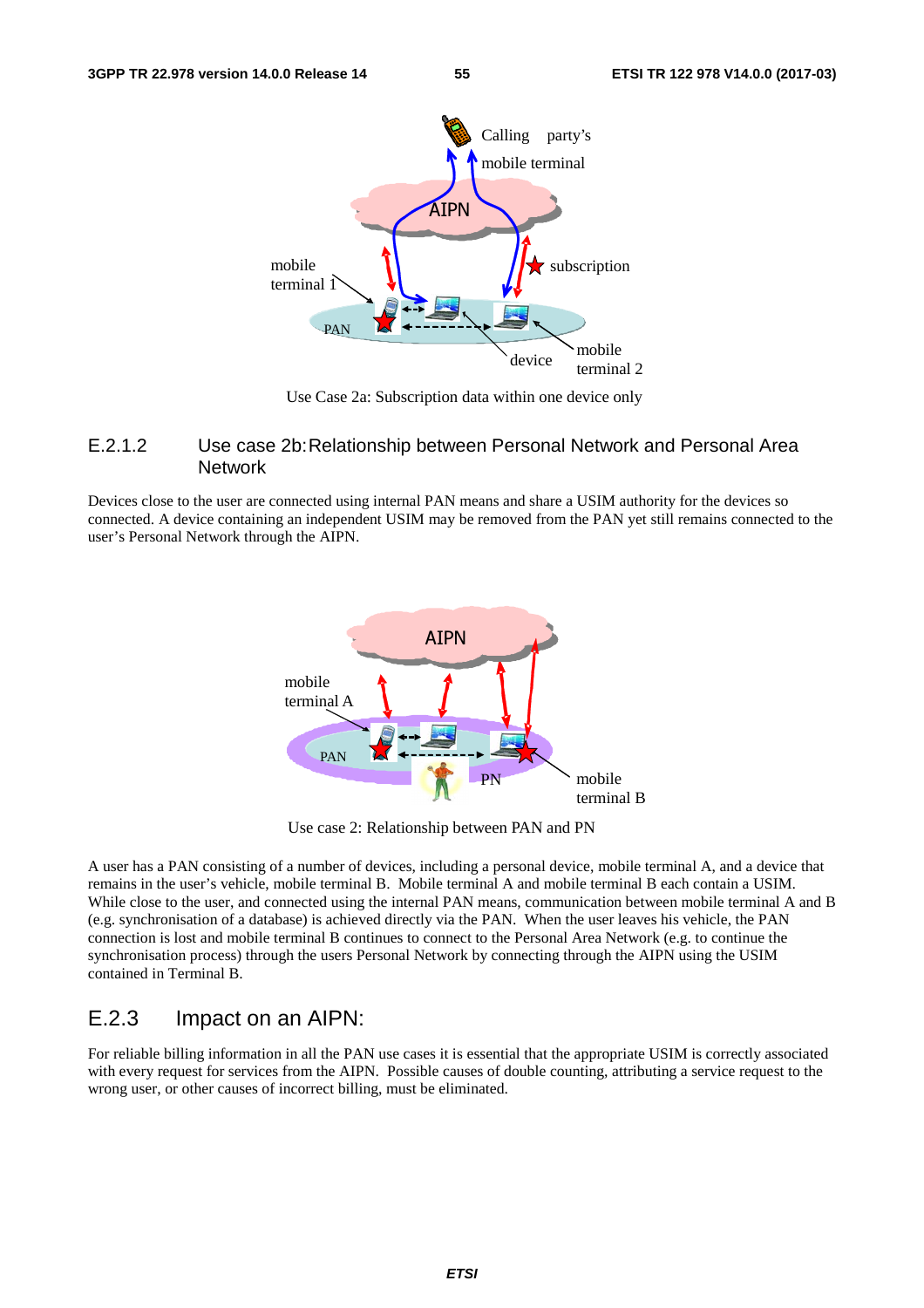# E.3 Ad-hoc Network

# E.3.1 Use Case 1: Formation of an Ad-hoc Network

In this use case, a number of users interconnect their terminal devices to form an Ad-hoc Network. These terminal devices may be capable of connecting to different access systems. The Ad-hoc Network enables its members to access the AIPN through any of the terminal devices that are able to connect to a suitable access system. Each member of the Ad-hoc Network uses their own USIM to obtain whatever services they are individually entitled to use.

# E.3.2 Use Case 2: Movement of an Ad-hoc Network

The Ad-hoc Network may change the terminal device used to forward the consolidated traffic to the AIPN as required. Reasons for change could be;

- 1) Movement of the connected terminal device within the Ad-hoc Network causing it to loose service while another terminal device gains service (not necessarily using the same access system).
- 2) It may be financially advantageous to the group of users for their consolidated traffic to be routed through one particular access system depending on their location or time of day. The users of the Ad-hoc Network may cause their Ad-hoc Network to change access system simply to maintain their fiscal advantage rather than for reasons of access system coverage etc…

# E.3.3 Use case 3: Multiple users within the home

![](_page_56_Figure_11.jpeg)

It is possible for a home network to have multiple users. For example, a family may consist of a group of users who share the various devices on a home network through the mechanisms described in Use Case  $1 \& 2$ . From an AIPN perspective they should be seen as independent users, each with capabilities as defined in the use cases above. The AIPN need not be aware that they share the same home network.

Note: The demands of this use case on the individual terminal devices is considered beyond the scope of this document.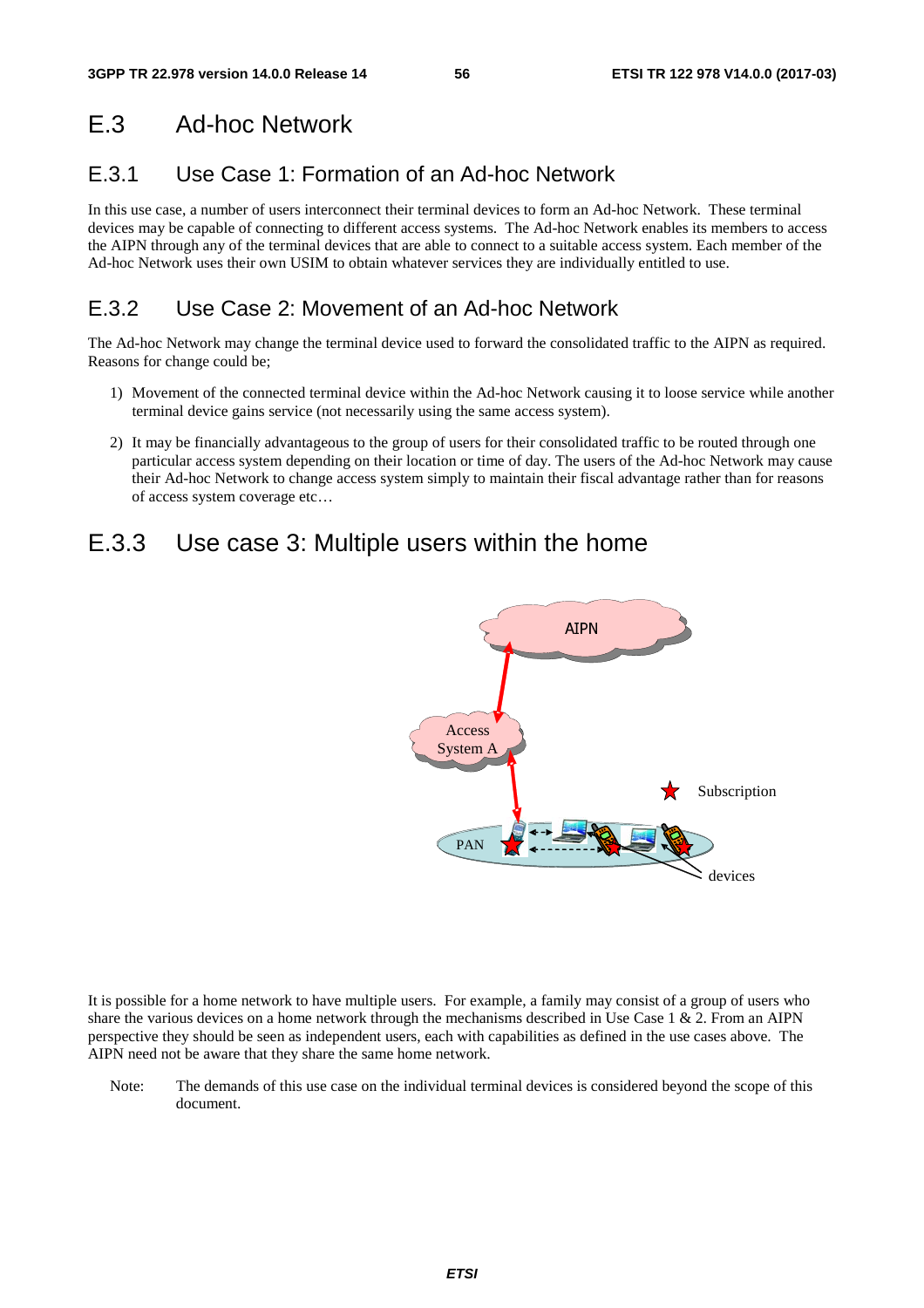## E.3..4 Impact to an AIPN

The AIPN will see consolidated traffic from a group of separate users arriving through an access system. The access system bearing the consolidated traffic may change at any time with no warning to the AIPN. Elements of the consolidated traffic could originate from a PAN.

![](_page_57_Figure_5.jpeg)

# E.4 Moving Network

A Moving Network provides access to AIPN for a group of users that move together (e.g. as part of a vehicular network). The devices (terminals) of a Moving Network are connected to a well-defined system (gateway) through which the user devices (terminals) in the Moving Network gain access to the AIPN.

Note: This is a key difference to Ad-hoc Networks, where access to the AIPN can be gained through any device (terminal) that has access.

## E.4.1 Use case 1: Moving Base Station

A moving base station (e.g. a pico cell) is responsible to provide radio access to user terminals in a Moving Network. The moving base station is part of an access system and is owned by the AIPN operator providing the access network. As the access system fully accommodates the Moving Network, it dominates the wireless technology that can be used to connect the user terminal to the AIPN.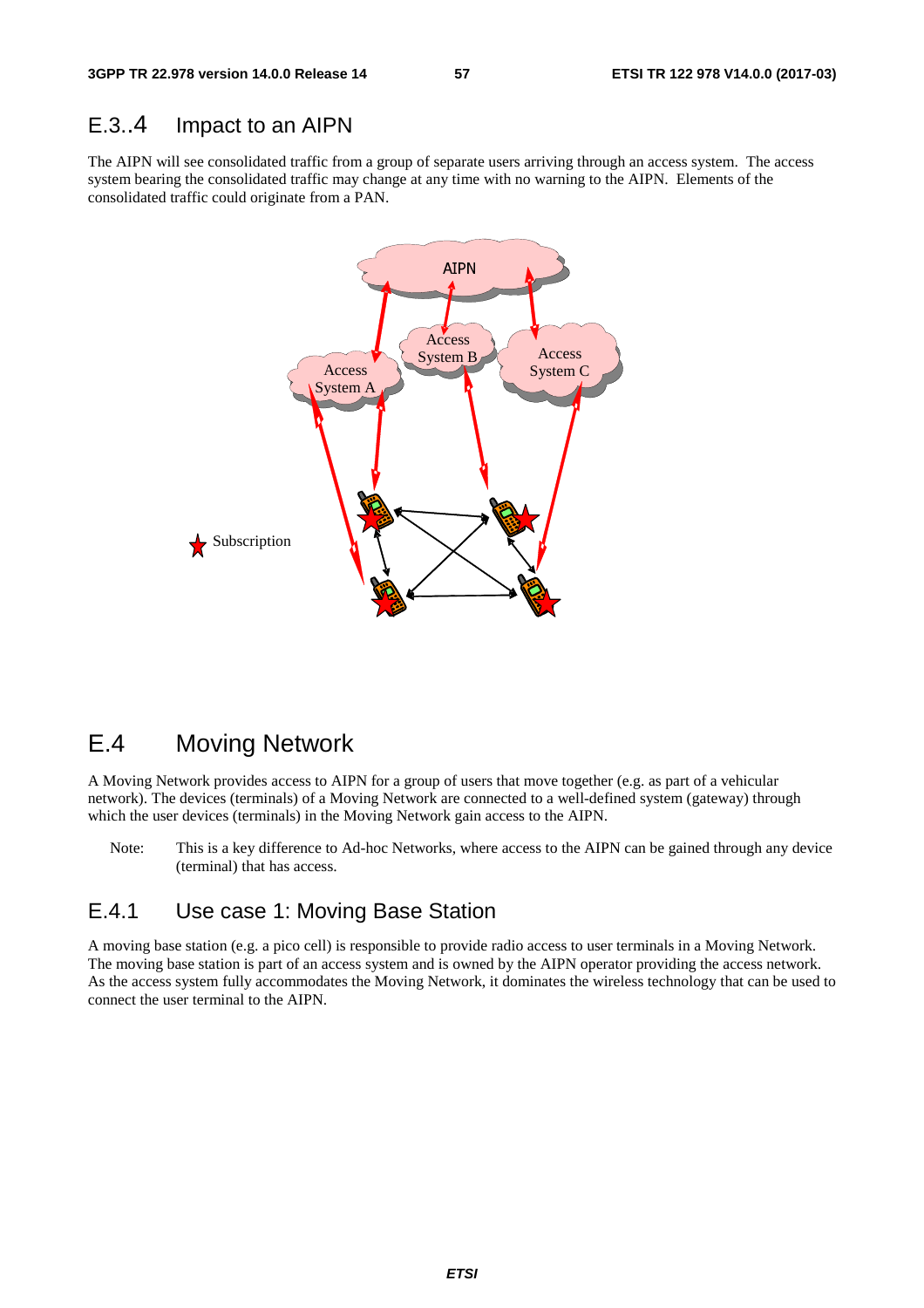![](_page_58_Figure_3.jpeg)

In this use case, mobility for the Moving Network is provided by the access system only.

Note: The AIPN may not see any impact resulting from a handoff of a Moving Network in this use case. The particular impacts of this use case upon the AIPN are for further study.

Advantages of this approach:

- Low or potentially zero impact on the AIPN as mobility is completely handled by the access system (which accommodates the Moving Network)

## E.4.2 Use case 2: Wireless Access Router

A wireless access router (e.g. a WLAN router), owned by a 3rd party network provider (e.g. the train company), is equipped with a means to connect to an AIPN. This connection can be established via any access system that is supported by the wireless access router and for which the wireless access router has a subscription. The wireless access router consolidates traffic from users of the Moving Network towards the AIPN. A variety of wireless or wired access technologies can be used to connect user terminals to the wireless access router.

![](_page_58_Figure_10.jpeg)

In this use case, mobility management is split between the AIPN and the access systems. While the AIPN takes care of the handover when the Moving Network changes the access system, the access system provides mobility for handoffs between different cells of the access system.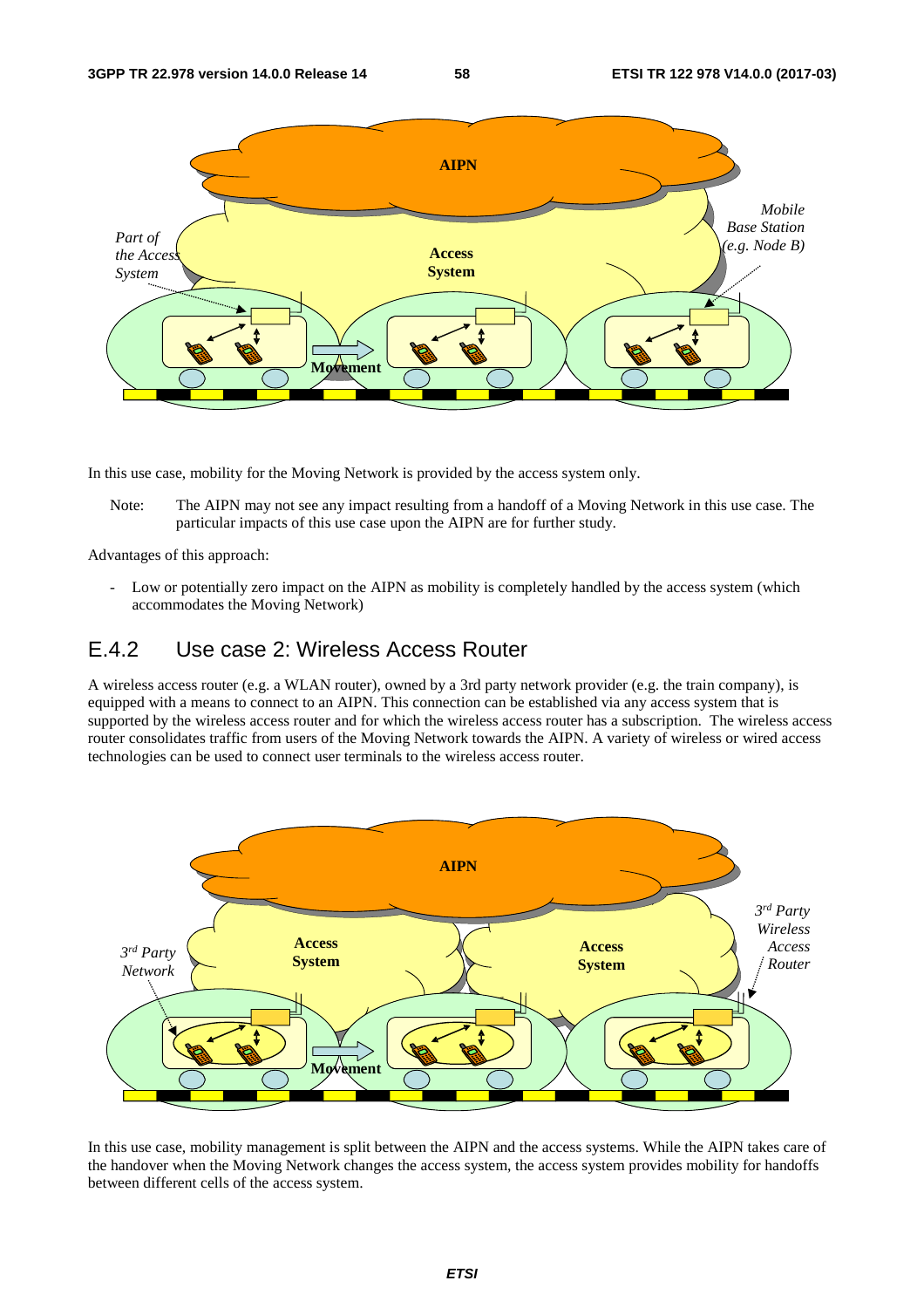Advantages of this approach:

- The Moving Network is not tied to a single access system; i.e. this approach provides more flexibilty, as it allows the Moving Network to choose the best (e.g. most reliable, fastest, cheapest) access system at any time.
- It enables 3<sup>rd</sup> parties to offer access to an AIPN.

## E.4.3 Use Case 3: Mobile Router

A mobile router, which travels together with a Moving Network, is equipped with some wireless technology that connects itself with the rest of the AIPN. In contrast to the above use cases, the mobile router is considered a component of the AIPN itself. The purpose of the mobile router is to provide the user terminals access to the AIPN. As such it serves as gateway between the Moving Network and the AIPN. A variety of wireless or wired access technologies can be used to connect the user terminals to the mobile router.

![](_page_59_Figure_8.jpeg)

In contrast to the above use cases, here mobility of the mobile router is handled solely by the AIPN. The access system does not require any mobility functions.

Advantages of this approach:

- It allows simplification of the access system (i.e. single cell access network)
- Only a single mobility management component is required (i.e. mobility is only handled by the AIPN not the access system)
- The access system does not require support for Moving Networks

## E.4.4 Impact to an AIPN

The access system for the consolidated traffic may change with time (e.g. as the train moves) in a manner that can reasonably be anticipated by the AIPN. Elements of the consolidated traffic from a Moving Network may originate from PANs or Ad-hoc Networks covered by the Moving Network.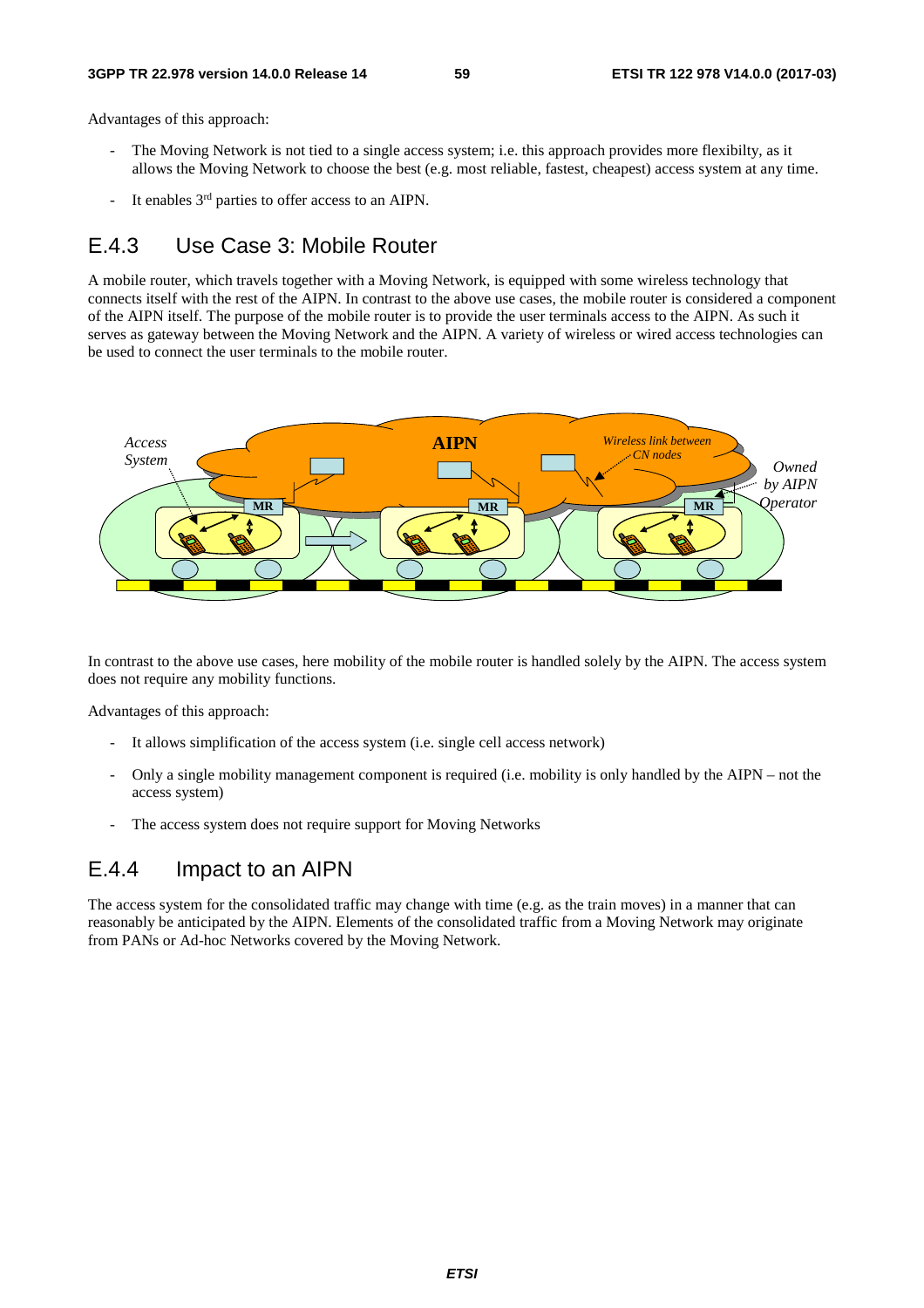# Annex F (Informative): Use Cases for Session Mobility

# F.1 Use Case 1: Redirection of a video stream to the terminal away from the user

A user has a PAN in close proximity and another terminal in his/her home some distance away. A user can use any of their devices (terminals). In this use case the AIPN manages multiple devices (terminals) in different locations as belonging to the same user, and can redirect a session to another terminal. Then, for example, when the user receives a video streaming session but does not have enough storage resource in her terminal, the user is able to redirect the session to the terminal in his/her home and store the video stream in her PC.

![](_page_60_Figure_6.jpeg)

Use case: Redirection to a terminal some distance away from the user

# F.2 Use case 2: Seamless mobility of sessions between terminals

This use case is illustrated in the figure below.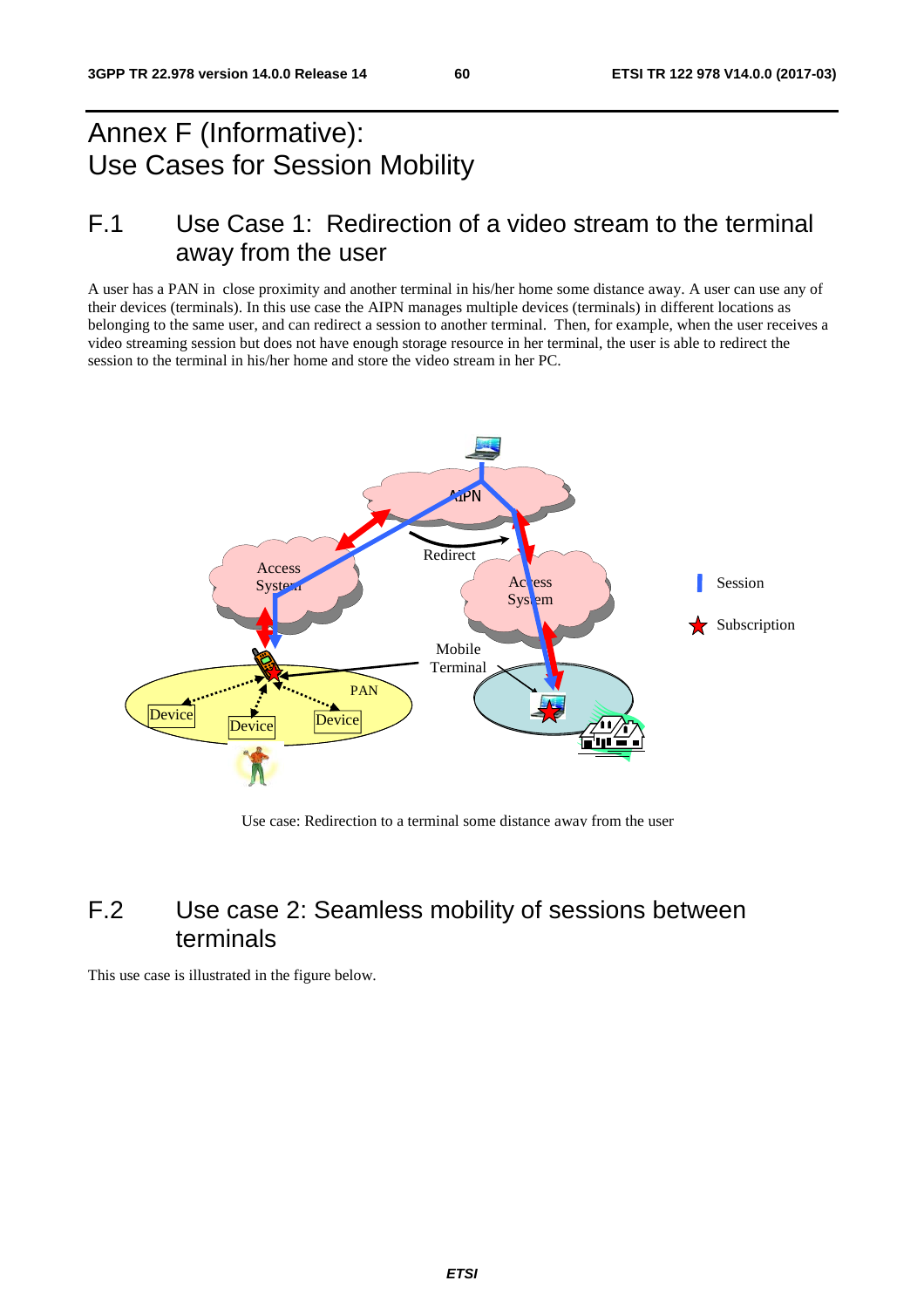![](_page_61_Figure_3.jpeg)

Alice and Bob are having a multimedia session with audio and video components using two high-end multimedia terminals in their offices. Alice needs to leave the office to take the car to visit a customer. She requests a session transfer. AIPN then transfers the session to her mobile phone.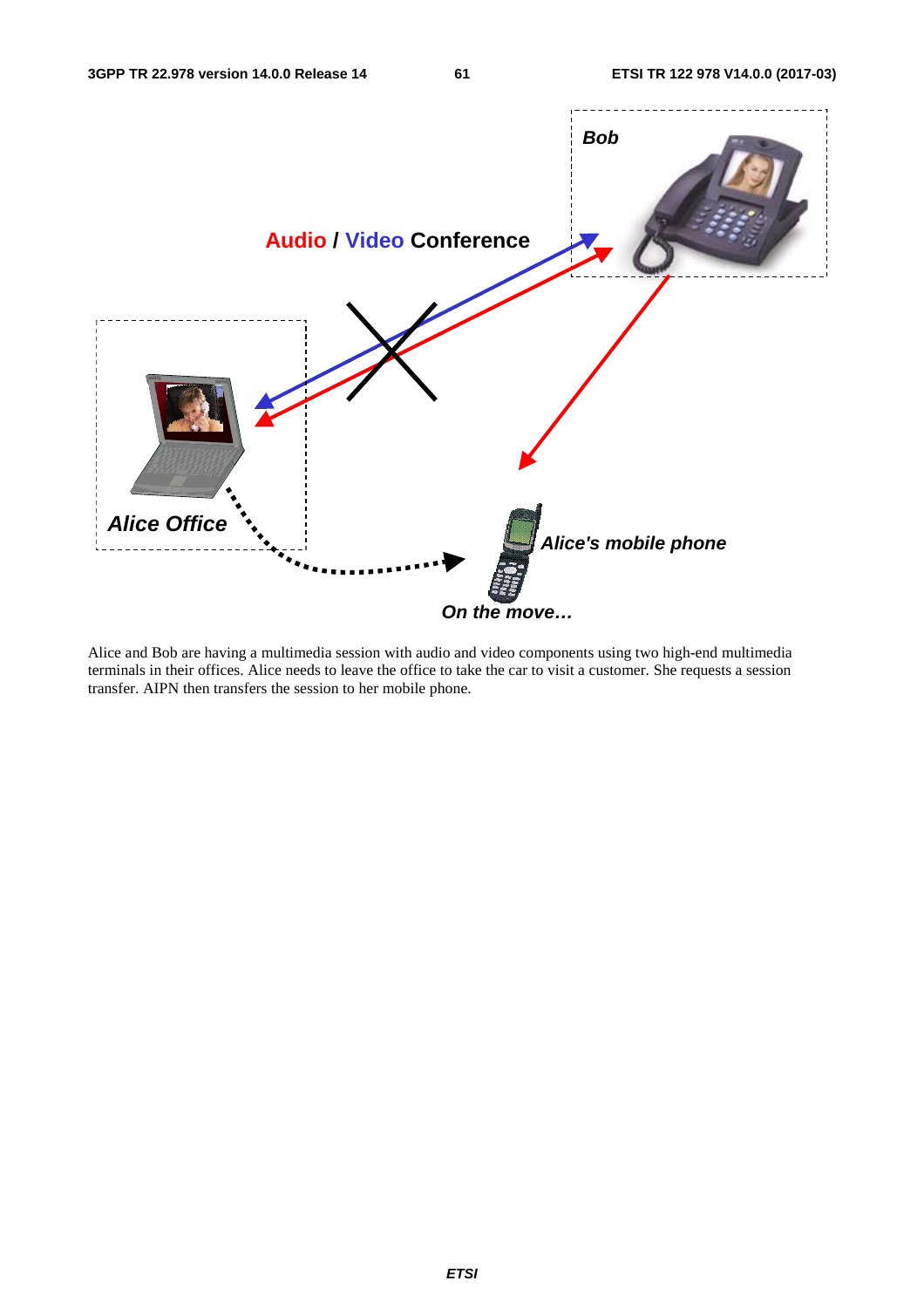٦

# Annex G: Change history

| <b>Change history</b> |           |                |             |           |                |            |   |                                                                                                                                             |       |               |              |
|-----------------------|-----------|----------------|-------------|-----------|----------------|------------|---|---------------------------------------------------------------------------------------------------------------------------------------------|-------|---------------|--------------|
| TSG SA# SA Doc.       |           | <b>SA1 Doc</b> | <b>Spec</b> | <b>CR</b> | <b>Rev</b>     | <b>Rel</b> |   | <b>Cat Subject/Comment</b>                                                                                                                  | Old   | <b>New</b>    | WI           |
| 10/6/04               |           |                | 22.978      |           |                |            |   | Initial TR skeleton provided to<br>SA1 mailing list by rapporteur for<br>comment.                                                           |       | 0.0.0         | <b>AIPFS</b> |
| 18/6/04               |           |                | 22.978      |           |                |            |   | Version updated based on<br>comments received on the SA1<br>mailing list.                                                                   | 0.0.0 | 0.1.0         | <b>AIPFS</b> |
| 30/6/04               |           |                | 22.978      |           |                |            |   | Version updated to include text<br>proposed within contributions to<br>AIPN SWG held during SA1#25.                                         | 0.1.0 | 0.2.0         | <b>AIPFS</b> |
| 1/7/04                |           |                | 22.978      |           |                |            |   | Version updated based on end-<br>to-end review of version 0.2.0<br>created in the AIPN SWG held<br>during SA1#25.                           | 0.2.0 | 0.3.0         | <b>AIPFS</b> |
| 2/8/04                |           |                | 22.978      |           |                |            |   | Editorial updates proposed by<br>the rapporteur and discussed on<br>the SA1 mailing list.                                                   | 0.3.0 | 0.4.0         | <b>AIPFS</b> |
| 28/8/04               |           |                | 22.978      |           |                |            |   | Output of AIPN SWG in Vienna<br>August 2004                                                                                                 | 0.4.0 | 0.5.0         | <b>AIPFS</b> |
| 14/10/04              |           |                | 22.978      |           |                |            |   | Output of AIPN SWG during<br>SA1#26, October 2004                                                                                           | 0.5.0 | 0.6.0         | <b>AIPFS</b> |
| 3/11/04               |           |                | 22.978      |           |                |            |   | Raised to version 1.0.0 for<br>presentation to SA #26                                                                                       | 0.6.0 | 1.0.0         | <b>AIPFS</b> |
| 13/1/05               |           |                | 22.978      |           |                |            |   | Updated based on the<br>discussion of the AIPN email<br>discussion (November 2004) at<br>the AIPN SWG, London, 13th -<br>14th January 2004. | 1.0.0 | 1.1.0         | <b>AIPFS</b> |
| 14/1/05               |           |                | 22.978      |           |                |            |   | Output of AIPN SWG, London,<br>13th -14th January 2004.                                                                                     | 1.1.0 | 1.2.0         | <b>AIPFS</b> |
| 19/1/05               |           |                | 22.978      |           |                |            |   | Output of AIPN SWG during<br>SA1#27, January 2005                                                                                           | 1.2.0 | 1.3.0         | <b>AIPFS</b> |
| 20/1/05               |           | S1-05213       | 22.978      |           |                |            |   | Upgraded to version 2.0.0 for<br>approval at SA #27                                                                                         | 1.3.0 | 2.0.0         | <b>AIPFS</b> |
| $SP-27$               | SP-050069 | S1-05213       | 22.978      |           |                |            |   | Approved at SA #27                                                                                                                          | 2.0.0 | 7.0.0         | <b>AIPFS</b> |
| <b>SP-28</b>          | SP-050223 | S1-050496      | 22.978      | 001       |                | Rel-7      | F | Corrections to TR 22.978                                                                                                                    | 7.0.0 | 7.1.0         | <b>AIPFS</b> |
| $SP-28$               | SP-050223 | S1-050497      | 22.978      | 002       |                | Rel-7      | F | Improvements to Key Aspects of<br>an AIPN                                                                                                   | 7.0.0 | 7.1.0         | <b>AIPFS</b> |
| <b>SP-28</b>          | SP-050223 | S1-050498      | 22.978      | 003       |                | Rel-7      | F | Improvement of TR 22.978<br>Annexes                                                                                                         | 7.0.0 | 7.1.0         | <b>AIPFS</b> |
| <b>SP-28</b>          | SP-050223 | S1-050499      | 22.978      | 004       |                | Rel-7      | F | Alignment and improvement of<br>recommended requirements and<br>conclusions of TR 22.978                                                    | 7.0.0 | 7.1.0         | <b>AIPFS</b> |
| $SP-28$               | SP-050223 | S1-050502      | 22.978      | 005       |                | Rel-7      | F | Content-based Charging<br>between Operators                                                                                                 | 7.0.0 | 7.1.0         | <b>AIPFS</b> |
| <b>SP-28</b>          | SP-050223 | S1-050503      | 22.978      | 006       |                | Rel-7      | С | Modification of AIPN session<br>adaptation                                                                                                  | 7.0.0 | 7.1.0         | <b>AIPN</b>  |
| <b>SP-28</b>          | SP-050223 | S1-050529      | 22.978      | 007       | $\blacksquare$ | Rel-7      | C | Multiple Public Addresses for<br>Single User                                                                                                | 7.0.0 | 7.1.0         | <b>AIPFS</b> |
| <b>SP-28</b>          | SP-050223 | S1-050538      | 22.978      | 008       |                | Rel-7      | F | Enabling integrated services in<br><b>AIPN</b>                                                                                              | 7.0.0 | 7.1.0         | <b>AIPFS</b> |
| <b>SP-28</b>          | SP-050223 | S1-050539      | 22.978      | 009       |                | Rel-7      | B | Introduce Group Communication<br>Services to AIPN                                                                                           | 7.0.0 | 7.1.0         | <b>AIPFS</b> |
| <b>SP-42</b>          |           |                |             |           |                | Rel-8      |   | Updated from Rel-7 to Rel-8                                                                                                                 | 7.0.0 | 8.0.0         |              |
| SP-46                 |           |                |             |           |                |            |   | Updated to Rel-9 by MCC                                                                                                                     | 8.0.0 | 9.0.0         |              |
| 2011-03               |           |                | ä,          |           |                |            |   | Update to Rel-10 version (MCC)                                                                                                              | 9.0.0 | 10.0.0        |              |
| 2012-09               |           |                |             |           |                |            |   | Updated to Rel-11 by MCC                                                                                                                    |       | 10.0.0 11.0.0 |              |
| 2014-10               |           |                |             |           |                |            |   | Updated to Rel-12 by MCC                                                                                                                    |       | 11.0.0 12.0.0 |              |
| 2015-12               |           |                |             |           |                |            |   | Updated to Rel-13 by MCC                                                                                                                    |       | 12.0.0 13.0.0 |              |
| 2017-03               |           |                |             |           |                |            |   | Updated to Rel-14 by MCC                                                                                                                    |       | 13.0.0 14.0.0 |              |